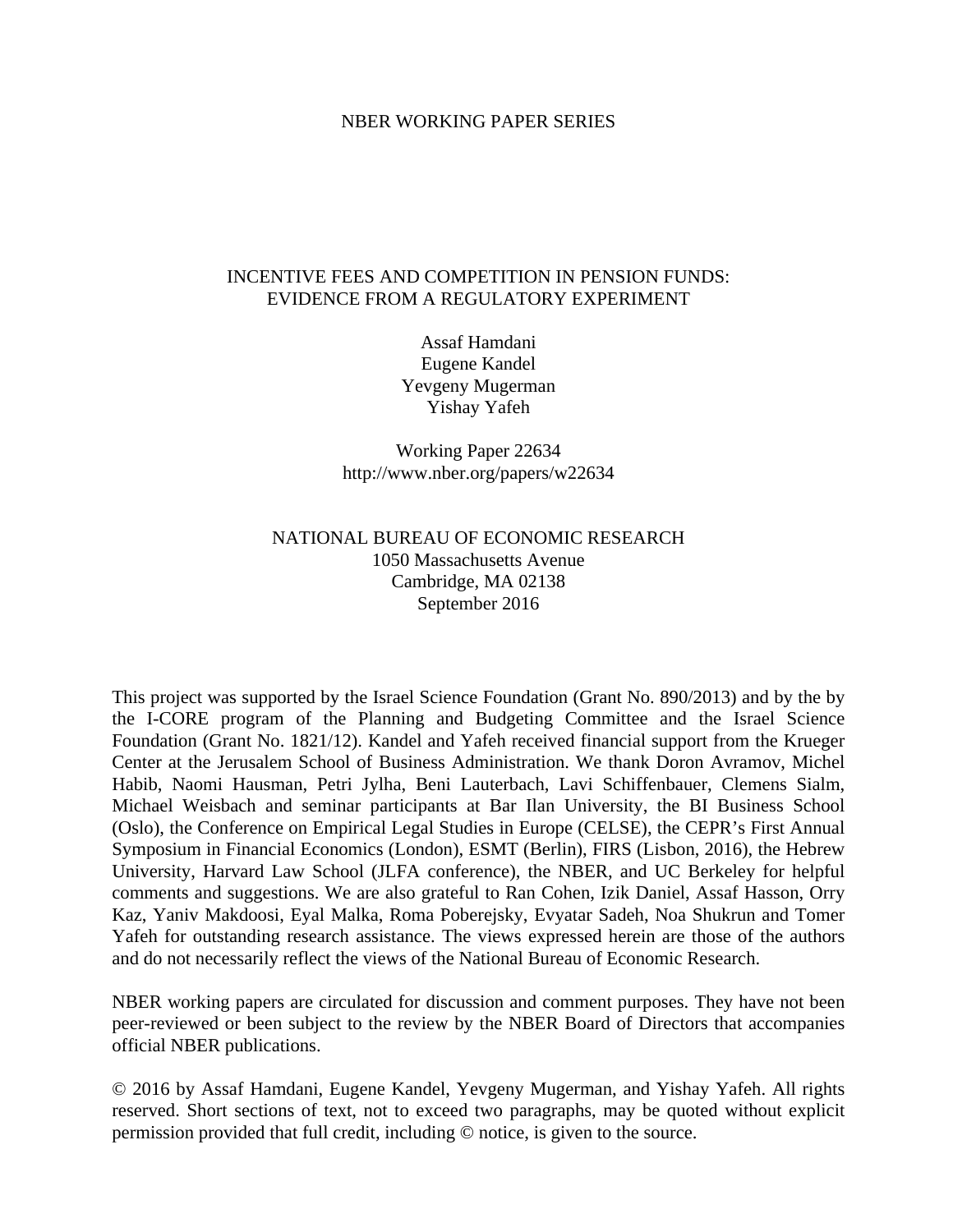Incentive Fees and Competition in Pension Funds: Evidence from a Regulatory Experiment Assaf Hamdani, Eugene Kandel, Yevgeny Mugerman, and Yishay Yafeh NBER Working Paper No. 22634 September 2016 JEL No. G22,G23,G3

#### **ABSTRACT**

Concerned with excessive risk taking, regulators worldwide generally prohibit private pension funds from charging performance-based fees. Instead, the premise underlying the regulation of private pension schemes (and other retail-oriented funds) is that competition among fund managers should provide them with the adequate incentives to make investment decisions that would serve their clients' long-term interests. Using a regulatory experiment from Israel, we compare the effects of incentive fees and competition on the performance of three exogenouslygiven types of long-term savings schemes operated by the same management companies: (i) funds with performance-based fees, facing no competition; (ii) funds with AUM-based fees, facing low competitive pressure; and (iii) funds with AUM-based fees, operating in a highly competitive environment. Our main result is that funds with performance-based fees exhibit significantly higher risk-adjusted returns than other funds, but are not necessarily riskier (that depends on the measure of risk used). By contrast, we find that competitive pressure leads to poor performance, and conclude that incentives and competition are not perfect substitutes in the retirement savings industry. Our analysis suggests that the pervasive regulatory restrictions on the use of performance-based fees in pension fund management may be costly for savers in the longrun.

Assaf Hamdani Faculty of Law The Hebrew University, Mount Scopus Jerusalem 91905, Israel assaf.hamdani@mail.huji.ac.il

Eugene Kandel Department of Economics Hebrew University Mount Scopus Jerusalem 91905, Israel mskandel@mscc.huji.ac.il Yevgeny Mugerman School of Business Administration The Hebrew University Jerusalem 91905, Israel mugi@mscc.huji.ac.il

Yishay Yafeh School of Business Administration The Hebrew University, Mt. Scopus Jerusalem 91905, Israel msyafeh@mscc.huji.ac.il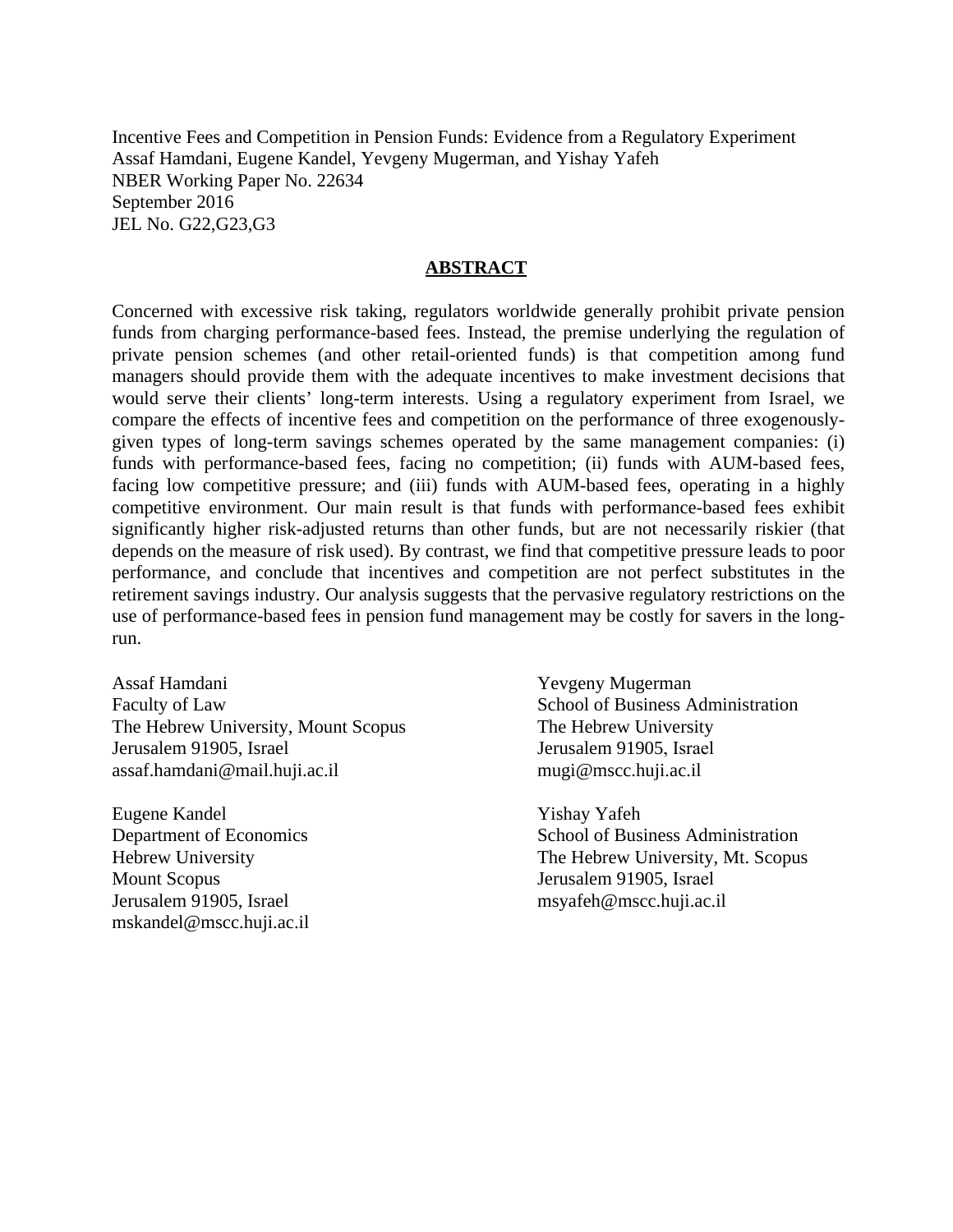# **Incentive Fees and Competition in Pension Funds: Evidence from a Regulatory Experiment**  This Draft: September 2016

Assaf Hamdani, Eugene Kandel, Yevgeny Mugerman and Yishay Yafeh\*

#### **Abstract**

Concerned with excessive risk taking, regulators worldwide generally prohibit private pension funds from charging performance-based fees. Instead, the premise underlying the regulation of private pension schemes (and other retail-oriented funds) is that competition among fund managers should provide them with the adequate incentives to make investment decisions that would serve their clients' long-term interests. Using a regulatory experiment from Israel, we compare the effects of incentive fees and competition on the performance of three exogenously-given types of long-term savings schemes operated by the *same* management companies: (i) funds with performance-based fees, facing no competition; (ii) funds with AUM-based fees, facing low competitive pressure; and (iii) funds with AUM-based fees, operating in a highly competitive environment. Our main result is that funds with performance-based fees exhibit significantly higher risk-adjusted returns than other funds, but are not necessarily riskier (that depends on the measure of risk used). By contrast, we find that competitive pressure leads to poor performance, and conclude that incentives and competition are not perfect substitutes in the retirement savings industry. Our analysis suggests that the pervasive regulatory restrictions on the use of performance-based fees in pension fund management may be costly for savers in the long-run.

<sup>\*</sup> Hamdani is at the Faculty of Law, the Hebrew University, and ECGI (assaf.hamdani@mail.huji.ac.il); Kandel is at the Department of Economics, School of Business Administration and the Federmann Center for the Study of Rationality at the Hebrew University, CEPR and ECGI (eukand@gmail.com); Mugerman is at the School of Business Administration the Hebrew University and the College of Management (mugi@huji.ac.il), and Yafeh is from the School of Business Administration, the Hebrew University, CEPR and ECGI (yishay.yafeh@huji.ac.il). This project was supported by the Israel Science Foundation (Grant No. 890/2013) and by the by the I-CORE program of the Planning and Budgeting Committee and the Israel Science Foundation (Grant No. 1821/12). Kandel and Yafeh received financial support from the Krueger Center at the Jerusalem School of Business Administration. We thank Doron Avramov, Michel Habib, Naomi Hausman, Petri Jylha, Beni Lauterbach, Lavi Schiffenbauer, Clemens Sialm, Michael Weisbach and seminar participants at Bar Ilan University, the BI Business School (Oslo), the Conference on Empirical Legal Studies in Europe (CELSE), the CEPR's First Annual Symposium in Financial Economics (London), ESMT (Berlin), FIRS (Lisbon, 2016), the Hebrew University, Harvard Law School (JLFA conference), the NBER, and UC Berkeley for helpful comments and suggestions. We are also grateful to Ran Cohen, Izik Daniel, Assaf Hasson, Orry Kaz, Yaniv Makdoosi, Eyal Malka, Roma Poberejsky, Evyatar Sadeh, Noa Shukrun and Tomer Yafeh for outstanding research assistance.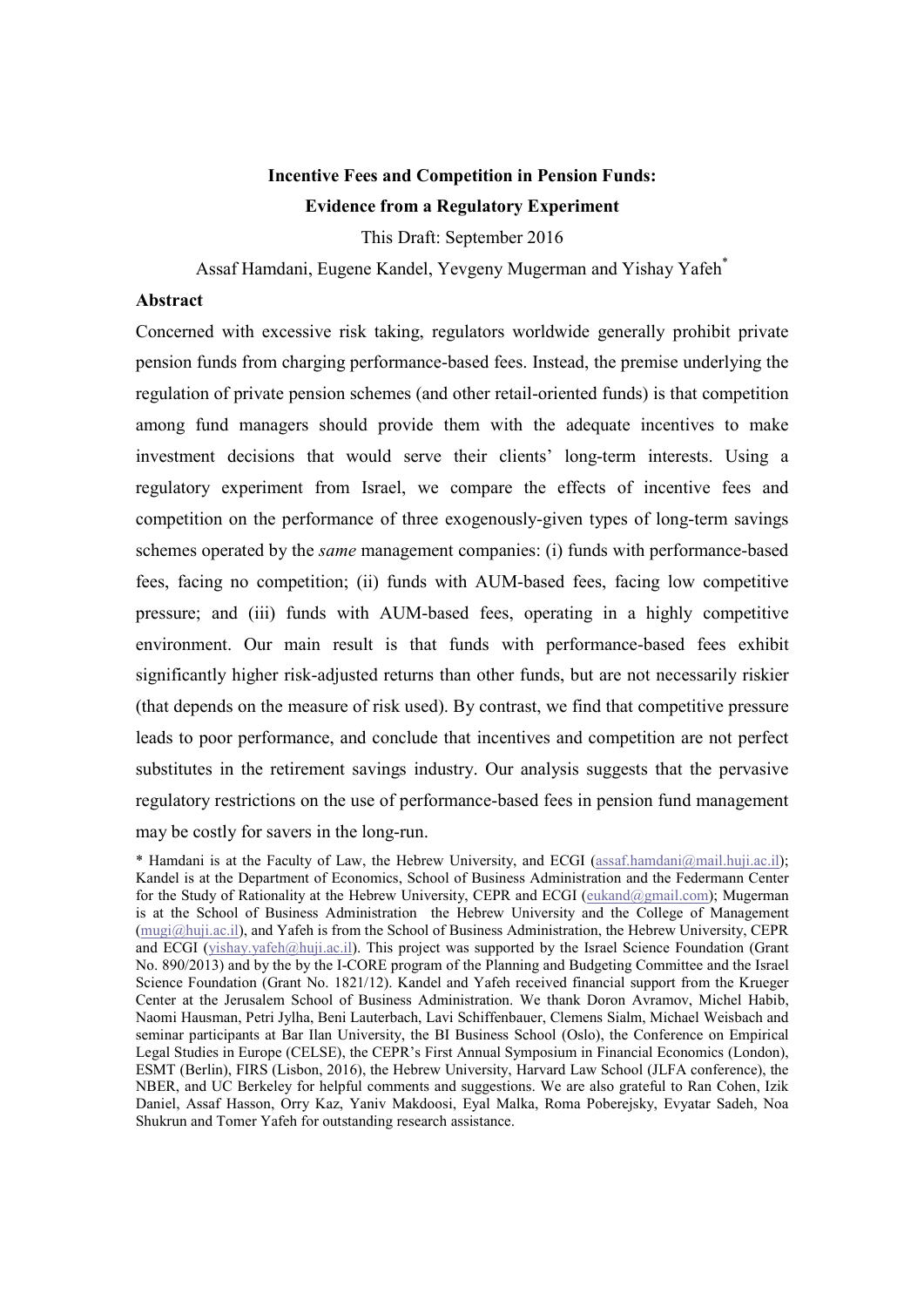## **Introduction**

Private retirement savings funds play an increasingly important role around the world. By the end of 2013, retirement funds in the OECD countries held about \$25 trillion of assets under management (OECD, 2014). Moreover, countries are increasingly relying on private pension schemes using the defined-contribution model, where investment risks are borne by savers (OECD, 2013). The well-being of future retirees around the world thus depends on the quality of investment decisions made by fund managers and on the extent to which these managers' incentives are aligned with the long-term interests of their investors-savers.

 The academic literature on private retirement savings has focused on the U.S. pension system, where employees generally save through their employer's pension plan. In the case of government and some corporate pension plans, employees have little choice concerning the investment of their savings (Martin, 2014). Other employers' pension plans, however, offer employees a menu of investment options. Employees thus assume responsibility for their retirement savings' investment decisions, and can move their funds from one investment option offered by their employer to another. Savers increasingly invest through mutual funds included in their pension plan, although these funds serve other types of investors as well (Fisch, 2010). Against this background, research has focused on the (poor) quality of individual investor choices and on mutual fund behavior and performance.

In many countries, however, the retirement savings landscape is remarkably different: savers (not employers) choose their own private retirement savings scheme or pension fund. While they can choose among different schemes, savers cannot make specific investment decisions. Rather, they are bound to rely on the professional money managers of their pension funds to make investment decisions on their behalf. Pension fund managers thus have considerable discretion - they make asset allocation decisions as well as security selection decisions within asset classes. While the reliance on money managers may alleviate some of the concerns associated with having individual savers making specific investment decisions, this regulatory setting creates an inherent agency problem between fund managers and savers. Pension fund managers make daily decisions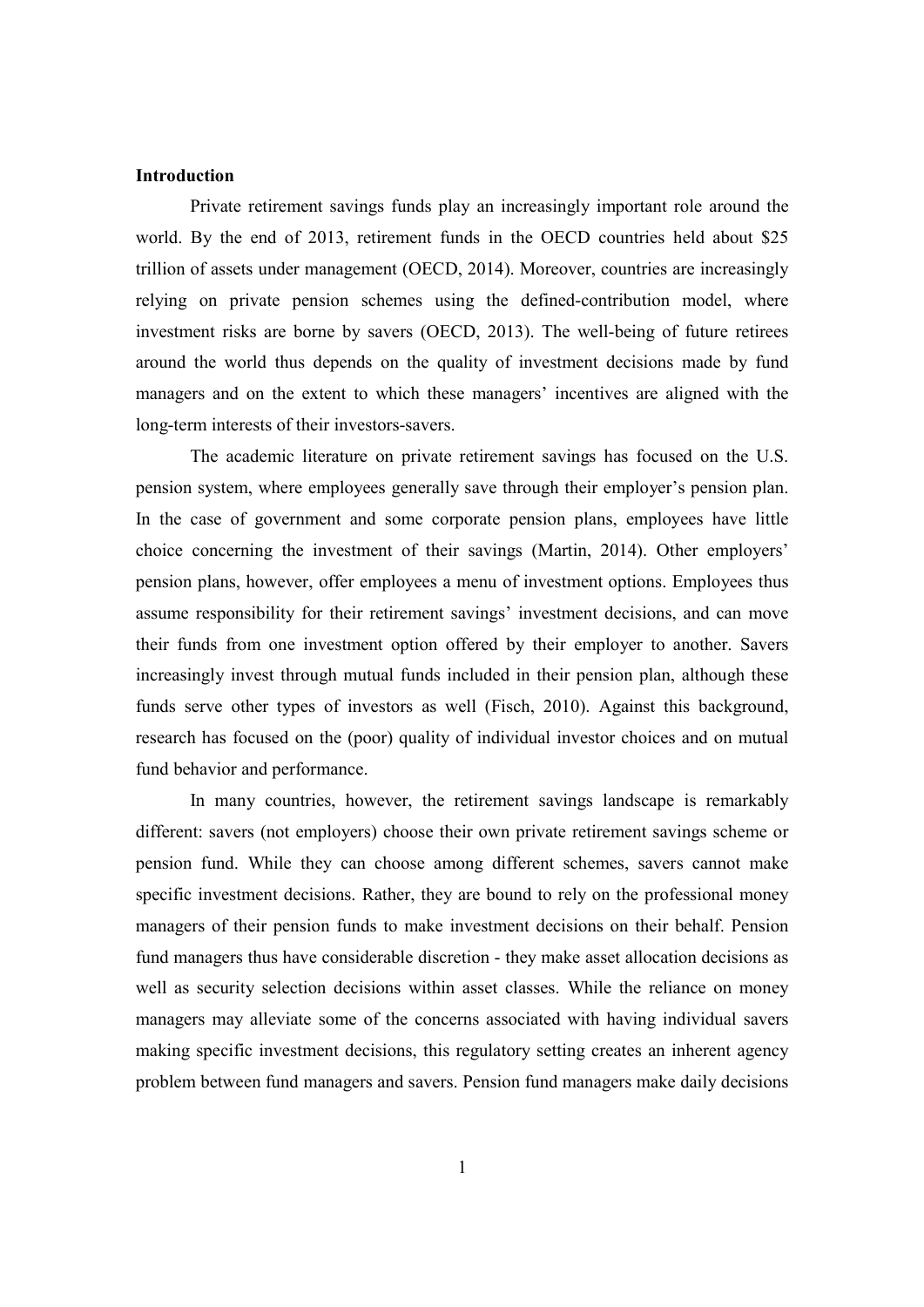with significant long-term effects on savers; their incentives, however, may not be fully aligned with those of their clients.

 In this setting, policymakers can use several types of regulatory strategies to align the interests of fund managers with those of savers. First, they can regulate the level and structure of fund fees, including the compensation of individual fund managers. Second, policymakers can determine the intensity of competition between private pension funds by imposing restrictions on the mobility of savers or by adopting measures to facilitate saver choice and reduce the cost of switching pension providers.<sup>1</sup> Third, policymakers can constrain fund-managers' asset-allocation and other investment decisions, either directly by imposing quantitative limits on investment in certain asset classes (Antolin et. al., 2009), or indirectly by subjecting fund managers to fiduciary duties (Gordon, 1987; Davis, 2002). Finally, regulators can subject fund managers to a variety of corporate governance and disclosure duties.

 In this study, we address the first two policy instruments: fee structure and competition. We take advantage of a unique regulatory experiment in Israel that enables us to study the interaction between regulation, fee structure, competition and fund performance.<sup>2</sup> Specifically, we explore the effect of performance-based fees and competition on fund performance and costs.

What should be the structure of fees paid to private pension funds? A vast principal-agent literature prescribes some degree of performance-based pay for an agent, whose performance depends on her unobserved actions. Indeed, most unregulated money managers, such as venture capital, private equity and hedge funds, normally use performance-based fees. Institutions, endowments or high-net worth individuals, who can freely choose, prefer to invest in actively managed funds whose compensation depends on their performance. Such funds typically receive a significant (around 20%) fraction of

<sup>&</sup>lt;sup>1</sup> In Italy, for example, there is an ongoing debate over the wisdom of allowing full portability of pension savings, see Moreolo (2015).

<sup>&</sup>lt;sup>2</sup> We have no data on individual money managers' compensation or their career concerns (e.g., age or experience). We therefore focus on fees paid to the fund management companies and not to the individual managers whom they employ; however, there is a clear link between the two. Even though performancebased pay may exist at the individual fund manager level, it is limited by the fact that fund fees are not related to performance. For a recent study of portfolio manager compensation in the U.S. mutual fund industry, see Ma et al. (2015).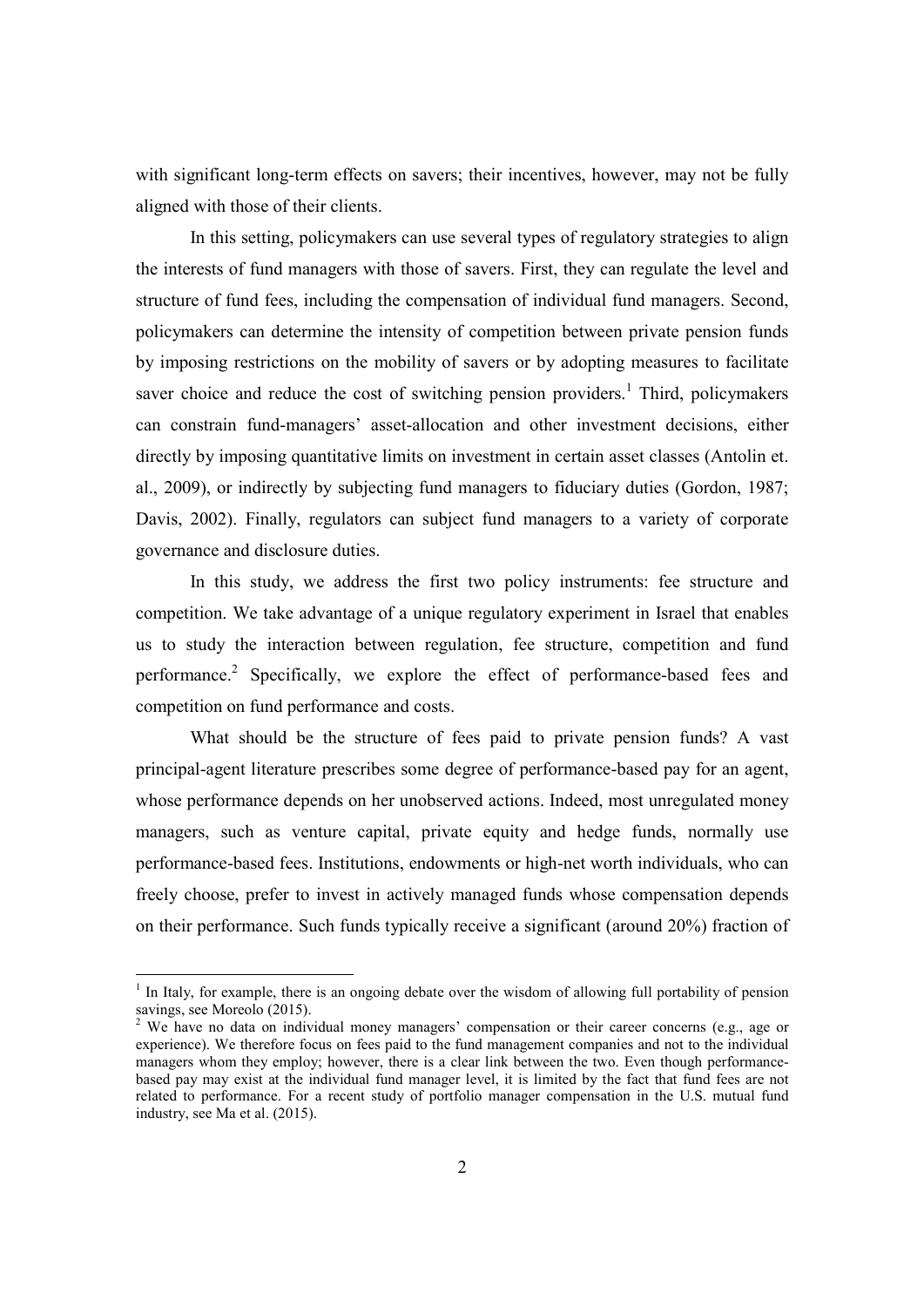their investors' returns (Gompers and Lerner, 1999; Metrick and Yasuda, 2010; Kandel et al.,  $2011$ ).<sup>3</sup> Yet, regulators around the world normally prohibit such incentive fee arrangements in retirement savings schemes and other retail-oriented investment products, such as mutual funds.<sup>4</sup> Thus, the predominant form of retirement savings (and mutual) fund fees around the world is a fixed percentage of assets under management (AUM). A recent OECD survey identifies only two countries - the Czech Republic and Poland – that allow pension funds to charge fees based on investment returns (OECD, 2011).

The rationale underlying this prohibition is the concern that performance-based fees might lead to excessive risk taking (e.g., Illig, 2007).<sup>5</sup> Excessive risk-taking by fund managers may present a special concern for retirement savings schemes for two reasons. First, whereas savers normally allocate their savings among different mutual funds, in the setting underlying this paper, a saver's entire retirement portfolio is under the direction of a single private fund (and its managers). Second, as explained earlier, pension fund managers typically have more decision-making power than managers of mutual funds, as they have considerable discretion concerning their portfolio's asset allocation.

 By itself, an AUM-based fee structure does not provide adequate incentives for fund managers, as it does not directly relate to the funds' investment returns or cost structure.<sup>6</sup> However, in an environment of AUM-based fees, the role of motivating funds to ensure savers' long-term interests is assigned to competition among funds (Cooper, 2010). The premise underlying this regime is that funds with better investment returns will attract more investors (inflows), thereby increasing assets under management and fees. According to this logic, competition provides the link between fund performance

 $3$  See also Lim et al. (2016) for a recent attempt to measure direct and indirect incentives in hedge funds.

<sup>&</sup>lt;sup>4</sup> In the U.K., for example, pension fund fees may be based on assets under management (AUM), on a combination of AUM and contributions, or on a combination of a fixed fee and AUM http://www.legislation.gov.uk/uksi/2015/879/regulation/5/made).

<sup>5</sup> Illig (2007) and earlier studies (e.g., Manges, 1972; Lovitch, 1975) indicate that the "hostile" attitude towards incentive fees in money management in the United States dates back to the Investment Advisers Act of 1940 and especially to a series of regulations in the 1970s which imposed restrictions on the kind of incentive fees which could be allowed (e.g., requiring a symmetry of incentives) and on the type of clients to whom money management funds with incentive fees could be offered.

 $<sup>6</sup>$  Kahan and Rock (2007) blame this fee structure for the passive attitudes of institutional investors towards</sup> monitoring management in the United States. Mahoney  $(2004)$  and Illig (2007) argue that easing regulatory restrictions on incentive pay for fund managers would benefit investors.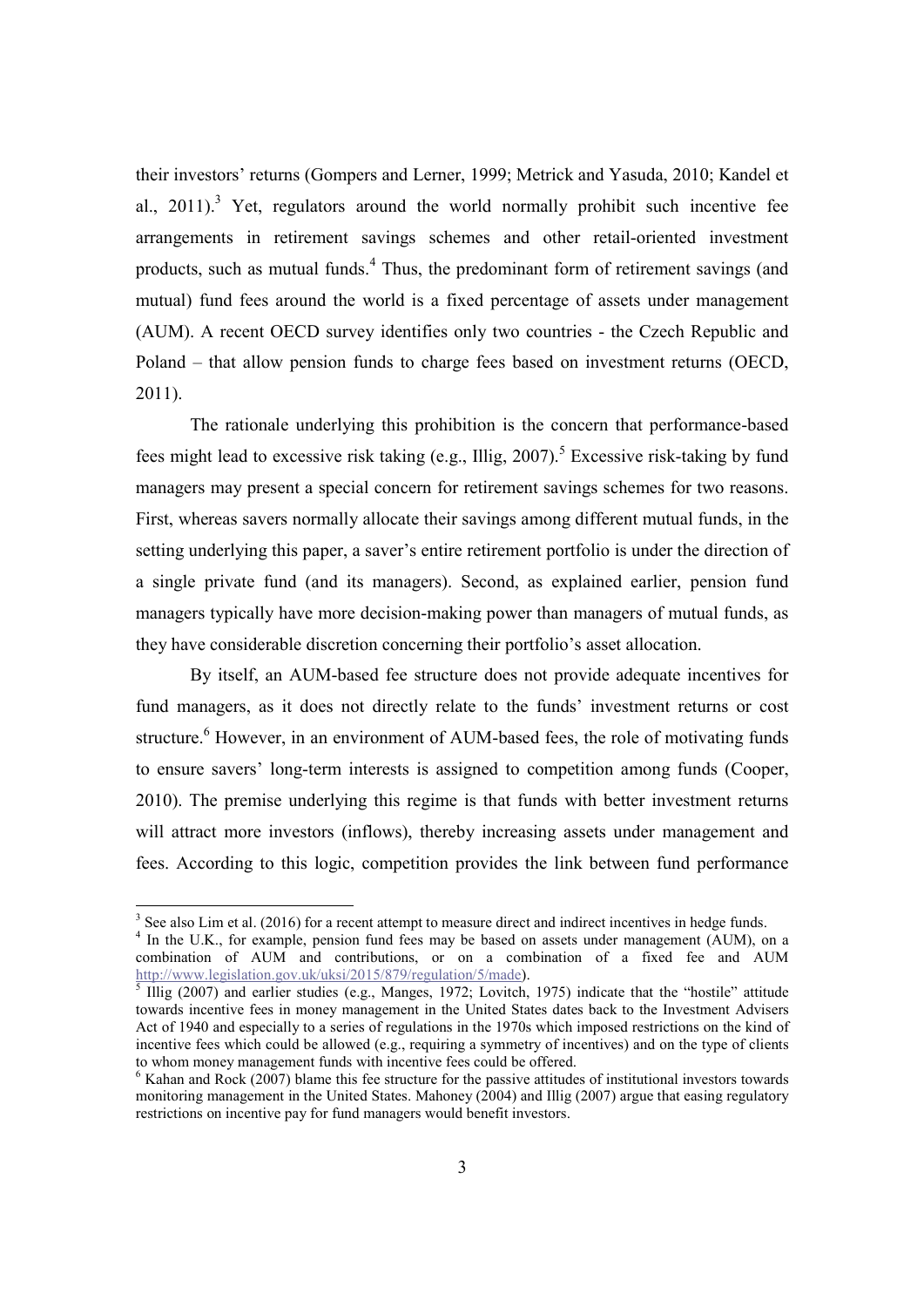and fund fees. This important link, however, assumes that inflows are driven by savers' correct evaluation of the relevant fund performance. We discuss this strong assumption below.

 Empirically, an extensive literature on mutual funds has shown that the combination of competition and AUM-based fees can distort investment incentives. One possible reason is that fund managers focus on the kind of investment performance that would attract inflows and increase AUM. To the extent that inflows are determined by a fund's short-term past performance relative to that of its competitors (see, for example, Sirri and Tufano, 1998), the combination of AUM-based fees and competition may induce fund managers to maximize absolute short-term, rather than risk-adjusted longterm, returns and focus on relative performance. This may lead to inefficient levels of risk taking (Chevalier and Ellison, 1997 and 1999) and to "herding" (Grinblatt et al., 1995; Wermers, 1999), where most funds make similar investment decisions, thereby adversely affecting performance and possibly threatening the stability of the financial system. In the context of retirement savings, managerial focus on short-term performance could seriously jeopardize the long-term interests of savers. While performance-based fees may also introduce short-term incentives, their structure can be tailored to ensure that they provide money managers with incentives to focus on the appropriate investment horizon. Competition does not award such flexibility.

Ideally, one should study the effect of performance-based fees and competition on investment performance by comparing two otherwise identical funds that differ, for exogenous reasons, only with respect to their fee structure and competitive environment. However, as regulators worldwide are generally opposed to performance-based fees, such a research design may not be feasible with respect to pension funds. In Israel, however, a unique historical regulatory setting provides a rare opportunity to estimate the effect of incentives and competition on fund performance. A decade-long process of reform has created *exogenous* differences among retirement savings schemes in both their management fee structure and the intensity of the competition they face, based on the year in which a specific retirement savings scheme was established. Moreover, in many cases the same management companies run all types of savings schemes contemporaneously. This unique environment enables us to study how the fee structure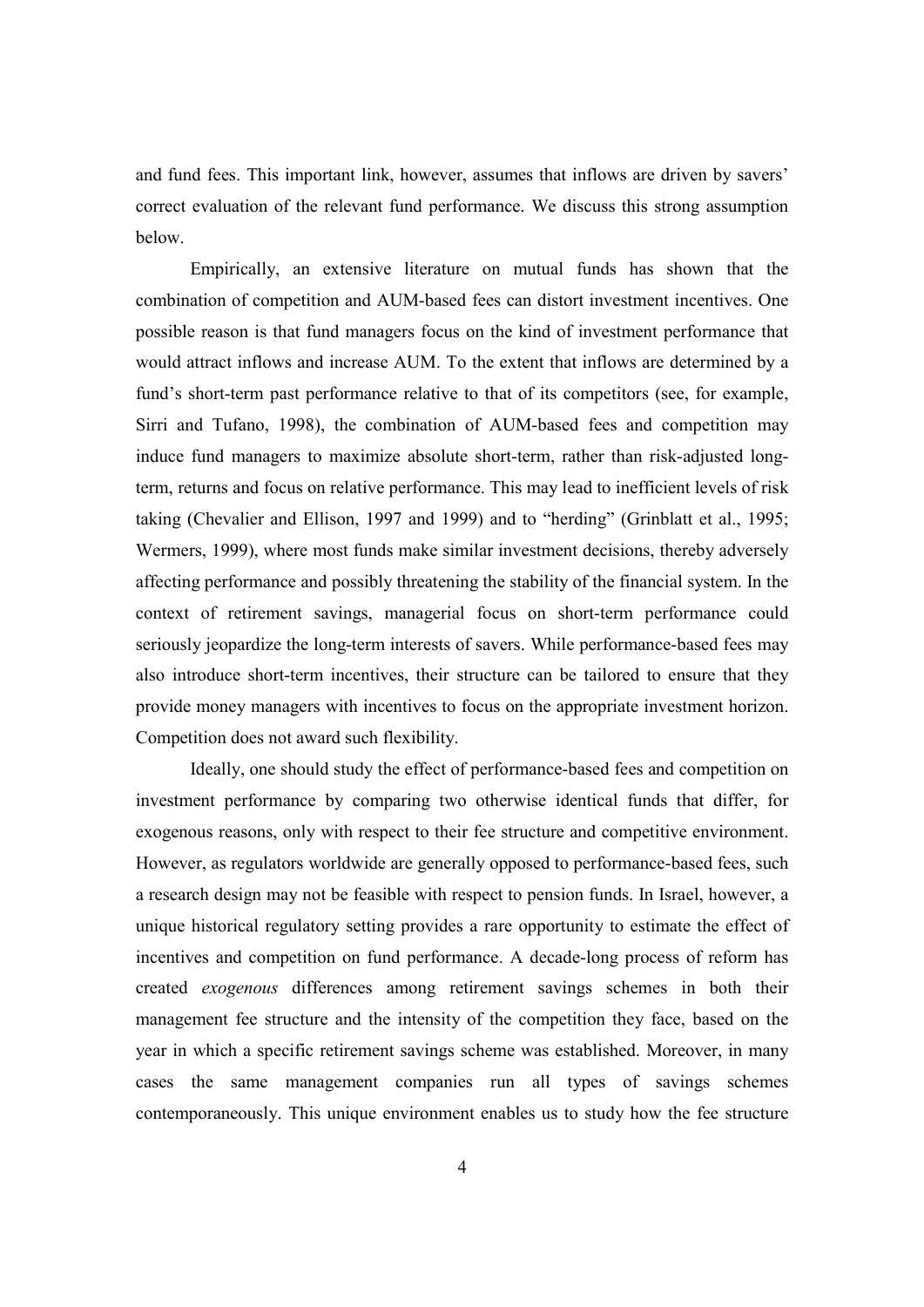and the intensity of competition affect the quality of management and risk taking of longterm savings schemes.

 We use monthly data on asset allocations and returns for 72 long-term savings funds for the 11-year period between January 2005 and February 2016. There are three types of funds in the sample: (i) funds with performance-based fees, facing no competition; (ii) funds with AUM-based fees, facing low competitive pressure; and (iii) funds with AUM-based fees, operating in a highly competitive environment. The sample period includes the financial crisis of 2008, when funds taking higher risks would have been penalized.

 Our main findings are as follows: First, funds with performance-based fees exhibit higher returns than funds with AUM-based fees. They may also exhibit higher risk, depending on the measures used, although for the most part differences in risk are not significant. Second, and perhaps more importantly, funds with performance-based fees consistently exhibit higher *risk-adjusted* returns, as measured by *α* (calculated using several alternative methods). The difference in (gross)  $\alpha$  between funds with incentive fees and those with AUM-based fees is estimated to be about  $0.85\%$  per year.<sup>7</sup> Third, when comparing funds with AUM-based fees facing intense competition with similar funds facing weak competition, we find that funds with AUM-based fees facing intense competition tend to under-perform funds operating with minimal competitive pressure (although the differences are smaller than in the comparisons between funds with performance-based fees and funds with AUM-based fees). Competition, however, seems to be associated with reduced fees.

 These findings have several implications for the regulation of private pension funds. First, in the retirement savings industry incentives and competition do not appear to be perfect substitutes.<sup>8</sup> The performance of the portfolio of a saver who allocated her retirement savings to funds with performance-based fees would be different from

<sup>&</sup>lt;sup>7</sup> The relation between  $\alpha$  and investment in illiquid assets is discussed below, but other than this effect, we do not attempt to attribute *α* to market timing, asset allocation, or security selection. For an attempt to do so in the context of U.S. pension funds, see Andonov et al. (2013).

<sup>&</sup>lt;sup>8</sup> Giroud and Mueller (2011) discuss several theoretical models of the relation between incentives and competition. Although studies differ in their assumptions and results, there is considerable theoretical support for the intuitive conjecture that incentives and competition are, under certain conditions, substitutes.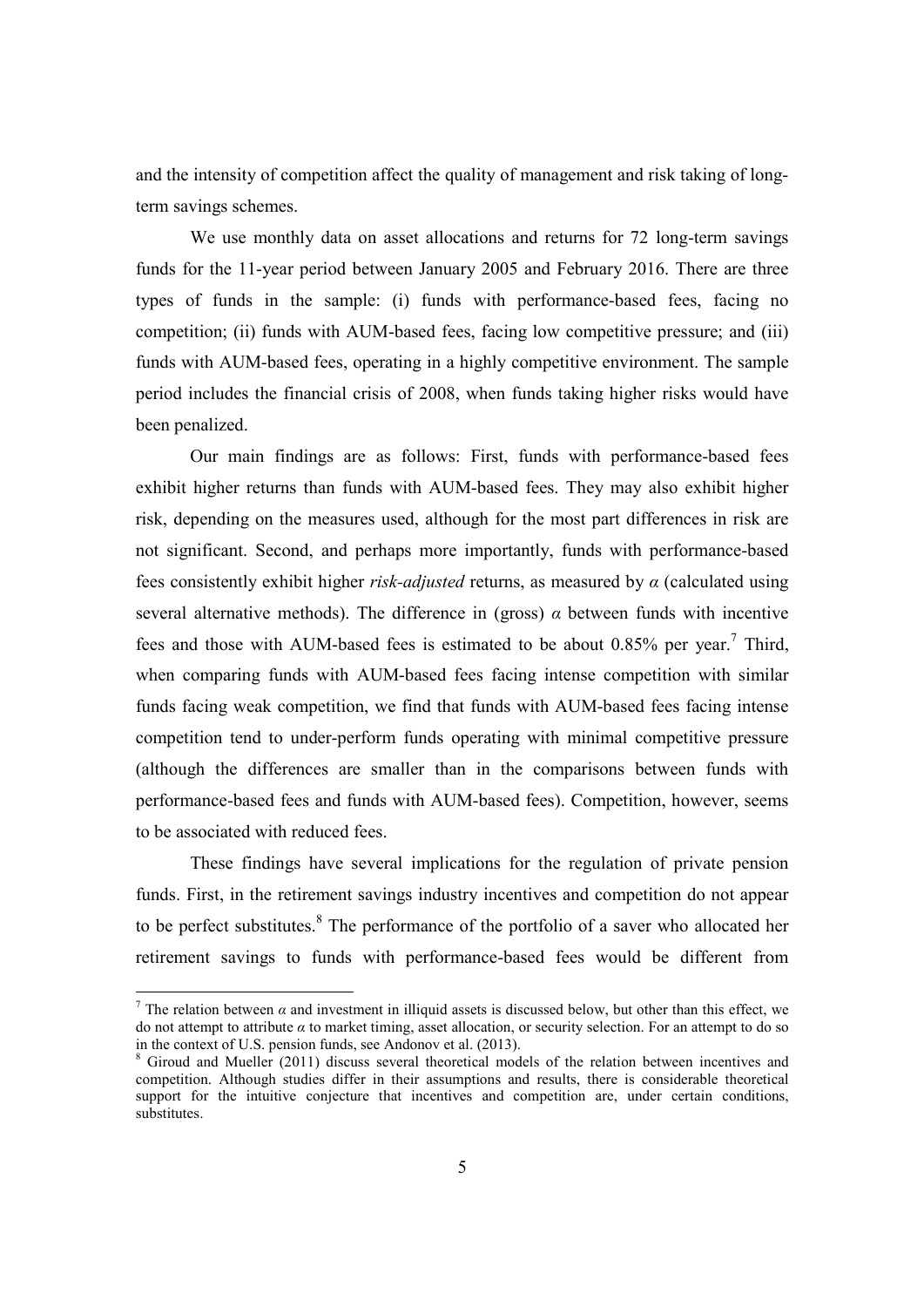(superior to) that experienced by a saver whose retirement savings are managed in AUMbased retirement savings schemes. By contrast, the performance of the portfolio of a saver who allocated her retirement savings to funds with AUM-based fees operating in a competitive environment would tend to be inferior to the performance of the portfolio of a saver whose retirement savings' managers are shielded from competitive pressures.

Note that this finding is consistent with the view that competitive pressures may have different effects on specific funds depending on their relative performance, fund age, or their individual managers' career concerns, as documented in the literature and discussed in the next section. Our results suggest that, on average, the effects on specific funds may cancel out so that a competitive retirement savings *sector* exhibits results which are not superior to those of a retirement savings industry with weak competitive pressures.

Second, our findings cast doubt on the efficacy of the prohibition on performancebased fees in retirement savings funds. Specifically, we show that this prohibition may undermine the quality of fund management. Even though, in line with the regulatory rationale underlying the prohibition of performance-based fees, funds with such fees may be perceived according to some measures as riskier than other funds (according to most measures they are not), performance-based fees seem to raise the quality of fund management to an extent that savers in such funds consistently realize higher riskadjusted returns than investors in funds with AUM-based fees. We cannot determine whether the level of risk in the funds with performance-based fees in our sample is optimal (it may be the case that these funds take excessive risks or that other funds take too little risk); however, to the extent that the prohibition of performance-based fees reduces risk, this reduction comes at the cost of reducing the quality of investment management as well. Stated differently, it is possible that the natural tendency of regulators to try and prevent a pension savings crisis in the short run (through restrictions on the use of high-powered incentives and therefore on risk-taking) may come at a significant long-term cost for the retirees.<sup>9</sup> Moreover, our results represent a lower bound,

<sup>&</sup>lt;sup>9</sup> The policy implications outlined here reflect our understanding that the superior performance of funds with performance-based fees which we observe in the data is not simply due to fraud or accounting manipulations of fund performance (which would be very difficult under Israel's strict regulatory regime).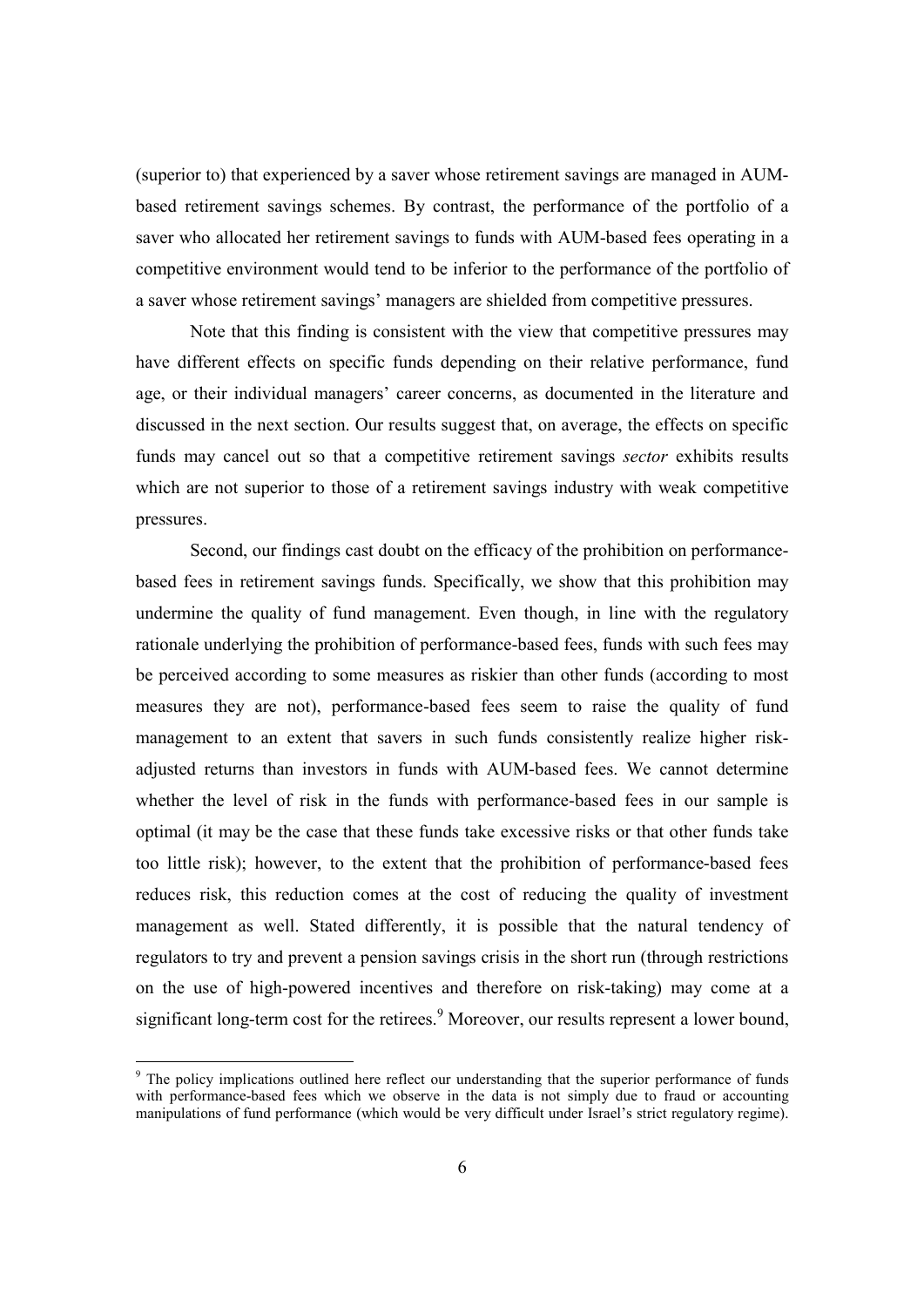as the performance-based fee structure in the funds in our sample is definitely suboptimal. Introducing a better structure would presumably amplify the results.

 Finally, our analysis supports a new direction for regulating pension funds' fee structure and competition. Regulators wishing to contain risk-taking have at their disposal a variety of measures even under a regime of performance-based fees, such as quantitative limits on investments in certain asset classes and fiduciary duties. Yet, regulatory measures are unlikely to induce fund managers to "work hard" or focus on the long term so as to produce better risk-adjusted returns, and competition does not seem to perform well in this role either. These results suggest that it may be appropriate to consider amending the traditional prohibition on performance-based feeds, and to explore regulatory measures that could contain excessive risk-taking. At the same time, it may well be that regulators regard performance-based fees as detrimental to their own careers, rather than to the long-term well-being of savers, in which case a change in the current regulatory regime is unlikely.

 The rest of the paper is organized as follows. The next section surveys some of the related literature. Section III describes the institutional background and the regulatory changes used in this study. The data set, empirical approach and main results are discussed in Section IV. Robustness tests appear in Section V, and Section VI concludes.

# **I. Related Literature**

 $\overline{a}$ 

 Economic and legal research on the provision of optimal incentives to private retirement schemes under the defined-contribution model is scant, even though the economic literature on retirement policy and the design of pension benefits (for instance, life-cycle investment strategies or retirement age) is quite extensive (e.g., Medill, 2000). Moreover, both economists and legal scholars have, for the most part, studied the U.S. retirement landscape, where savers are often responsible for making both contribution

Also important for our conclusion is the view that superior return is not simply due to "luck" or to the allocation of good investments which arrive at random to a specific type of fund. Instead, we view performance as a function of effort, skills and so forth. For a recent discussion of the use of incentives in money management, see also a *Financial Times* "Insight" article (July 9, 2015, pp. 38): http://www.ft.com/intl/cms/s/0/ba9207a8-248e-11e5-bd83- 71cb60e8f08c.html?siteedition=uk#axzz3fTL1j3Xp .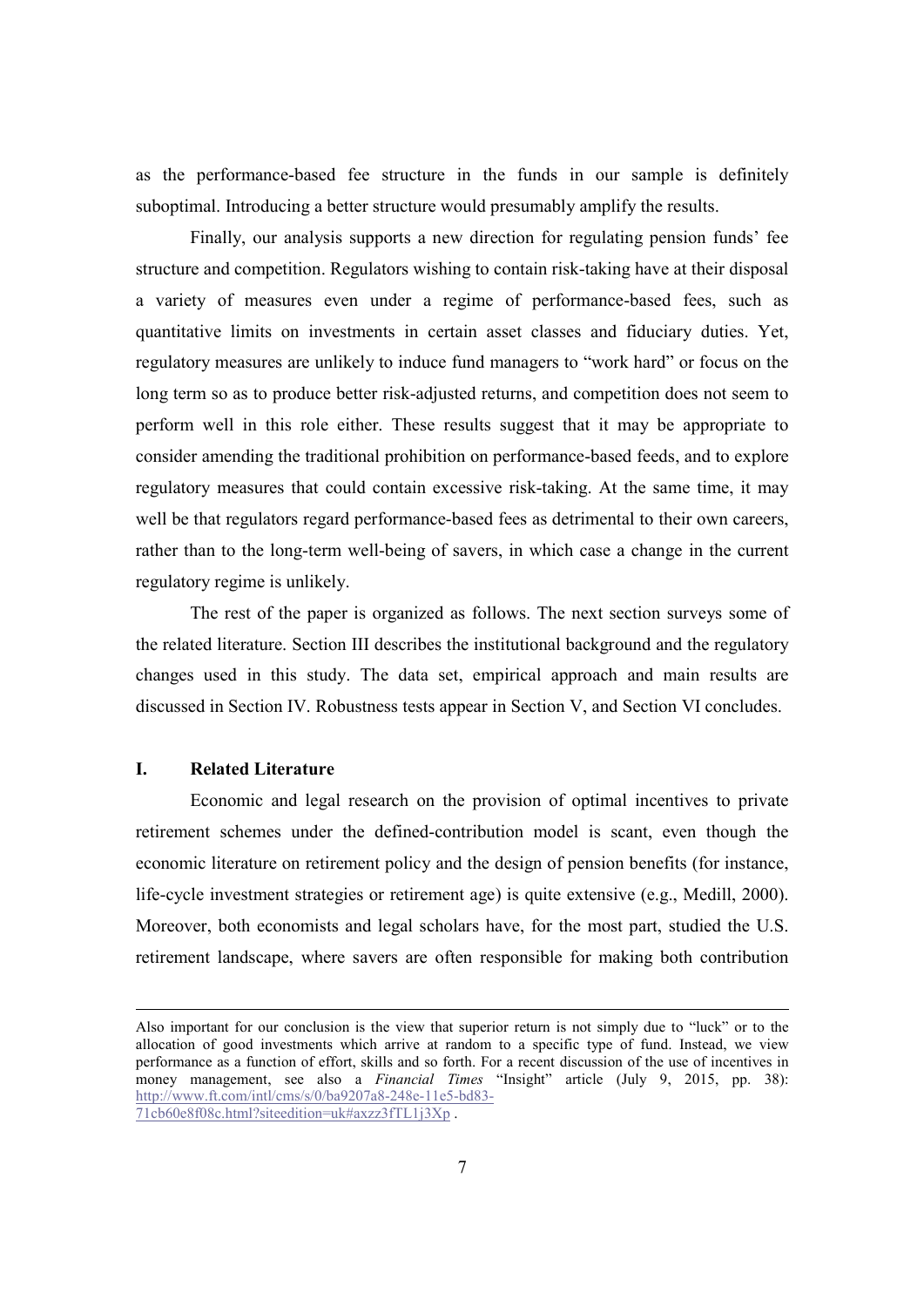and investment decisions. These studies often focus on the quality of decisions made by individual savers or on the nature of the investment options that employers offer to their workers (see, for example, Ayers and Curtiss, 2015). As explained above, however, in many countries the regulatory landscape concerning pension savings differs from that of the United States (OECD, 2013). Only a few studies address the policy measures that can be used to align the interests of managers of private, defined-contribution retirement savings schemes with those of their savers: Gordon (1987) discusses the nature of the fiduciary duties imposed on pension fund managers. Antolin et al. (2009) and Davis (2002) study the regulatory use of quantitative restrictions to contain portfolio risk and align the interests of fund managers with those of savers.

 By contrast, an extensive literature studies mutual funds, especially in the U.S. Although many U.S. savers use mutual funds for their retirement savings, there are important differences between mutual funds and private pension funds.<sup>10</sup> The literature on performance-based fees and competition in mutual funds is discussed below.

 Consider first performance-based fees. The results in the theoretical literature on principal-agent relationship in the context of money managers vary significantly with the model's assumptions: Das and Sundaram (2002) analyze a model in which managers with unobserved ability can choose effort levels and the risk of the managed portfolio. They then compare two forms of fees: the AUM fee and the "fulcrum" (relative to a benchmark) incentive fee that U.S. mutual funds are allowed to use (see discussion below). They show that, in many cases, an incentive fee is better for investors. In the model of Palomino and Prat (2003), a bonus for achieving returns above a certain threshold is optimal when the risk is controlled by the fund manager. This contract could induce excessive or insufficient risk relative to the first best, depending on the price of risk in terms of added return. Gil-Bazo and Ruiz-Verdú (2008) develop a model of a competitive market of equity mutual funds with unobservable managerial ability. They

 $10$  From a legal standpoint, U.S. mutual funds are organized as corporations and investors are shareholders. More importantly, as noted above, retirement savings schemes normally hold multiple asset-class portfolios and fund managers have broad discretion to make not only stock selection but also asset allocation decisions (Blake et. al., 1999). Relatedly, while a single pension fund manager may be in charge of a client's entire retirement savings, the manager of any single mutual fund is normally in charge of only a fraction of her client's assets. In addition, assets in mutual funds are tradable and therefore easy to assess and move, whereas retirement savings portfolios may include a variety of tradable and non-tradable assets.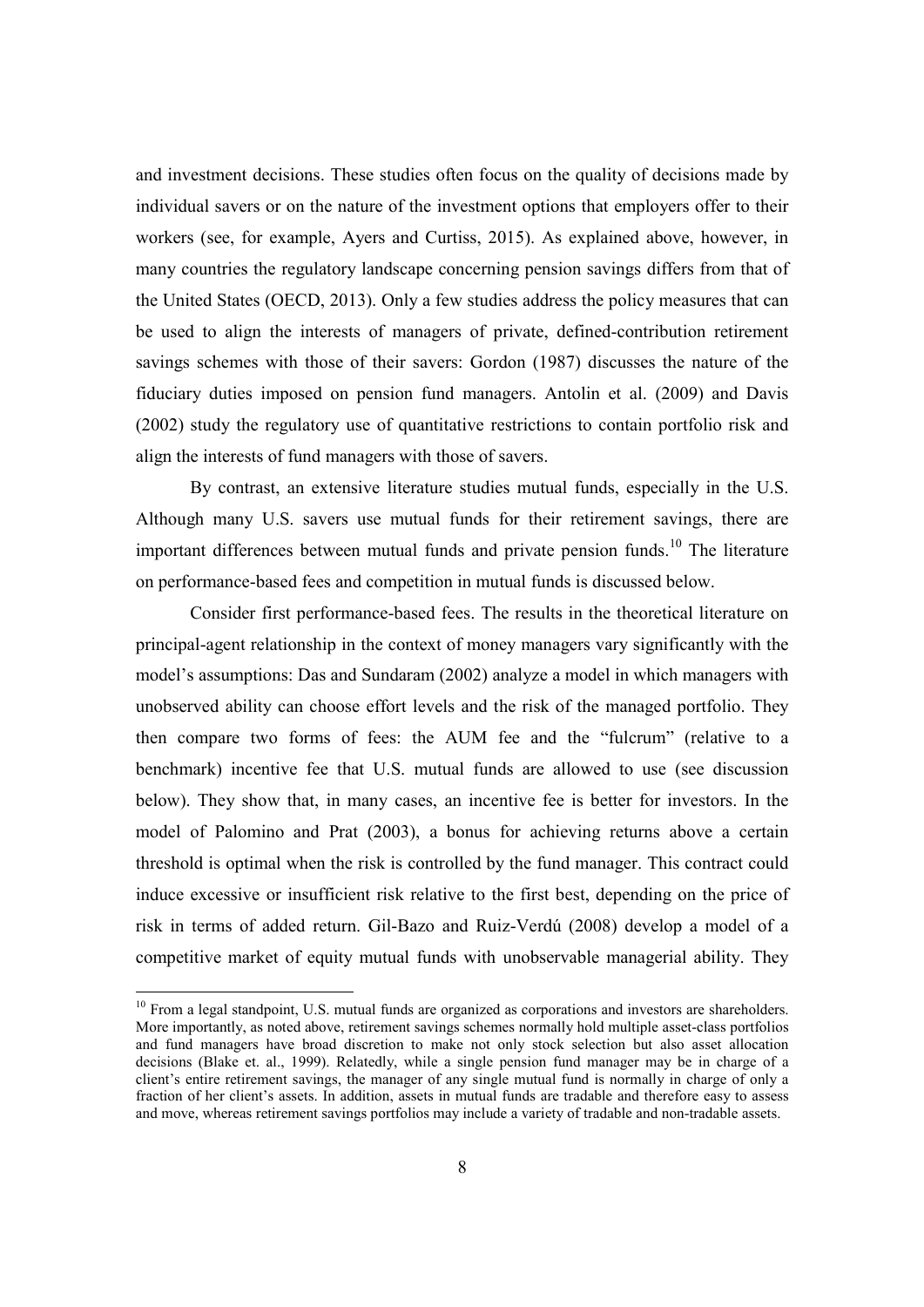assume that some investors do not use all the available information and show that, in equilibrium, poorly performing funds may set higher fees than better performing funds.<sup>11</sup>

 Empirical results vary considerably. U.S. law allows mutual funds to charge incentive fees only under the so-called fulcrum model—where fees must be based on an index, with increases in fees for superior performance matched by decreases in fees for inferior relative performance. Elton et al. (2003) find that funds with this (rarely used) fulcrum fee structure exhibit positive risk-adjusted returns - as measured by *α* - and end up costing their investors less than funds with standard AUM-based fees. They also find that funds with incentive fees assume more risk than funds with AUM-based fees, especially after periods of poor performance. In their study, however, there is no exogenous variation in fund fee structure (funds are the ones to choose their fee structure and investors may choose funds based on this fee structure). Also closely related is Massa and Patgiri (2009), who show that funds with incentive contracts (of a different type) exhibit more volatile returns and have a lower probability of survival. At the same time, they deliver higher risk-adjusted returns in comparison with other funds, and this superior performance is persistent.<sup>12</sup> An advantage of our study in comparison with much of the above literature is the absence of sample selection issues, which often arise in settings where funds (and perhaps investors) endogenously choose their own fee structure.

 We now turn to the literature on competition between fund managers with AUMbased fees. Coates and Hubbard (2007) argue that fierce competition exerts a strong disciplinary force on mutual funds, thereby reducing the need for legal intervention to prevent funds from charging excessive fees. Morley and Curtis (2010) claim that competition can substitute for both governance regulation and litigation. These studies, however, do not focus on the impact of competition on investment returns. By contrast, a

 $11$  Also related is a study by Basak et al. (2007) who examine the impact of the convex relationship of fund flows to relative performance. In the model of Li and Tiwari (2009), benchmark-linked, option-like "bonus" incentive fees can induce efficient effort exertion by portfolio managers. Theoretical work by Holmstrom (1999), not specifically in the context of money management, is also related: he shows that managerial career concerns have incentive effects, but these do not necessarily lead to efficient risk-taking decisions.

<sup>&</sup>lt;sup>12</sup> Massa and Patgiri (2009) acknowledge the endogeneity of fee structure choice and try to address it by using a TSLS approach. Also in the same vein, Diaz-Mendoza et al. (2014) show, without controlling for sample selection, that Spanish mutual funds choosing to charge performance-based fees tend to outperform other funds.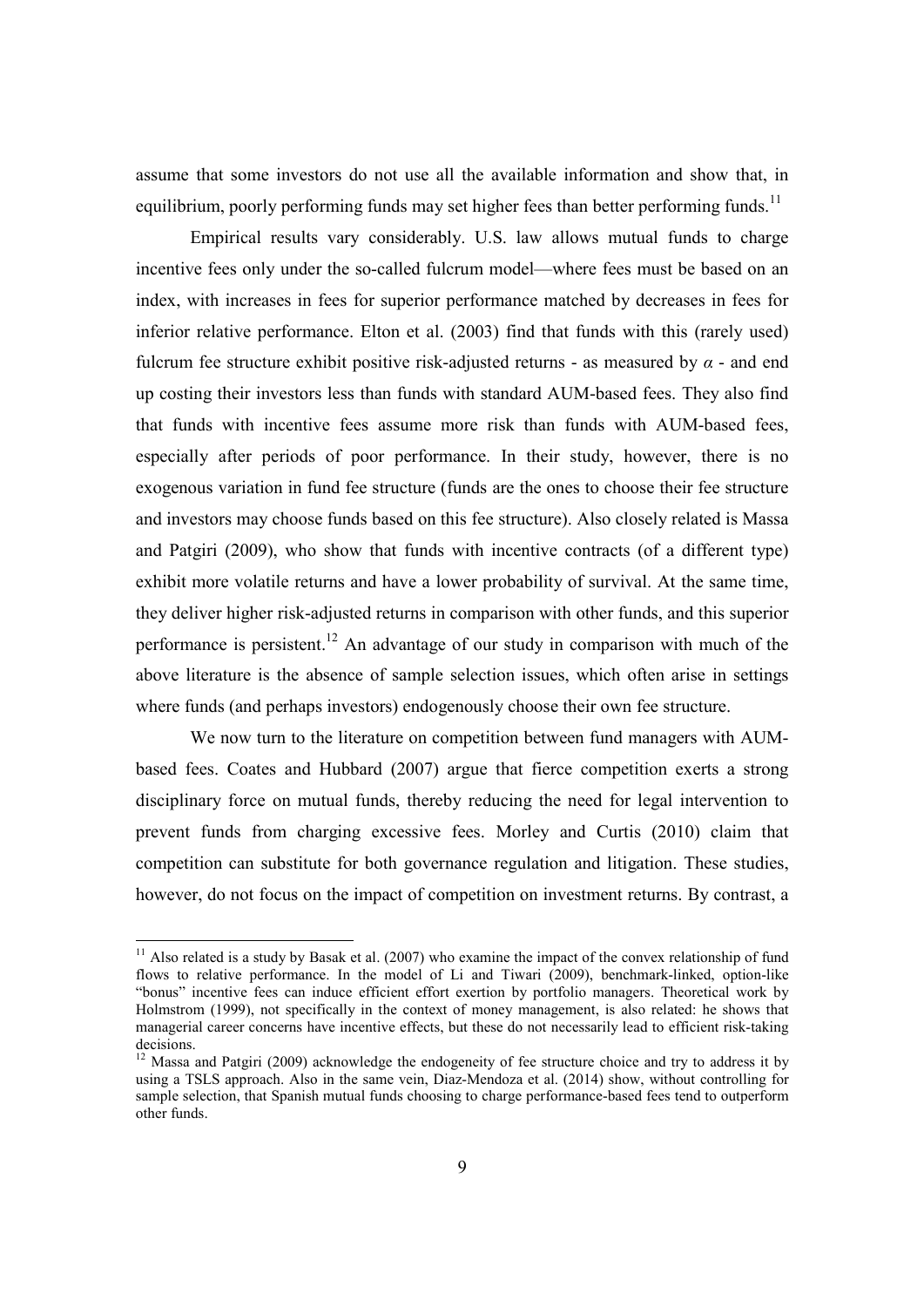much larger body of literature finds that competition can distort incentives because AUM-based fees push mutual funds to compete on inflows, which are likely to be determined by a fund's short-term performance relative to that of competing funds. In such an environment, competition may lead to excessive risk taking (Chevalier and Ellison, 1997), and to investment decisions that are correlated across funds ("herding"), posing a risk to financial stability (Grinblatt et al, 1995; Wermers, 1999). Dass, Massa and Patgiri (2008) argue that mutual funds under the AUM-based fees tend to "herd" more than funds with incentive fees. They show that this behavior had a significant effect on fund performance during the high-tech bubble of the late 1990s.

 Part of the literature on mutual fund competition (starting with Brown et al., 1996) characterizes it as a "tournament" and shows that a fund's relative position in the tournament affects its inflow and therefore its investment decisions and risk taking. In the same vein, a more recent study by Kempf and Ruenzi (2008) also uses the tournament analogy to describe competition between large U.S. mutual fund families, arguing that managers tend to adjust the risk of their funds on the basis of their relative position in the fund family and the family's competitive position. Kempf, Ruenzi and Thiele (2009) show that mutual fund managers respond to poor mid-year performance differently, depending on their employment risk and compensation package. Higher employment risk tends to reduce portfolio risk, while stronger incentives tend to increase it.<sup>13</sup>

 While the present paper will not directly test for these phenomena, the problems that these studies identify in the context of mutual fund competition seem to apply - and perhaps become more severe - in the context of private pension funds that compete for savers. The view that competition disciplines money managers hinges on the premise that savers can compare the performance of various funds and use this information to choose retirement schemes that are consistent with their long-term interests. Such a choice, however, would be a particularly difficult task given the complexity of retirement savings products (for example, the degree to which different products protect against longevity risks) and their portfolio management. Savers would need to evaluate asset allocation decisions across very different asset classes, while taking into account their investment

<sup>&</sup>lt;sup>13</sup> On employment termination risk and mutual fund management style, see Chevalier and Ellison (1999).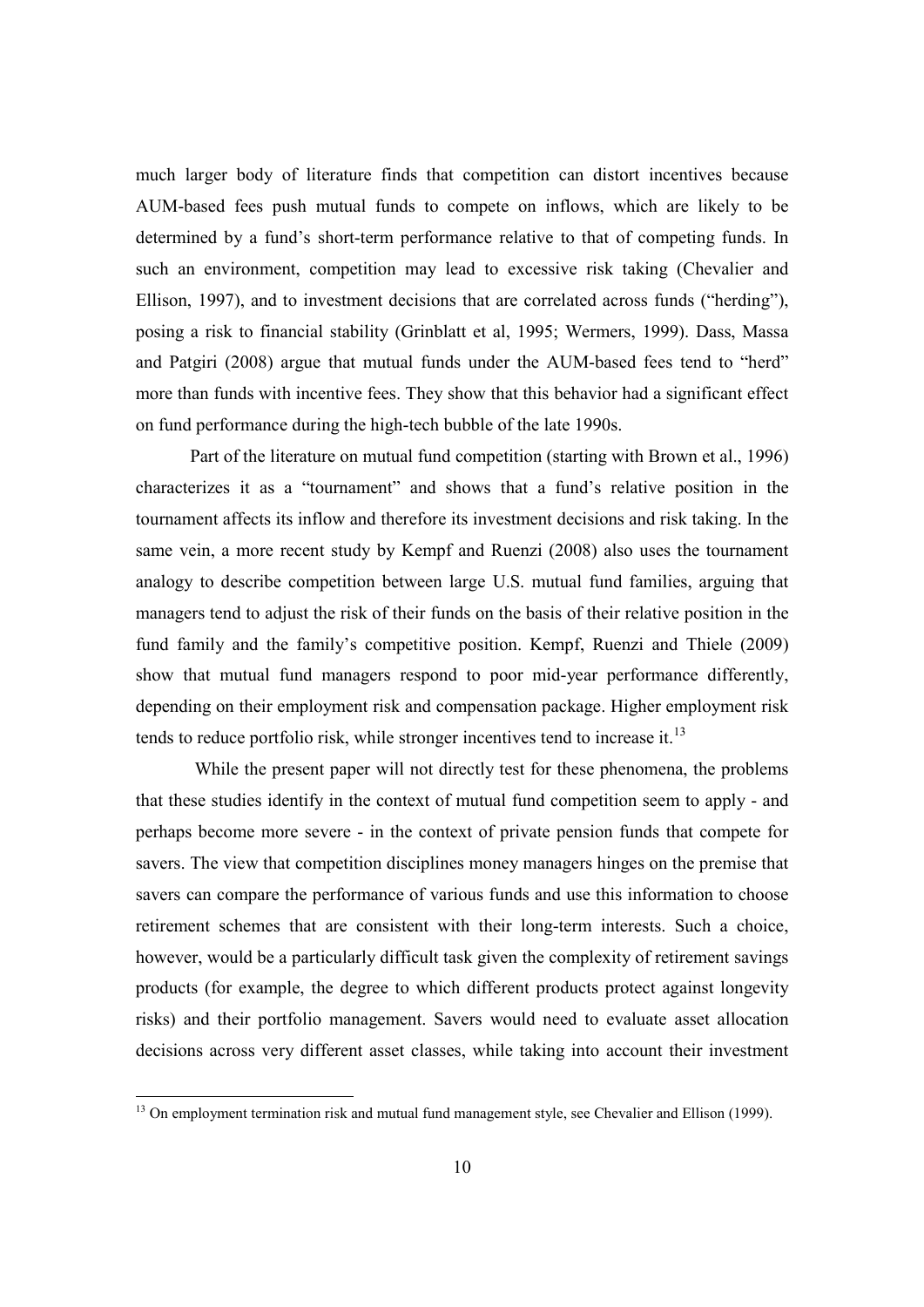horizons. Empirically, research has established that savers - and especially those who save for retirement - use very simple heuristics to choose money managers (e.g., Benartzi and Thaler, 2007), chase past returns (Ben Rephael et al., 2012), are strongly affected by their peers' choices (Mugerman et al., 2014), and in general make sub-optimal decisions with respect to their investment choices (Gennaioli and Shleifer, 2010).<sup>14</sup>

 To summarize, the existing literature casts doubt on the extent to which competition can provide pension fund managers with optimal incentives to make portfolio investment decisions. While it does suggest that performance-based fees may increase portfolio risk, the literature portrays performance-based fees in a more positive light. Put differently, the literature casts doubt on the justification for the prevalent regulatory prohibition on the use of incentive fees in the pension sector. The evidence on the effectiveness of incentives in retirement savings schemes is, however, very limited, largely because, in most countries, regulators allow only AUM-based compensation in pensions. Consequently, the contest between the incentive-based and AUM-based fee structures in the retirement savings setting is still open. The present study attempts to address this gap.

# II. **Institutional Background, Data and Empirical Approach**

 $\overline{a}$ 

 Our empirical strategy relies on the fact that, in Israel, there are several types of private retirement schemes that differ, for exogenous (historical) reasons, in the use of performance-based fees and in the degree of their exposure to competition. "Old Life Insurance" (OLI) plans, a major instrument for retirement saving established in 1992, charge performance-based fees. In 2004, however, the concern of excessive risk-taking by these funds led regulators to prohibit the use of such fees. Starting in 2004, OLI plans can no longer admit new members, but due to grandfathering arrangements, they continue to accept monthly contributions from existing members and charge them performancebased fees. Also starting in 2004, the *same* management (insurance) companies, in

<sup>&</sup>lt;sup>14</sup> Specifically in Israel, Porath and Steinberg (2013) and Shaton (2015) find that short-term returns affect inflows into retirement savings schemes. At the same time, Shaton (2015) shows that when savers are provided with easily accessible information on long-term returns, whereas information on short-term returns can only be indirectly inferred, the sensitivity of fund flows to short-term returns declines significantly.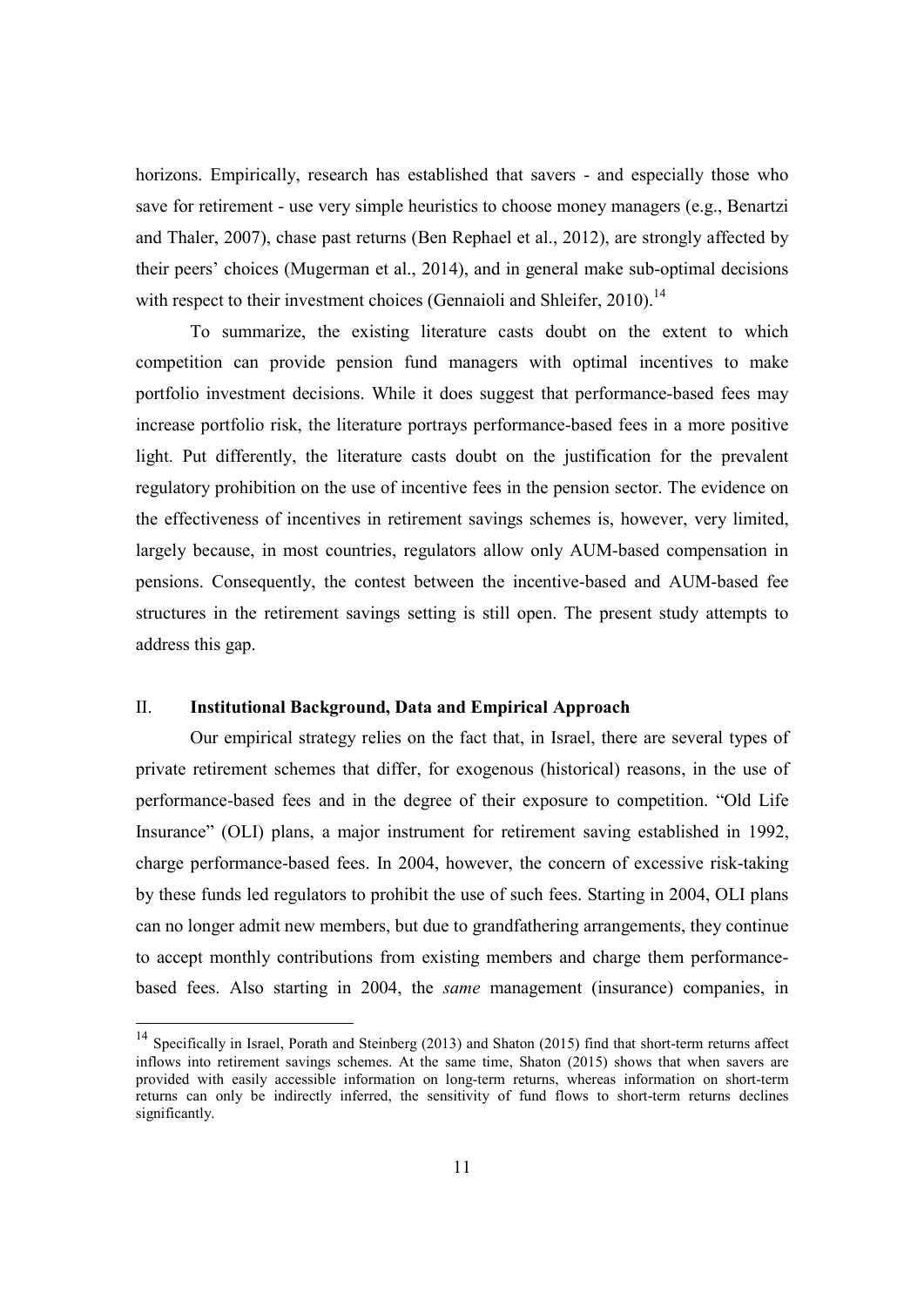parallel with managing the OLI plans, began to offer a "New Life Insurance" (NLI) plan, which is a similar retirement savings scheme (with a life insurance component) except that fees are based on AUM. Savers in both NLI and OLI face significant switching costs and hence there are only weak competitive pressures: managers are not afraid of losing existing savers, but in the NLI case they do have to compete for the new ones.<sup>15</sup>

 A third long-term savings scheme is the "Provident Fund" (PF), in which fees are AUM-based and members can easily withdraw their savings and switch to a different fund manager. Some provident funds are run by the same insurance companies managing the OLI and NLI plans, whereas others are owned by commercial investments houses or run by employers or labor unions.<sup>16</sup> The different features of these three types of longterm savings schemes, and in particular, the differences in fees and in the extent of competition across the different types of retirement savings, are summarized in Table  $1<sup>17</sup>$ These exogenous differences allow us to test the following hypotheses:

# *Hypotheses on the Effects of Fee Structure*

<sup>&</sup>lt;sup>15</sup> The main switching cost associated with life-insurance-based retirement savings schemes (both OLI and NLI) is related to changing life expectancy. When a person joins a life insurance plan, the rate at which her retirement savings will be converted to an annuity upon retirement is fixed; when a person shifts between similar schemes provided by different management companies, the new scheme will use a different conversion rate, reflecting the constantly increasing life expectancy and the fact that the individual has already lived with probability one a certain number of years since joining the original scheme, making her conditional life expectancy higher than it was initially. This longevity risk constitutes a significant switching cost which limits the extent of actual shifts across life-insurance plans. Post-2004 life insurance plans (NLI) may admit new savers, but the pool of potential new clients is mostly limited to individuals joining the labor force.

<sup>16</sup> The category "provident funds" (PF) includes two variants referred to in Hebrew as *Kupot Gemel* and *Kranot Hishtalmut*; the differences between these two are immaterial for much of the present discussion (the main difference between *Kranot Hishtalmut* and *Kupot Gemel* is that the former can be redeemed after a shorter savings period). PF differ from OLI and NLI plans in not having a life insurance policy embedded in them. Prior to 2008, it was possible to redeem certain PF savings in the form of a lump sum rather than an annuity. This has been restricted to a large extent after 2010. In addition, many PF changed owners early in our sample period following the "Bachar Committee" report which prohibited bank ownership of any money management funds. Finally, some PF are owned by employers or labor unions. These PF tend to charge lower fees than commercially-run PF. These institutional characteristics are not expected to have a major effect on the present analysis and the statistics we report below are averages for the entire PF industry.

<sup>&</sup>lt;sup>17</sup> We exclude from the analysis another type of retirement savings provider, pension funds. Up to 30% of the portfolios of these funds consist of "designated" (heavily subsidized) risk-free government bonds, thereby making their performance and asset allocation decisions not comparable to those of the other types of retirement savings providers.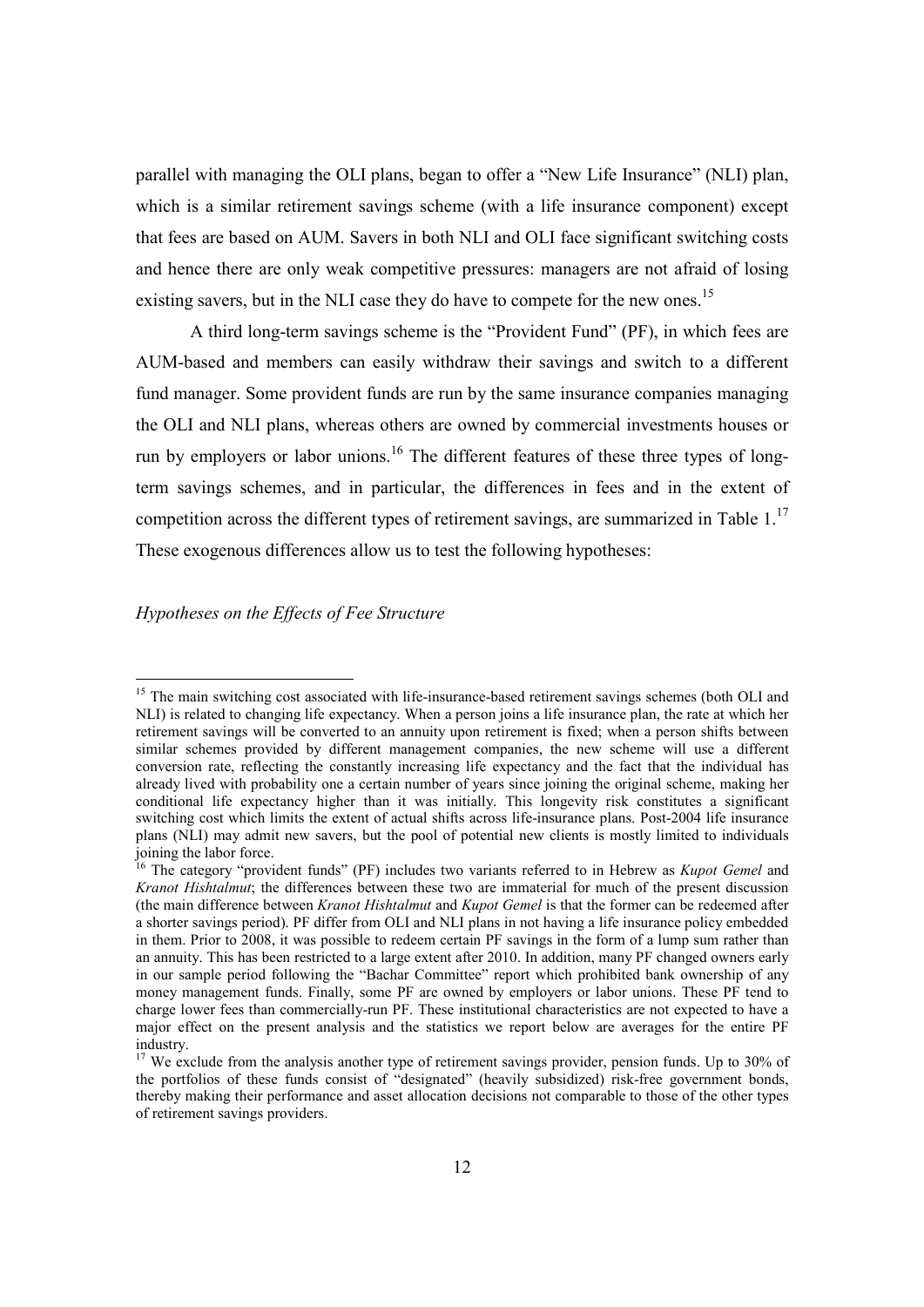The first hypothesis largely tracks the policy rationale underlying the prevailing prohibition of performance-based fees, namely, the perception that performance-based fees in retirement savings would lead to increased risk taking. Consider two retirement savings funds, operating in the same competitive environment and differing only in their fee structure: in Fund A fees are based purely on AUM, while in Fund B fees are calculated as a fraction of returns.<sup>18</sup> We conjecture, in line with commonly-observed regulatory restrictions, that Fund B will expose its members to a higher level of (priced) risk than Fund A. Consistent with the standard Finance theory and evidence, Fund B is expected to yield a higher return.<sup>19</sup>

 Our second hypothesis, based on agency theory, is that performance-based incentive fees would be associated with higher risk-adjusted returns. This follows from the predictions in the literature that such fees attract better (and more expensive) managerial talent, and elicit higher effort by managers. To the extent that managerial effort and talent affect investment returns, funds with profit-based fees should exhibit higher risk-adjusted returns than funds with AUM-based fees, while facing the same level of competition.<sup>20</sup> In our setting, the investment decisions of funds with different fee structures or varying degrees of competition under the same management are often made by the same individuals working for a fund management company that has multiple products. It is also possible that a fund management company may assign more able individuals to one type of funds. $^{21}$ 

<sup>&</sup>lt;sup>18</sup> Fees that depend on risk-adjusted returns in excess of a benchmark are theoretically superior to fees based on absolute returns. We focus on fees based on absolute returns because this is what we observe in the data.

<sup>&</sup>lt;sup>19</sup> The increased risk can take the form of high systemic risk  $(\beta)$ , or appear in other forms, such as large investments in relatively illiquid and risky "alternative assets." This issue is discussed further in Section IV. <sup>20</sup> In formulating this hypothesis we do not take an explicit stand on whether it is possible to achieve high risk-adjusted returns by selecting securities within an asset class ("stock picking"), by allocating investment across asset classes, or through various forms of "market timing." We examine if all of these together are associated with better outcomes in funds with performance-based fees. Dyck et al. (2013) find that active management in Canadian pension funds tends to be profitable in less than fully developed emerging markets; our conjecture that active management could matter for retirement savings fund operating in Israel is consistent with this logic.

<sup>&</sup>lt;sup>21</sup> Fang et al. (2014) show that mutual fund families allocate their most skilled managers to market segments in which managerial skill is most needed. An executive in one of the life insurance management companies in the sample has told one of the authors in private that he assigns his best talent to the old life insurance fund he manages.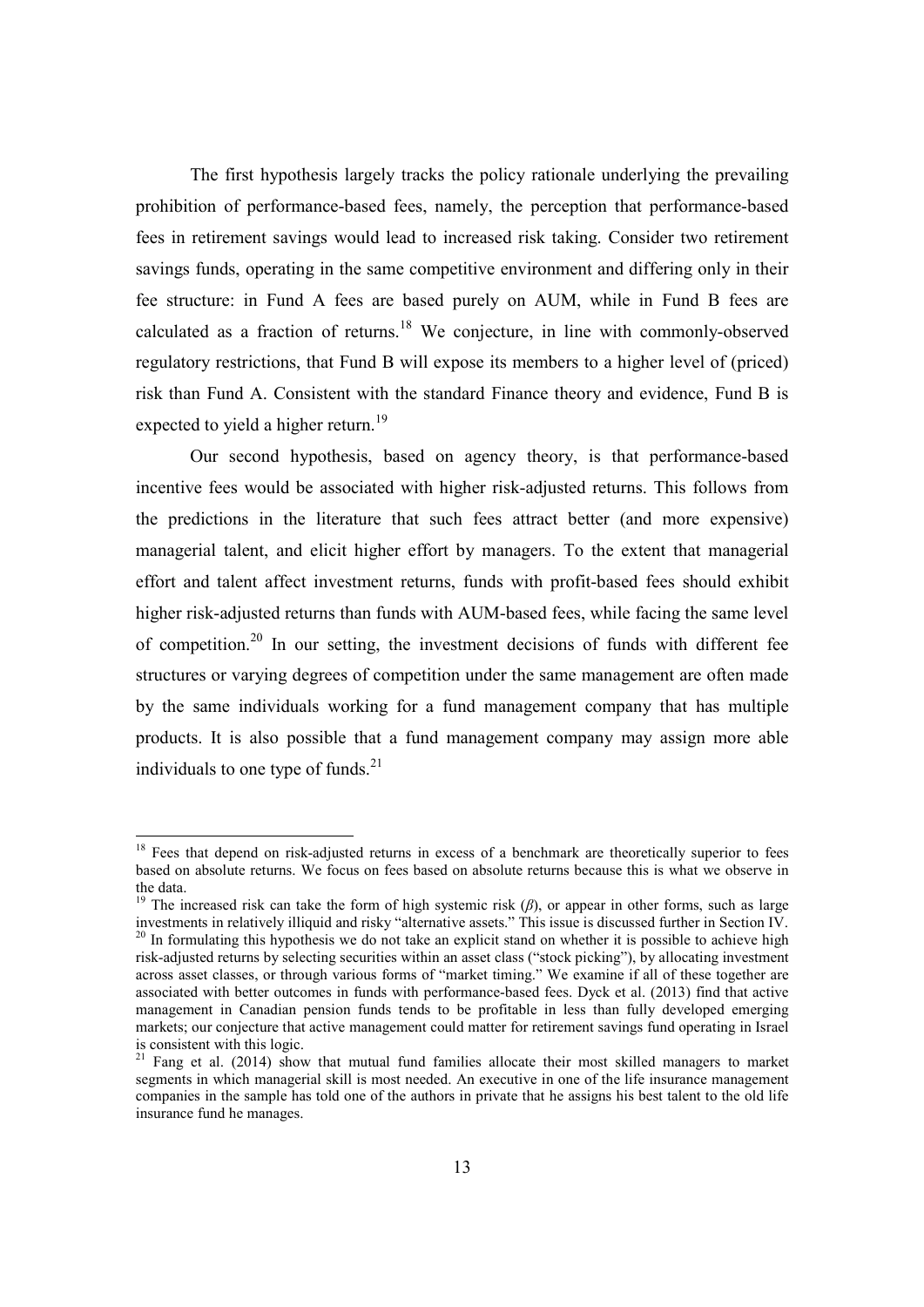#### *Hypotheses on the Effects of Competition*

 Predicting the effect of competition on fund performance is more complicated. Compare Fund A to Fund C: in both funds, fees are calculated as a fraction of AUM but, unlike Fund A, Fund C operates in a competitive environment where savers who are unhappy with the fund's performance can costlessly withdraw their savings, while savers from other funds can join if they like the fund's track record. Assuming full rationality of savers, theory suggests that competition should lead to a better outcome in Fund C, which would be induced to hire better portfolio managers who, in turn, will exert more effort. However, as discussed above, the existing literature suggests that the effect of competition on (mutual) fund performance may depend on the fund's short-run performance relative to competing funds and on the fund manager's career concerns. We sidestep these concerns in our analysis and use measures of *average* risk and return for the subsample of retirement savings funds facing strong competitive pressures (PF) and compare them with the average measures of risk and return for funds facing very weak competitive pressures (NLI plans). In addition, there are doubts in the literature about the ability of traditional measures of fund performance to capture fund management quality, or managerial skill, in a competitive environment (Berk and van Binsbergen, 2015). This issue is discussed in detail below, when we interpret our findings. Intuitively, however, given the preference of regulators to use competition as a mechanism to achieve desirable outcomes in the retirement savings sector, our conjecture is that a dollar of savings invested in a competitive money management segment should result in a better outcome than a dollar allocated to a retirement savings sector with little competitive pressure.

# IV. **Data and Results**

#### *Data*

 Our sample is constructed from official data on retirement savings schemes published by the Israeli Ministry of Finance. We have data on monthly returns for the period starting in January 2005 and ending in February 2016, and on asset allocation starting in January 2008. Our sample period includes the years of the global financial crisis.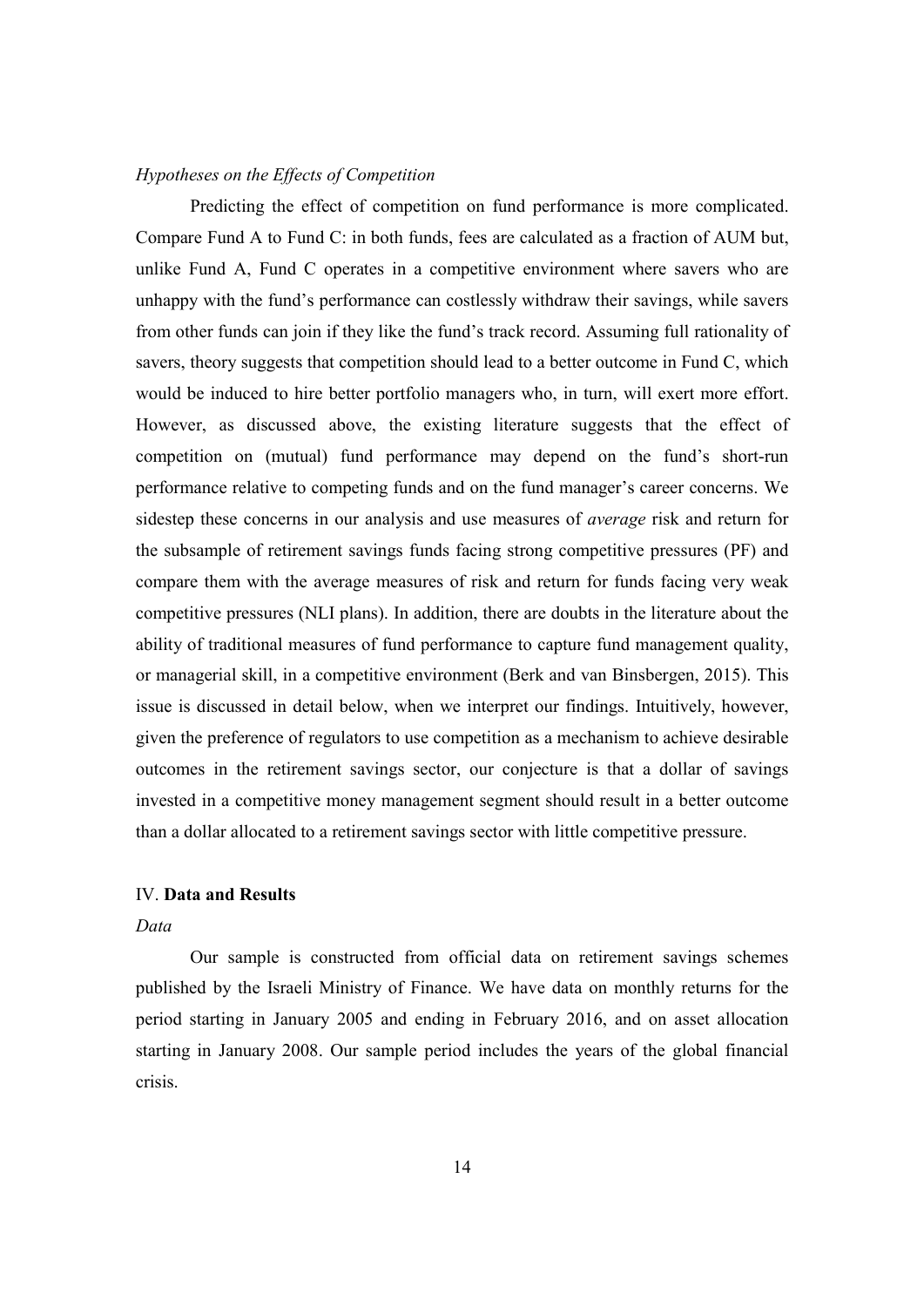#### *The Effect of Incentives on Risk and Return*

 Table 2 presents summary statistics by fund type: average AUM, average monthly returns, cumulative ten-year returns (gross and net of fees), the standard deviation of monthly returns, and average fees.

 OLI plans, which are large (in terms of assets under management) relative to other retirement savings schemes, $^{22}$  exhibit higher returns than NLI plans (which, with one exception, are run by the same management companies, but have a different fee structure). The average monthly return in OLI plans is about 0.04 percentage points higher than in the NLI plans (gross of fees). Over the entire 11-year sample period, the cumulative return of OLI plans is about eight percentage points higher than the cumulative return of NLI plans (107% vs. nearly 99% in nominal terms).<sup>23</sup> OLI plans are, on average, slightly more expensive than NLI plans yet, even net of fees, savers in the OLI plans realized, over the entire period, returns which were five percentage points higher than those of savers in the NLI plans. All these differences are statistically significant.<sup>24</sup>

 In Table 2, risk, measured in terms of return volatility, appears to be similar in OLI and NLI plans. Another possible indication of the riskiness of OLI and NLI plans can be inferred from their performance in the face of an adverse shock experienced in financial markets in 2008 (and to a much smaller extent, in 2011). In 2008, the average monthly return of OLI plans was approximately -1.54%, roughly similar to the corresponding figure for NLI plans, -1.47% (the figures for 2011 are also similar for the two types of plans, around -0.33% per month, on average). According to this measure, then, there are also no substantial differences in the riskiness of OLI and NLI plans. There is, however, one dimension of potential risk where OLI plans do differ

 $2<sup>22</sup>$  In the multivariate regressions that follow, we control for fund size to make sure our results are not driven by the allocation of talent to, or managerial focus on, the larger funds of each provider. "Conventional wisdom" has it that small funds can generate higher returns than large funds because of their "flexibility;" If this is the case, our tests may be biased against finding superior performance of the larger OLI plans.

 $23$  The cumulative inflation from January 2005 to December 2015 is about 23%.

<sup>&</sup>lt;sup>24</sup> To derive the statistical significance of the comparisons between OLI and NLI plans presented in Table 2 and in later tables, we conduct pairwise tests (i.e., the returns of the eight pairs of OLI and NLI plans under the same management). This approach assumes that the eight pairs are independent observations. We discuss this assumption in the robustness section below.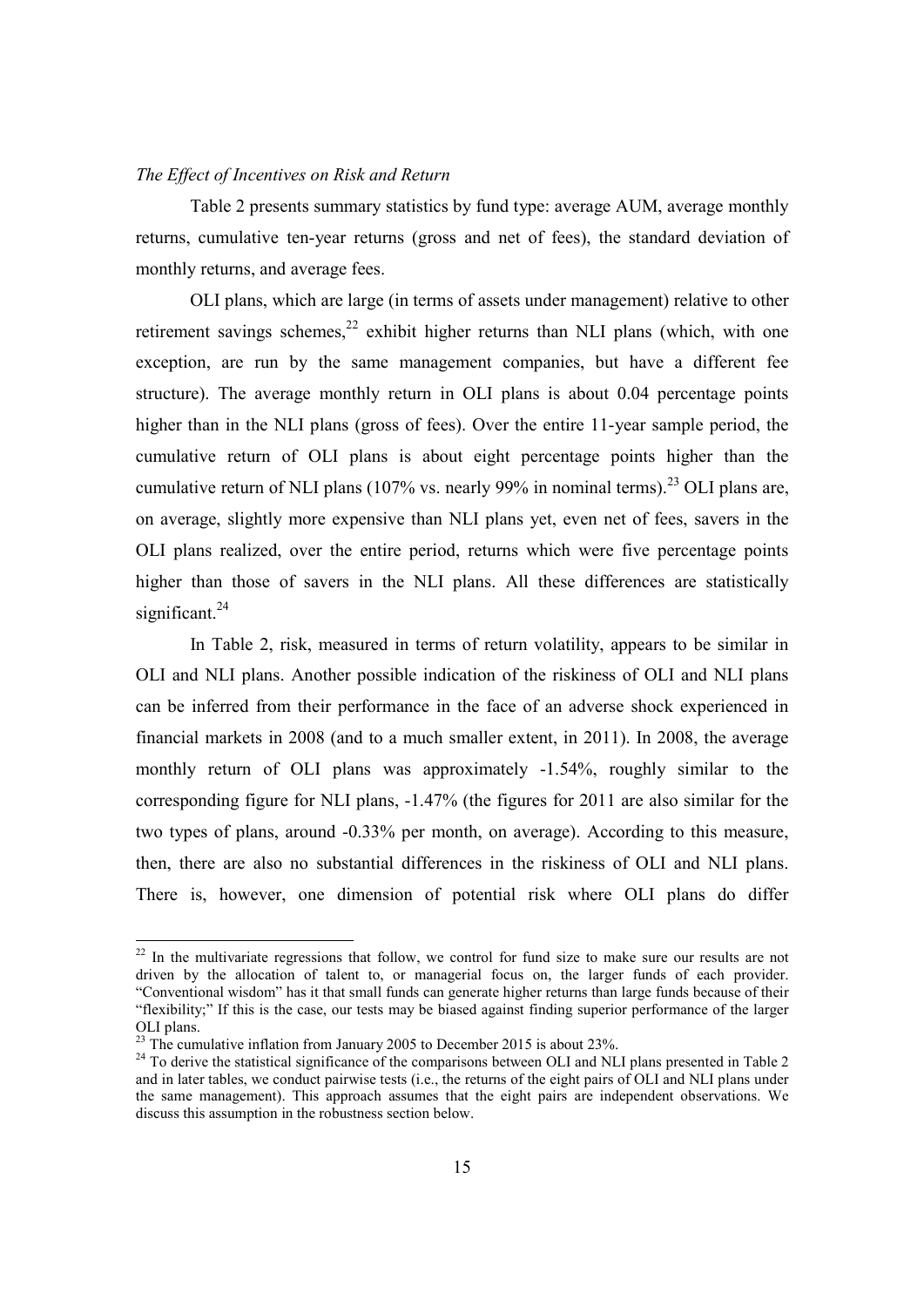significantly from other retirement savings schemes: Figure 1 shows that the fraction of illiquid assets (private loans and non-tradeable bonds, real estate, VC and PE investments etc.) is about twice as high in the portfolios of OLI plans than in other retirement savings schemes (about 27% of the OLI portfolios, on average, for the entire sample period vs. about 14-15% in the portfolios of NLI plans and PF; we discuss this issue in detail below).<sup>25</sup> These differences may be, in part, due to the fact that OLI plans invest more than other retirement savings schemes in illiquid assets to take advantage of the liquidity premium, as they theoretically should. Presumably, investment in such assets is not only risky, but also requires effort and skill on behalf of fund managers. The profit-based incentives in OLI plans can explain the choice of managers in these schemes to assume the additional risk and exert the additional effort involved in investment in this asset class. This issue is examined more closely when we estimate risk-adjusted returns.

 Taken together, the preliminary statistics presented in this section suggest that, in contrast with the prevailing regulatory perception, OLI plans provide higher returns in comparison with NLI plans, without necessarily bearing higher risk (except when risk is measured by the proportion of illiquid assets in the portfolio). All this is despite the fact that, from the management company's perspective, the simplest and the least costly course of action would have been to hold a single portfolio and then to allocate it proportionally to OLI and NLI plans.

#### *The Effect of Competition on Risk and Return*

 $\overline{a}$ 

 Similar comparisons between NLI plans and PF allow us to evaluate the effects of competition. Recall that, in comparison with NLI plans, PF are exposed to intense competition for savers. Nevertheless, cumulative and average monthly returns (gross of fees) are nearly identical in the PF sector and in the NLI industry (Table 2). The standard deviation of monthly returns (Table 2) and the proportion of the portfolio invested in illiquid assets (Figure 1) in the two schemes are also quite similar for much of the sample period. This suggests that, on average, the expected performance of a retirement savings

<sup>&</sup>lt;sup>25</sup> The proportion of investment in equity is also marginally higher in OLI plans. Note that, because the population of savers in the OLI plans is older than in NLI plans (as these plans were started earlier), the measures of risk used in this section may under-estimate the true tendency to assume additional risk in OLI plans.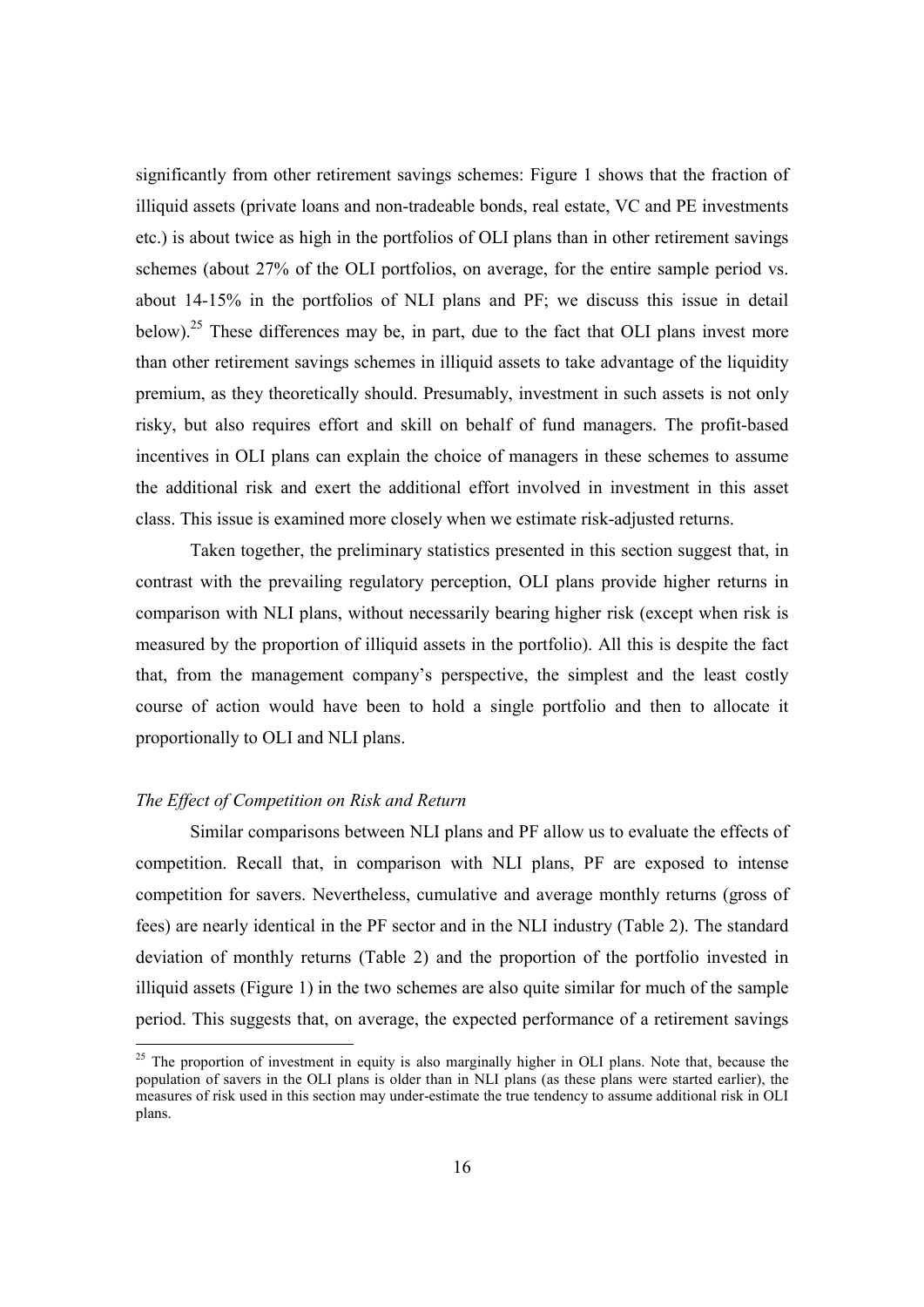account in a competitive money management industry is unlikely to be very different from the performance of a similar account invested in a sector facing weak competitive pressures. 26

In Table 2, the only economically meaningful difference between NLI plans and PF is in management fees, which are substantially lower in the PF industry, where competition is intense (0.7% per annum, on average), than in the NLI sector, where switching costs are high and savers rarely move from one provider to another (the average fees in NLI plans are about 1.15% per year). Nevertheless, these figures are probably an over-estimate of the effect of competition on management fees for two main reasons: First, as noted above, NLI (and OLI) plans pre-commit to the rate at which savings will be converted to an annuity upon retirement and savers are therefore insured against the risk of rising life expectancy. Savers in PF are exposed to this longevity risk.<sup>27</sup> In addition, as noted above, some of the PF are non-profit schemes operated by labor unions or employers, charging very low fees to employees in order to cover the fund's operating costs only. Hence, the differences in fees between PF and other retirement savings schemes reported in Table 2 are probably higher than the difference in fees an average investor would experience when switching to a commercially-owned PF from another retirement savings scheme; hence the actual net-of-fees performance of PF may be lower than what Table 2 might suggest.

 Given that funds differ in size and their performance varies over time, Table 3 presents regression results where the dependent variables are gross monthly returns or the annual standard deviation of monthly returns, controlling for fund size as well as for management company- and period-fixed effects. OLI plans exhibit higher returns than

<sup>&</sup>lt;sup>26</sup> The literature discussed in Section II argues that competition does not have the same effect on all (mutual) funds. Poorly performing (laggard) funds or funds whose management team is young would be affected differently than leading funds or funds whose management team is mature. In addition, within our sample, labor union-owned PF might differ than commercially-run PF in both their performance and their fees. We do not examine these differences here and present only a comparison of the *average* performance of retirement savings schemes operating in a highly competitive environment (PF) vs. the *average* performance of NLI plans, where competitive pressures are weak.

Industry sources estimate the cost of this insurance provision at 0.3-0.35% per annum; if this figure is true, the difference in fees shrinks dramatically.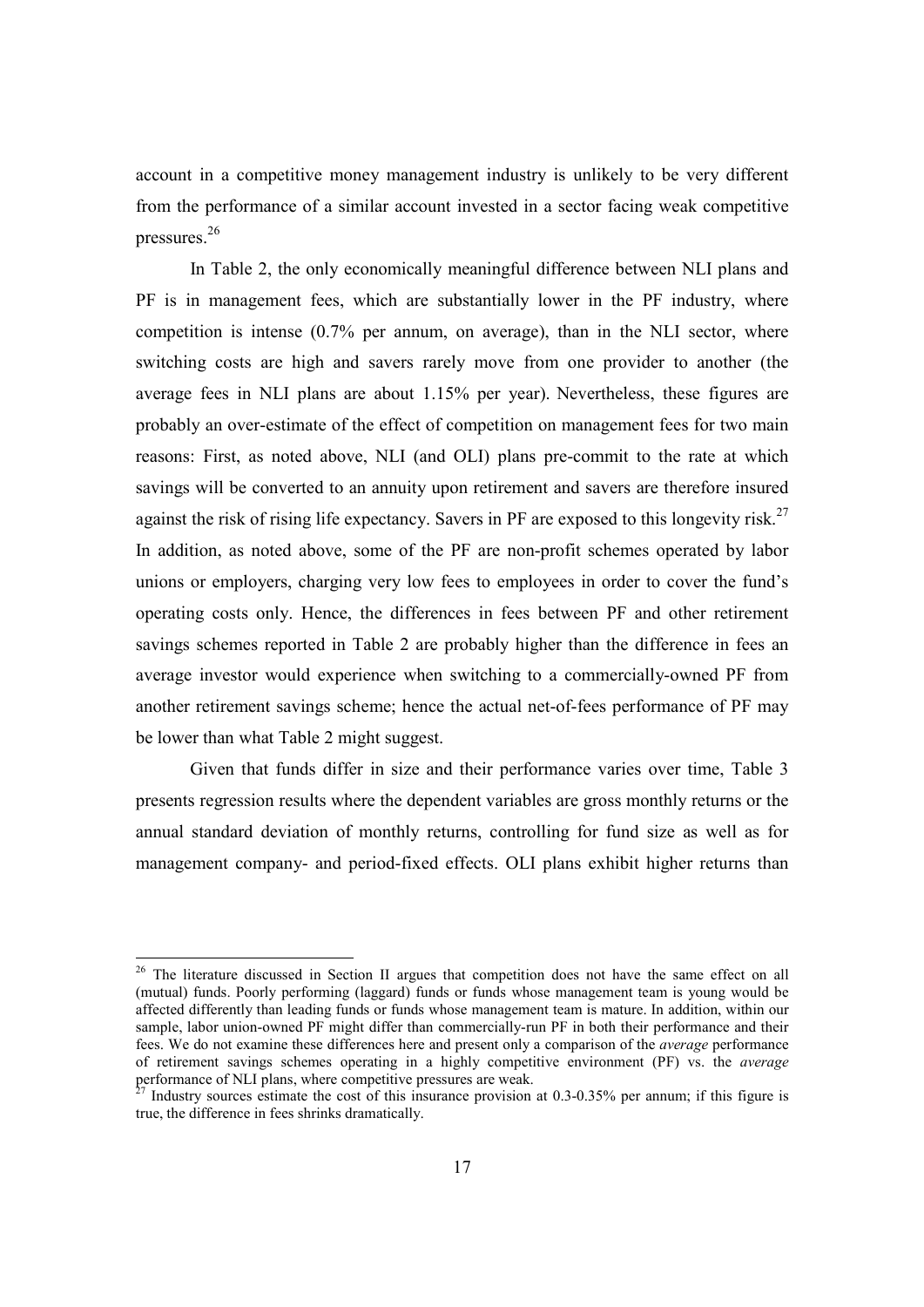NLI plans (the omitted category) and PF.<sup>28</sup> The difference between OLI and the NLI plans in the standard deviation of monthly returns regression is not statistically significant, indicating that funds with performance-based fees do not seem to take excessive risks. The comparison between PF and NLI plans suggests that PF exhibit lower returns (although the magnitude of this difference is smaller than the magnitude of the difference between OLI and NLI plans), as well as lower volatility.<sup>29</sup> We conclude from the evidence presented so far that performance-based fees are associated with an increase in returns (there is less evidence on increased risk), whereas competition is associated, on average, with low returns and low risk. In addition, management fees are lower in a competitive environment (PF). We now turn to a comparison of risk-adjusted returns in the three retirement savings schemes.

## *Risk-adjusted Returns by Fund Type*

 $\overline{a}$ 

 Our primary measure of management quality (risk-adjusted returns) is *α,* the excess return generated by fund managers, controlling for a set of risk factors, as is common in the literature. A recent study by Berk and van Binsbergen (2015), following earlier work by Berk and Green (2004), casts doubt on the ability of  $\alpha$  to measure managerial skill in fund management; this is discussed when we interpret our results.

 Unlike equity-only or bonds-only mutual funds, which have been the focus of much the existing literature, funds in our sample manage portfolios consisting of many asset classes, such as government and corporate bonds, in addition to equity. Therefore, to derive *α*, we focus on a simple set of easily identified indices as commonly used proxies for risk factors. In our benchmark specification, we regress the monthly excess return (above the risk-free rate, derived from short term government bonds) of each fund

<sup>&</sup>lt;sup>28</sup> In non-tabulated tests, we also examine a specification where we regress the (excess, above the risk-free rate) return of each of the eight OLI plans on the returns of the same management company's NLI plans. The correlation between the two portfolios is high, in the order of 0.9, and yet in all eight regressions, there is a positive intercept suggesting that, while the two portfolios are similar, they are not identical and OLI plans exhibit higher returns. Casual examination of a few portfolios of OLI and NLI plans suggest that differences in the portfolios often emanate from differences in investment in illiquid assets and, in addition, there are also occasional differences in the stock and bond portfolios held by the plans, especially in holdings of small and foreign shares.

 $^{29}$  One possible reason why NLI plans may do better than PF is "positive spillovers" from OLI plans. We return to this issue below.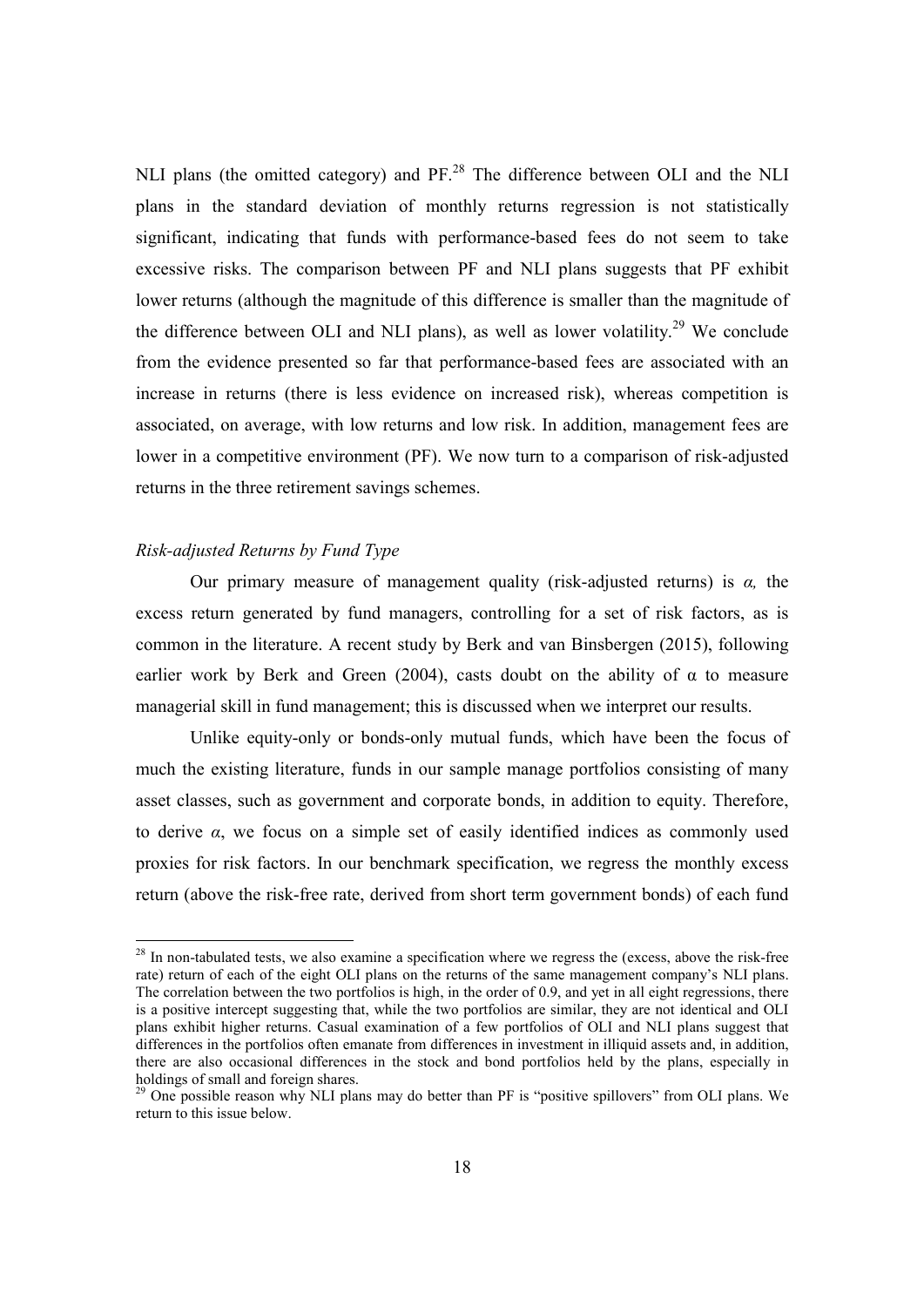on the excess return of two equity indices, the Tel Aviv 100 Index and the MSCI World Index, as well as on the excess returns of three bond indices: inflation-indexed government bonds, non-indexed government bonds, and inflation-indexed corporate bonds.<sup>30</sup> To address the possibility that these factors may not fully capture the funds' systemic risk, we examine several additional specifications for robustness.

 In much of our empirical analysis, we divide the sample into four periods of 36 monthly observations each: January 2005 to December of 2007; January 2008 to December of 2010; from January 2011 to December 2013; and from January 2013 to December 2015.<sup>31</sup> The average values of the parameters in the regressions in which  $\alpha$  is estimated are presented in Table 4. First, notice that the average values of the *R*-squared are very high and roughly the same for all fund types, indicating that the risk control measures work well for all the retirement savings schemes in the sample. Second, the absolute magnitudes of the estimated  $\alpha$  for all three categories appear to be high in comparison with the values of *α* typically reported in the literature for equity-only mutual funds, an issue we return to below. At this stage, it is important to note that the average *α* in OLI plans is substantially higher than in NLI plans. Moreover,  $\alpha$  is higher in OLI plans in each of the four 36-month sub-periods, with somewhat smaller differences later in the sample period, an issue we discuss in Table 8 below. The *t*-statistics of the estimated *α*'s are also much higher for OLI plans. We interpret this as indicative evidence that OLI plans exhibit superior long-term money management skills due to the talent they employ and the incentives they provide. The effect of competition on  $\alpha$  appears to be in the opposite direction from the effect of incentives: the average  $\alpha$  in PF is smaller in

<sup>&</sup>lt;sup>30</sup> The five risk factors that we use were developed by Professors Jacob Boudoukh and Zvi Wiener for the Ministry of Finance's official website to allow comparisons of long-term savings instruments. These are appropriate for the retirement savings schemes in our sample, because most of their investments are in these five asset categories. A unique feature of the Israeli capital market is that many government bonds and most corporate bonds are inflation-indexed. This is a remnant of the hyper-inflation in the 1980's.

<sup>&</sup>lt;sup>31</sup> To make the last period equal in length to the previous three periods, we use a 36-month period in which the first 12 months (2013) overlap with the previous period's last 12 months. This is not ideal, as the two α's calculated for the two periods may not be independent. To alleviate this concern, we also examine a specification where the last period is shorter, 24 months only (January 2014 to December 2015, not tabulated), another where the entire sample period is divided into four equal periods (reported in Table 6) and a third where we calculate  $\alpha$  for the entire sample period (discussed in the text below). The results remain unchanged.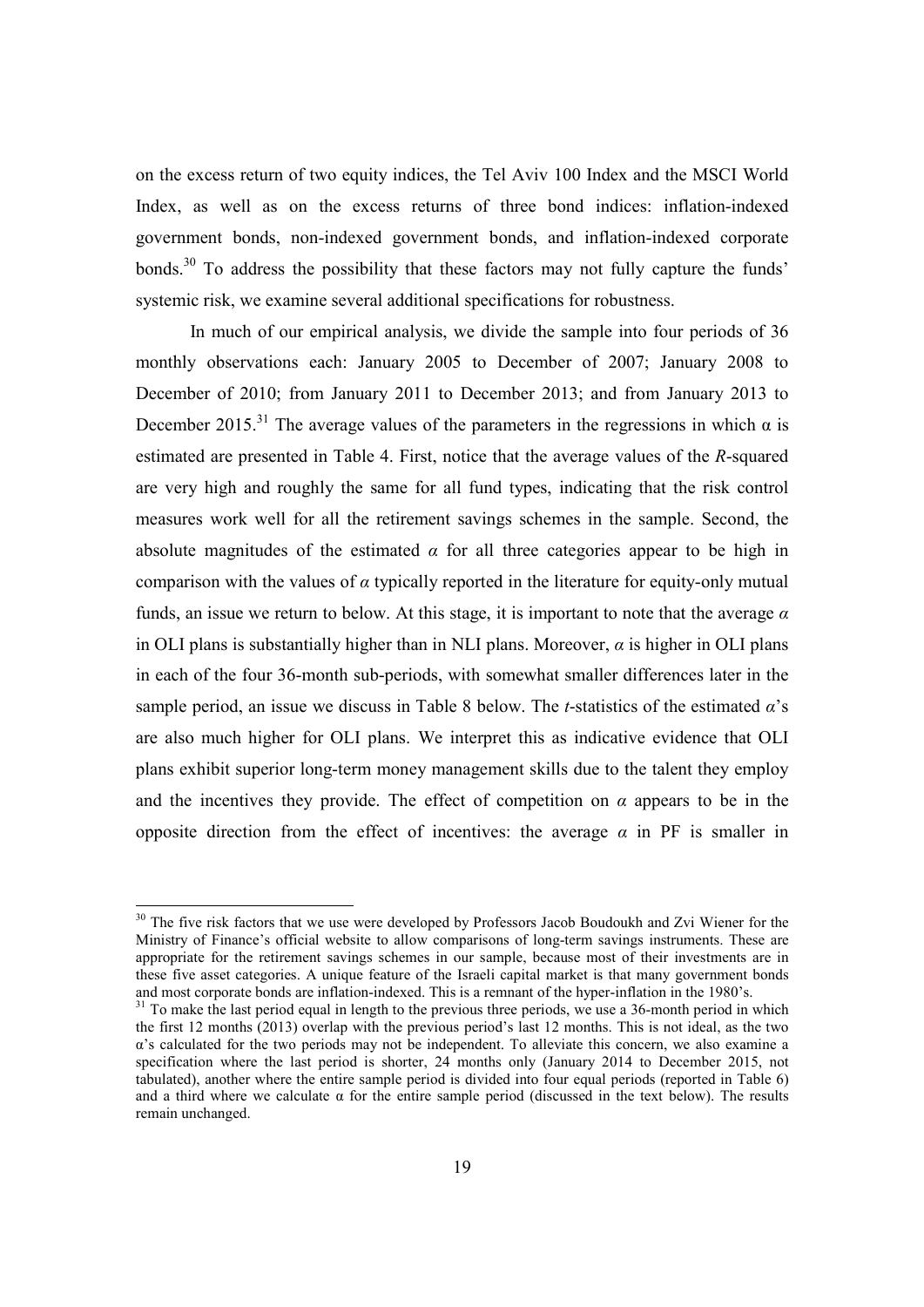magnitude than that of NLI plans, even though this difference is not statistically significant*.* 32

Next, we introduce various control variables: Table 5 presents regression results where the calculated  $\alpha$  is the dependent variable and the right-hand-side variables include, in addition to fund type, fund size (the natural logarithm of assets under management at the beginning of the period for which  $\alpha$  is calculated), as well as period and management company-fixed effects. Given that we calculate four periodic estimates of  $\alpha$  for each fund, the standard errors are clustered at the fund level.<sup>33</sup> Column 1 of Table 5 presents our benchmark specification and main finding: controlling for other factors, OLI plans generate an annual risk-adjusted return that is 1.3 percentage points higher than that generated by NLI plans. This difference is highly statistically significant. Figure 2 illustrates this phenomenon, depicting the difference in the risk-adjusted return for each management company that provides both products. For all eight companies,  $\alpha$  is higher in the OLI plan, and the difference is highly statistically significant  $(t=5.7)$ . The probability that such a result would be obtained at random, under the assumption that the eight managers constitute independent observations and have the same skills and incentives, is about 0.25%.

Column 1 also shows that NLI plans outperform PF on average, although the difference is smaller (and less statistically significant) than the difference between OLI and NLI plans. This confirms our preliminary conclusion that competition (to which PF are exposed) is not associated with superior performance.

 Recall that OLI plans invest more in illiquid assets such as private loans, PE and VC, or real estate. There is no readily available index to capture the returns on this asset class;<sup>34</sup> however, we do observe the proportion of illiquid assets in the portfolios of most

<sup>&</sup>lt;sup>32</sup> Table 4 also indicates that OLI plans have marginally higher equity *β*'s than NLI plans, whose equity *β*'s exceed those of PF.

<sup>&</sup>lt;sup>33</sup> The results remain qualitatively unchanged when the standard errors are clustered at the management company level.

<sup>&</sup>lt;sup>34</sup> This is due to the heterogeneity of this asset class (real estate, private loans, VC and PE, etc.) and the unavailability of regular, high frequency reports on the returns on such investments. Notice also that, while PF facing competition (and possible outflows) may be limited in their ability to invest in illiquid assets, OLI and NLI plans are both equally able to do so. The larger fraction of the portfolio allocated to illiquid assets in OLI plans suggests that the effort associated with this investment is worthwhile only in OLI plans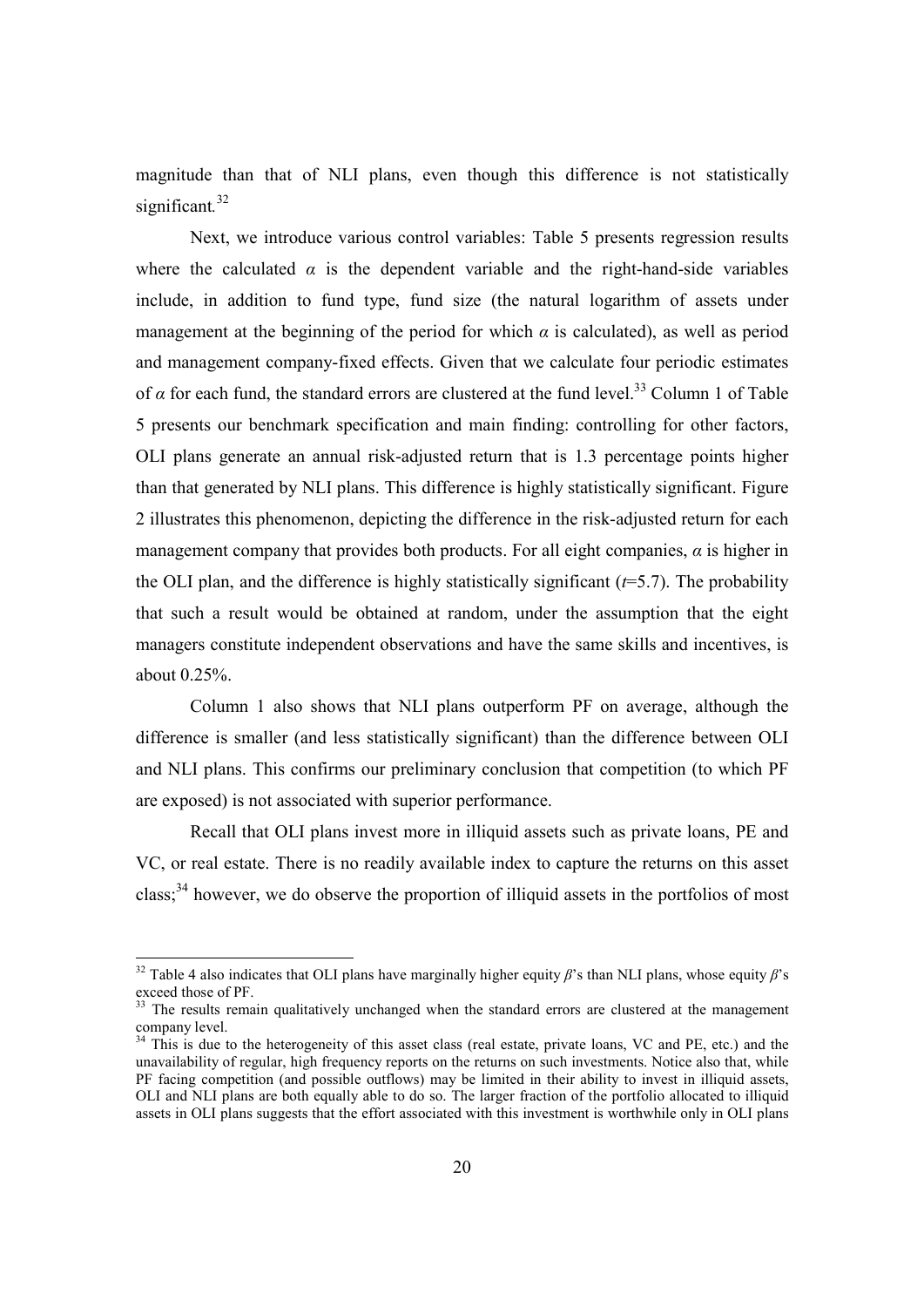funds in each month starting in 2008. Using this information, we calculate the average fraction of the portfolio invested in illiquid assets during the period in which *α* is calculated. The presumption is that, if investment in illiquid assets affects the measurement of risk-adjusted returns, it should manifest itself in funds (and periods) of higher proportions of such assets in the portfolio, assuming they all invest in similar types of alternative assets. The result, presented in Column 2 of Table 5, indicates that the coefficient on OLI plans declines by about 40% relative to its magnitude in Column 1, but remains positive and significant. Thus, the higher *α* of OLI plans is attributable, in part though not completely, to the returns on the high proportion of illiquid assets held by OLI plans (the coefficient on illiquid assets itself is positive and significant).<sup>35</sup> The difference between NLI and PF in Column 2 remains similar in magnitude to that of Column 1, although the level of statistical significance is slightly lower.

The findings in Table 5 cast further doubts on the desirability of the ubiquitous regulatory restrictions on the use of performance-based fees in retirement savings schemes. Again, funds with performance-based incentive fees (OLI plans) appear to outperform funds with AUM-based fees; and, the difference between AUM-based funds with weak competitive pressures (NLI plans) and AUM-based funds operating in a highly competitive environment (PF) indicates that competition is unlikely to be a close substitute to incentives.

Our interpretation of the results in Table 5 is based on differences in effort and ability between OLI plans and other retirement schemes. Can there be different explanations for the results in Table 5? There are no substantial differences in fund characteristics and clienteles that can easily account for these findings. Cross-plan subsidization and outright fraud over long time periods are unlikely, given the prevailing tight regulatory regime. Another alternative interpretation for the results in Table 5 can

where fees are profit-based. It may also suggest that illiquid assets are available in limited supply so that management companies have to allocate them to either OLI or NLI plans.

<sup>&</sup>lt;sup>35</sup> To the extent that the value of investments in illiquid assets are updated less frequently than the value of investments in liquid asset classes, a large investment in illiquid assets may smooth returns and raise the measured α. This effect, however, is unlikely to explain differences in risk-adjusted returns over long time periods. Note that the sample period used in the regression in Column 2 is shorter, as data on investments in illiquid assets become available only in 2008. Running the benchmark regression for this sample period without including investment in illiquid assets yields a coefficient on OLI plans of 1.06, so part of the difference between the coefficients in Column 1 and Column 2 is due to the sample period.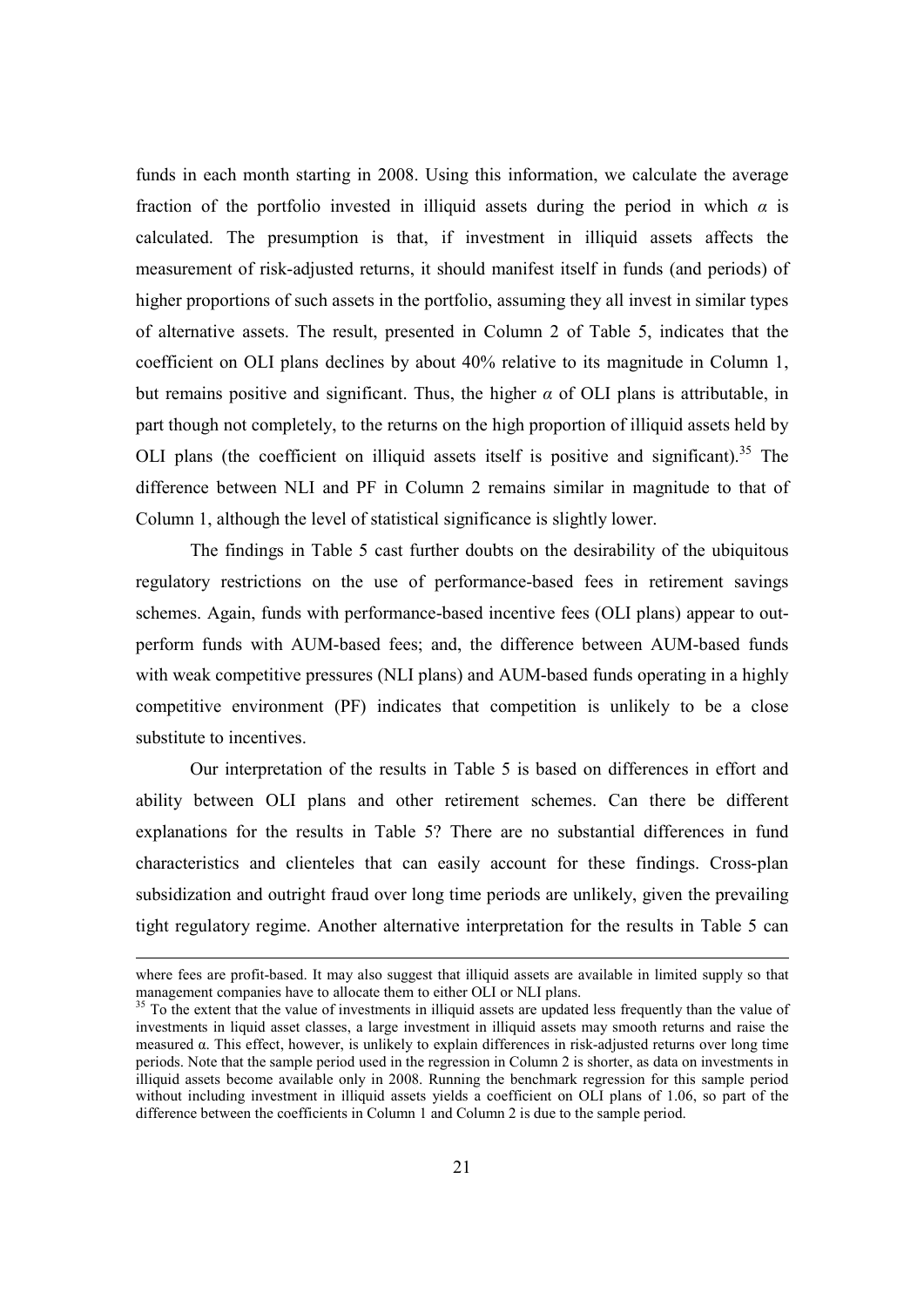perhaps be derived from Berk and van Binsbergen (BvB, 2015), who argue that  $\alpha$ depends on the intensity of competition and should not be regarded as a measure of money management quality: a positive  $\alpha$ , in their view, would be driven to zero through competition between investors, i.e., funds grow until the (decreasing) returns to managerial skill or talent are equalized across all funds. In the BvB view, in order to evaluate fund management quality, or managerial skill, a measure of "value added," taking into account fund size should be used, rather than a measure of return like α, which is independent of fund size.

We do not believe that this view of the world can explain our findings. First, as a group, OLI funds are not supposed to exhibit superior performance unless fees provide very strong incentives. After all, OLI managers are not able to increase the size of their funds and get higher fees due to inflows even if they exhibit superior return, which reduces their incentives to perform. Performance-based fees in OLI plans must provide a set of incentives which is much stronger than the ability to attract additional funds (in NLI plans, for example), leading to superior performance. Second, OLI and NLI plans are often run by the same individuals or investment committees, so that performance differences between them are unlikely to be determined by inherent management ability, but rather by the differences in incentives. Third, OLI plans are significantly larger than NLI plans (and PF) yet they nevertheless exhibit higher  $\alpha$ ; thus, OLI plans would have out-performed NLI plans by a much bigger margin using the BvB "value added" measure. Would the superior  $\alpha$  of OLI plans disappear in a regime of free flows in and out of these schemes? Possibly (we do not have empirical evidence on this), but, even if this were the case, it is not clear that this would be a desirable outcome, as free inflows and outflows might lower the flexibility of OLI plans, for example, with respect to investment in illiquid assets which, as we have seen, account for part of their superior performance.

The BvB critique of the use of  $\alpha$  is perhaps more relevant to the comparison between the NLI plans and the PF industry, which differ in their competitive environment. It is interesting to note, however, that even though NLI plans and PF operate in different competitive environments, the difference between them in  $\alpha$  turns out to be smaller than the incentives-induced difference between the OLI and NLI plans. In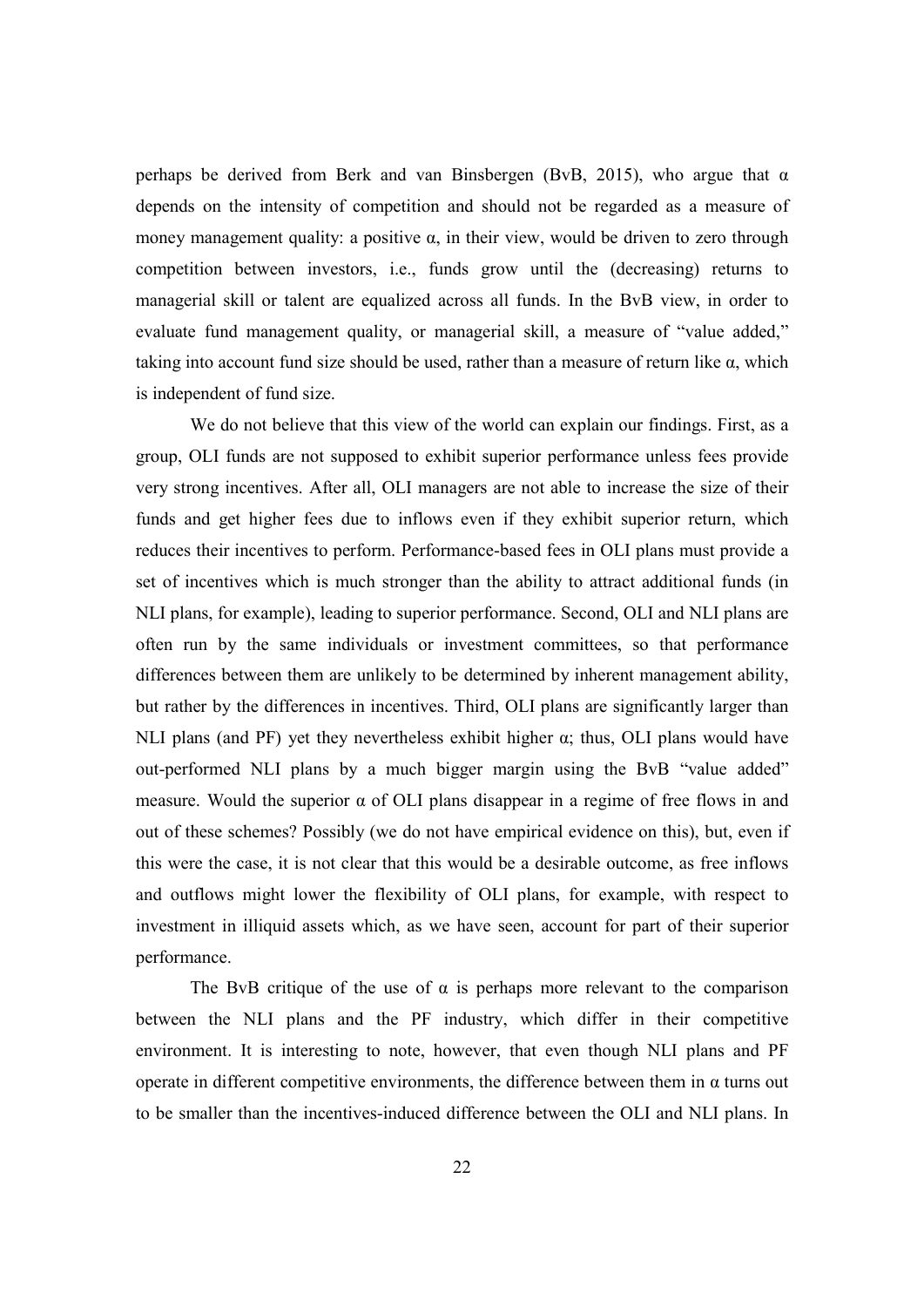addition, in recent years NLI plans have been growing, yet the difference in  $\alpha$  between them and PF seems to have increased, rather than declined as one would expect according to the BvB logic (see Table 8, which is discussed below). Overall, while the measured performance of PF could be affected by competition, we do not believe that the BvB critique undermines the importance of the role of incentives documented in Table  $5.^{36}$ 

The possible conclusion, that incentives and competition should not be viewed as perfect substitutes, could be a very troubling message for regulators around the world, who tend to rely almost exclusively on competition to bring about better incentives for the pension managers. It is important to repeat, however, that our analysis examines incentives and competition separately; we have no evidence on the equilibrium and on the retirees' welfare in an environment where funds with performance-based fees compete with AUM-based funds.

#### **V. Robustness Tests**

 $\overline{a}$ 

 Table 6 presents a number of robustness tests. For ease of comparison, the benchmark specification of Table 5, Column 1, is reproduced in Column 1 of Table 6.

 In Column 2 we use an "industry peer index" as an additional risk factor in the estimation of the risk-adjusted return, following the methodology of Hunter et al. (2014). We proceed as follows: first, we construct a "peer index," which is a simple average of the excess return of all funds in the entire sample. We then regress this "peer index" on the five risk factors (indices) used in the benchmark specification and include the residuals from this regression as a sixth risk factor in the estimation of *α* for each fund. This procedure is designed to control for possible omitted risk factors in all portfolios and to improve the precision of the estimated  $\alpha$ . The regression results across categories are virtually unchanged from those of the benchmark specification. Controlling for size and

<sup>&</sup>lt;sup>36</sup> It is also possible to use  $\alpha$  net of fees to measure fund performance (Table 10 below). We prefer to focus on the gross-of-fees α to measure of the "size of the pie" generated by fund managers, whereas the net-offees  $\alpha$  distributes the returns between the management company and the savers. Net of fees  $\alpha$  is nevertheless higher for OLI plans than for NLI plans, which have net-of-fees α of similar magnitude to those of PF. Another possible measure of fund performance is the Sharpe Ratio which may be more relevant to savers than *α*; we nevertheless choose to focus on *α* because, despite the Berk and Green (2015) critique, it is commonly perceived as a proxy for the quality of fund management, our main variable of interest.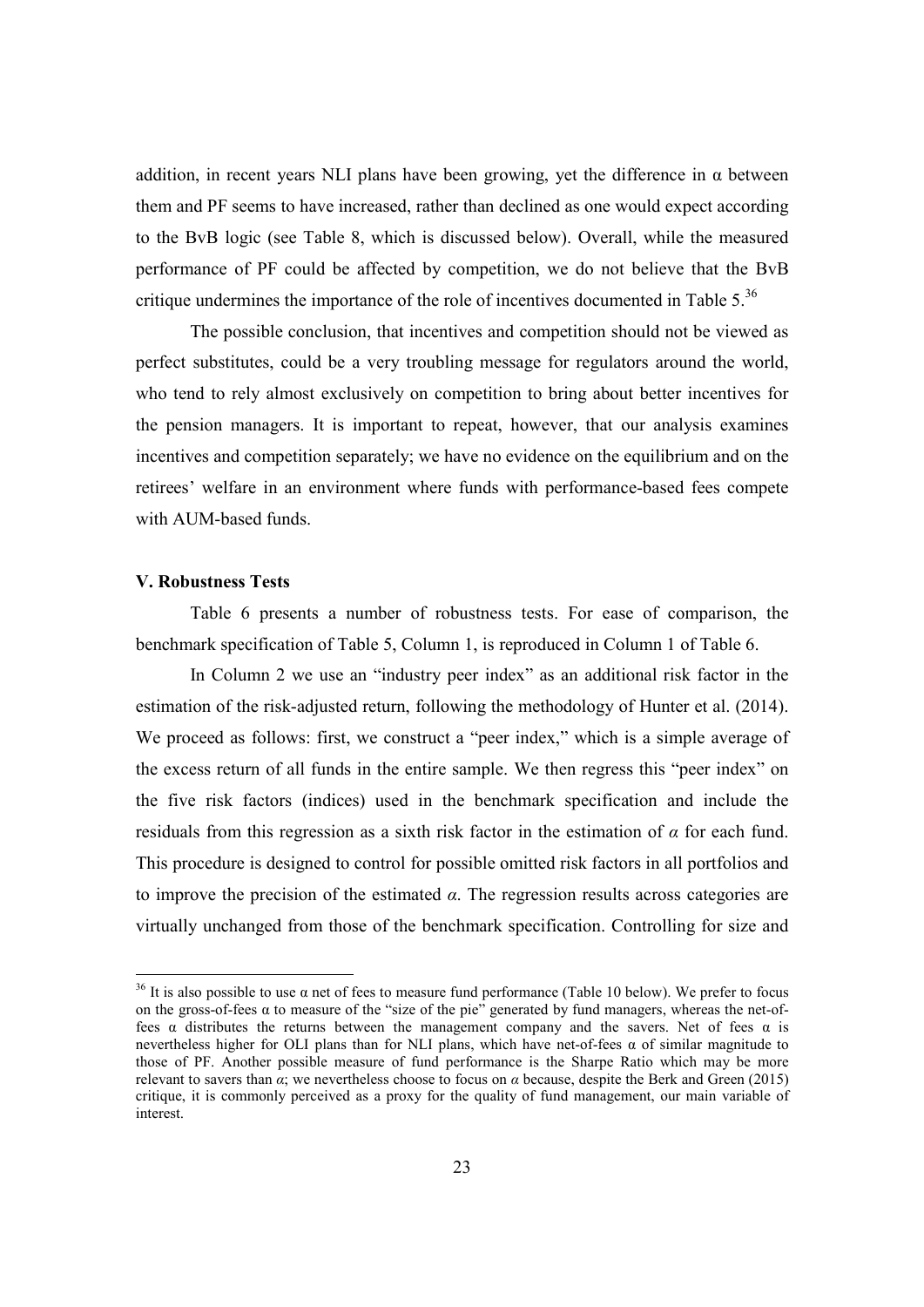management-company and period fixed effects, OLI plans have *α* which is 1.27% higher than that of NLI plans (vs. a difference of 1.31% in the benchmark specification). The difference in peer-adjusted  $\alpha$  between NLI plans and PF remains the same as in the base case. Thus omitted risk factors, if they are common across the three categories of funds, do not seem to explain the differences.

In Column 3, we examine the possibility that the risk factors used in our regression estimates of  $\alpha$  for each fund are correlated. We address this issue by using a specification where  $\alpha$  is calculated in a regression that does not include the return on indexed government bonds (which is correlated with the returns on nominal government bonds and indexed corporate bonds). The estimated *α*'s are not different from those of the benchmark specification and the regression results remain virtually unchanged as well.

 In Column 4 we examine the robustness of the results to the choice of subperiods. We divide the entire sample (consisting of 134 months, from January 2005 to February 2016) into three equal sub-periods of 45 months each (44 in the last period). The results are qualitatively unchanged.<sup>37</sup>

In Column 5 we use the *t*-statistic of the calculated base-specification  $\alpha$  as the dependent variable to capture the differences in the estimation precision across funds and periods. In essence, this specification weighs observations of *α* according to their statistical significance. As shown in Table 4, the estimated  $\alpha$  is more likely to be statistically significant for OLI plans than for other retirement savings schemes and the regression results indicate that OLI plans exhibit superior performance in this specification as well. The sign of the difference between the NLI and PF remains unchanged, but its magnitude and statistical significance is slightly lower than in other specifications.<sup>38</sup>

 Table 7 presents (together with the benchmark specification reproduced in Column 1), regression results for three subsamples: in Column 2, we include only

<sup>&</sup>lt;sup>37</sup> We also examine specifications with no management-company and no period fixed effects with clustering at the fund and at the management-company levels. The OLI coefficient is positive and highly statistically significant in all of these specifications.

<sup>&</sup>lt;sup>38</sup> In another robustness test, not tabulated, we use preliminary calculations of a four-factor model for Israel derived by Garyn-Tal and Lauterbach (2015) and find that our results remain unchanged in this specification as well.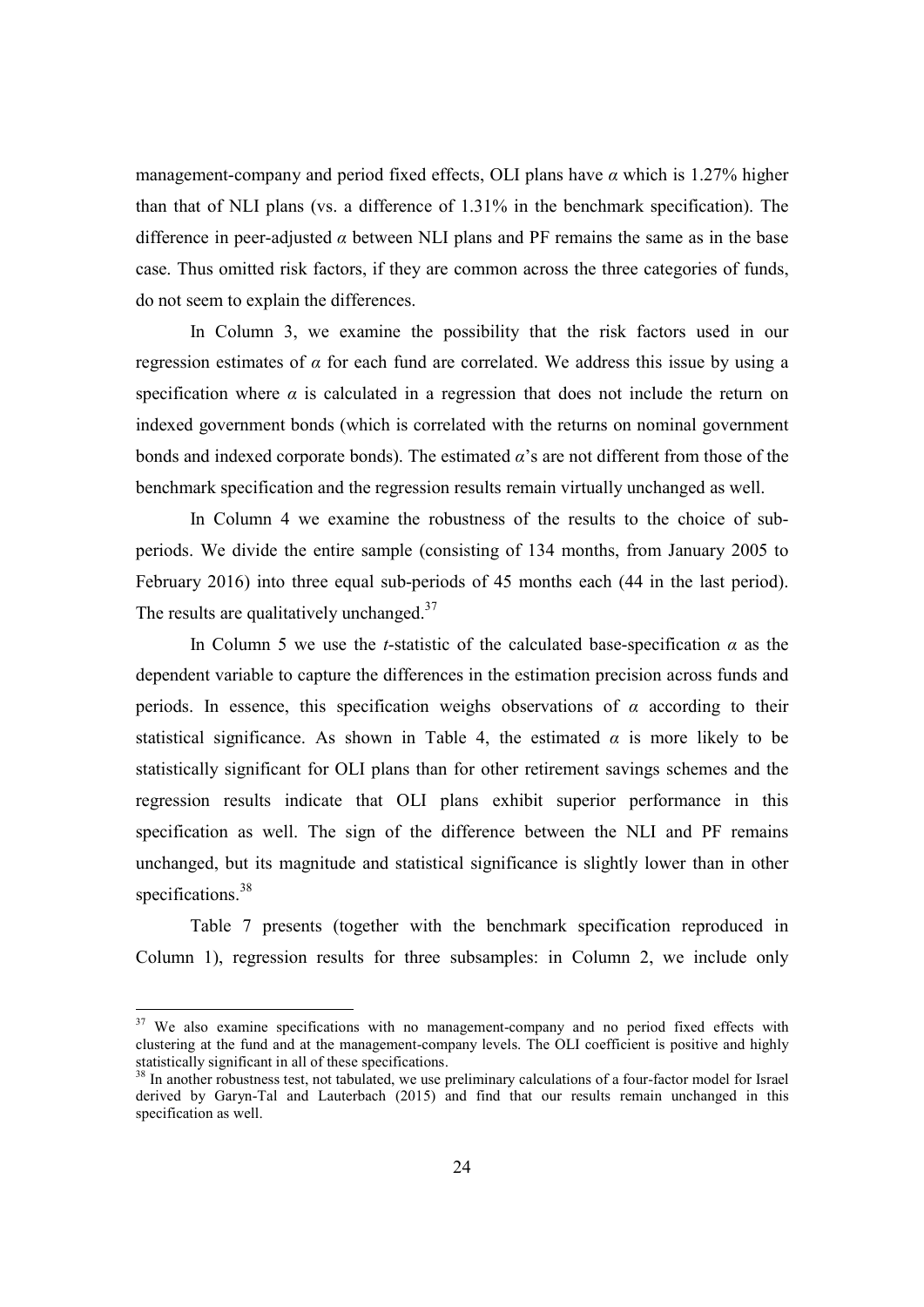insurance-owned retirement savings schemes (OLI and NLI plans as well as insuranceowned PF); in Column 3, only NLI and PF; and in Column 4, only NLI plans and insurance-owned PF. The general thrust of the results remains unchanged: OLI plans with profit-based fees exhibit higher *α* than NLI plans which, in turn, tend to do better than PF operating in a competitive environment.<sup>39</sup>

 Table 8 presents the evolution over time of the differences between OLI and NLI plans, as well as between NLI plans and PF. When using  $\alpha$  calculated for the entire period, OLI plans out-perform NLI plans and PF. Furthermore, OLI plans out-perform NLI plans in all periods. The gap between them, however, is larger in the first two subperiods than later in the sample. By contrast, the under-performance of PF relative to NLI is primarily a feature of the second half of the sample period. It therefore appears that the relative performance of NLI plans improves over time.<sup>40</sup> One interpretation of this could be that, recently, NLI plans have begun to resemble OLI plans, with increasing investment in illiquid assets (Figure 1). As an illustration of this, one insurance company has recently announced that its OLI and NLI plans will be jointly managed and hold the same portfolio. In addition, in non-tabulated tests, we observe a (small) increase in the correlation of returns between OLI and NLI plans of the same managers in recent years. If PF have become less attractive alternatives to NLI (for example, because, starting in 2008, withdrawals from PF can only be made in the form of annuities rather than as a lump sum), then perhaps there is less "herding" (similarity in investment policies) between NLI plans and PF, and NLI plans, which may have become less concerned about capital outflows, invest more in illiquid assets. This is, of course, a mere conjecture.

 $39$  A comparison of Column 3 and Column 4 may suggest that insurance-owned PF tend to do better than other PF, perhaps because of "spillovers" from insurance-owned OLI plans (which affect the performance of NLI plans and insurance-owned PF relative to other PF). Presumably, illiquid and alternative assets are available in limited supply so that it is not possible for NLI plans and insurance-owned PF to completely mimic the portfolios of OLI plans.

<sup>&</sup>lt;sup>40</sup> An alternative way to derive the statistics presented in Table 8 would to construct portfolios of funds of similar types and calculate, for each period, the portfolio α. This relaxes the assumption that observations on the eight pairs of OLI and NLI are independent. Mathematically, instead of calculating  $\alpha$  for each fund in each period and then calculating the average  $\alpha$  by fund type, this procedure begins by averaging returns for each fund type and then deriving α for each portfolio of funds. The two procedures could differ if some observations are missing in some months, for example. In practice, the results are virtually identical for the two procedures and the conclusion from Table 8 hold on the basis of OLI and NLI portfolios as well.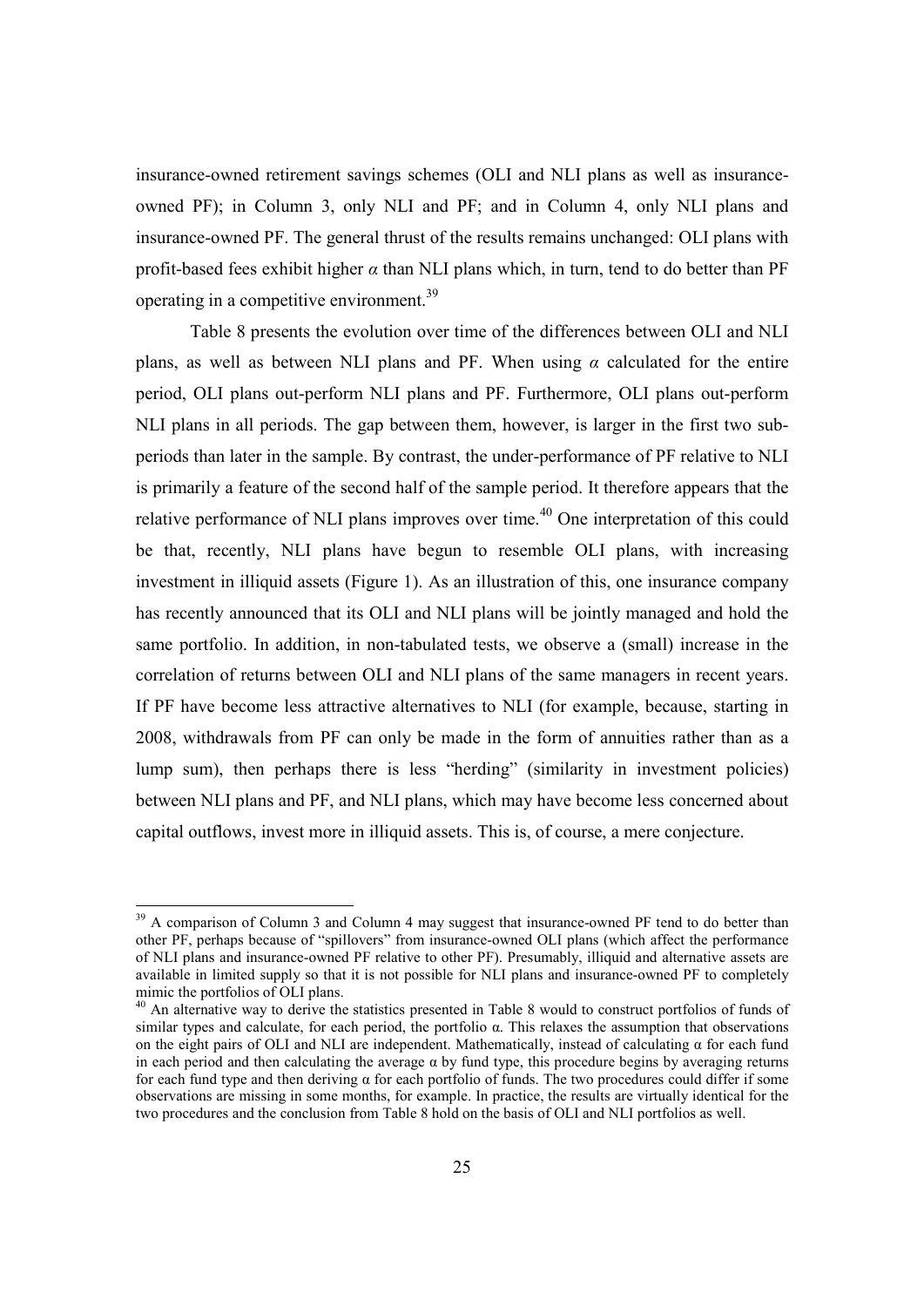Table 9 presents regression specifications where we use only three of the four periods for which  $\alpha$  is estimated in each regression. In the first period (early 2005 to the end of 2007), for example, returns may have been distorted because the volume of inflows into the newly-formed NLI plans was large relative to their AUM. This period also witnessed ownership changes in some PF, following the government-appointed Bachar Committee which forced banks to sell off bank-owned PF. The movement of savers across PF may have been different in this first period than in later periods. Consistent with Table 8, our results remain unchanged when the first period *α* is omitted from the regression, with a smaller difference between OLI and NLI plans and a more pronounced under-performance of PF relative to NLI plans. In the second period (early 2008 to the end of 2010), which includes the onset of the financial crisis, OLI plans may have had an "accounting advantage" to the extent that the valuation of the large proportion of illiquid assets in their portfolios did not adjust fully to the crisis. Yet our results remain qualitatively unchanged when the second period  $\alpha$  is omitted from the regression. When the fourth period  $\alpha$  is omitted, the estimated difference between OLI and NLI plans is larger than in the benchmark specification and in the other sub-periods because the difference in  $\alpha$  between OLI and NLI plans is the smallest in the last sample period (see also Table 8). Differences between NLI plans and PF are insignificant in the regression where the last estimation period is omitted because NLI plans outperform PF later in the sample, whereas in the earlier periods the estimated  $\alpha$  is similar, or even slightly higher, for PF.

Overall, our main findings remain unchanged and are consistent with the view that funds with performance-based fees are associated with superior risk-adjusted returns, in contrast with competition which tends to be detrimental to performance.

#### **VI. Concluding Remarks**

 Our main findings, evaluating the effectiveness of two key policy measures, the regulation of management fees and the introduction of competition among retirement savings schemes, are summarized in Table 10: Retirement savings schemes with profit based incentives (OLI plans) out-perform similar schemes with no incentives (NLI plans) by about 0.04% in terms of gross monthly returns (0.03% of the net monthly returns) and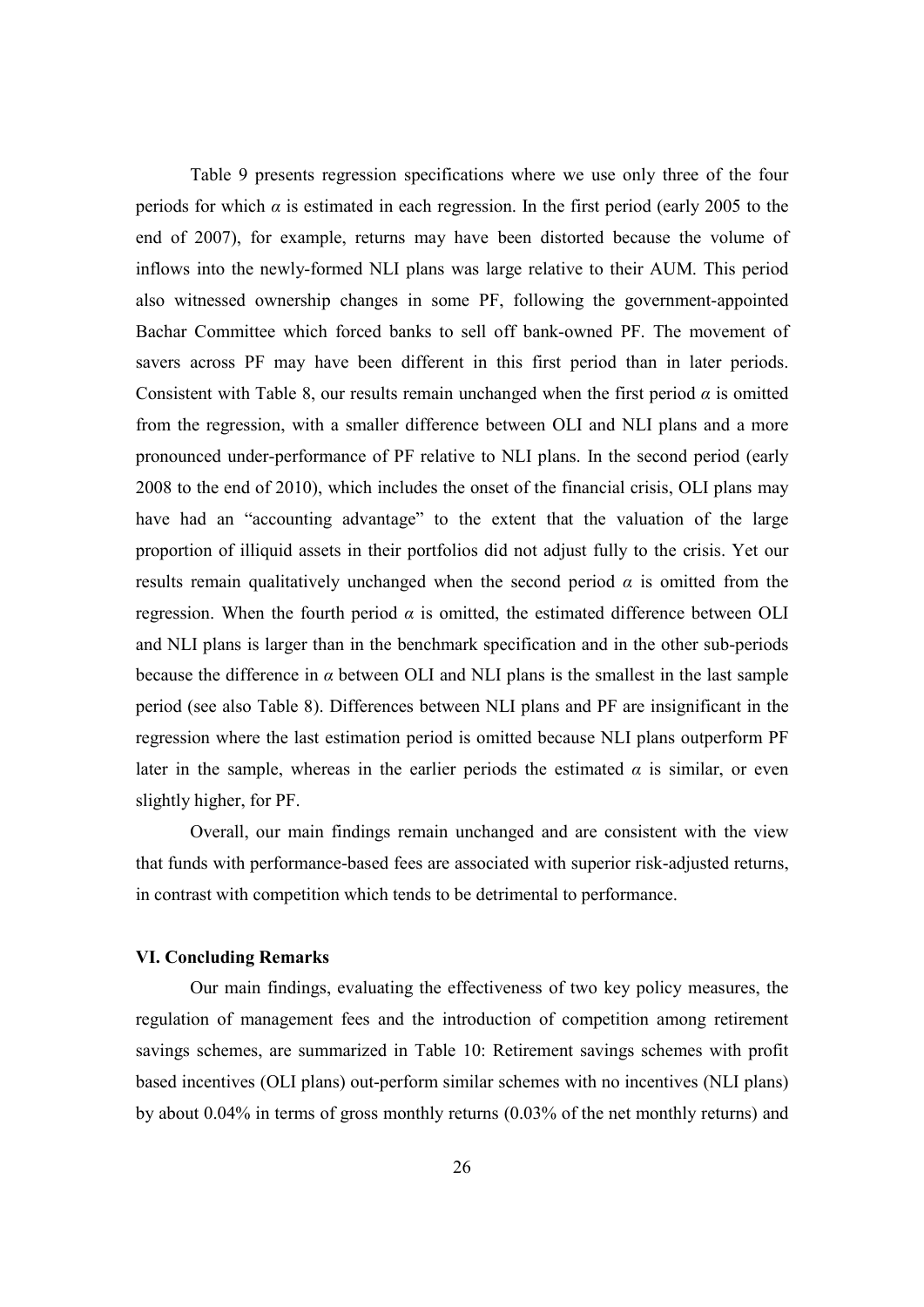by 0.07% in terms of gross monthly *α* (0.06% of the net monthly *α*). Gross of fees, the performance of retirement savings schemes subject to significant competitive pressure (PF) is not very different from that of similar funds operating in an environment of limited competition (NLI plans); because competition is associated with low fees, net performance of PF is slightly better than that of NLI plans.

We believe that these findings are of relevance for the design of an efficient regulatory environment for defined contributions-type private pension funds, which play an increasingly important role in providing retirement income around the world. In many countries it is the managers of these pension fund managers—and not savers—who make both asset allocation and specific investment decisions. One implication of our results is that incentives may be more effective than competition in aligning the interests of pension fund managers with those of their clients. This is important, because misaligned incentives could not only harm future retirees, but also undermine investor protection, financial development, and even financial stability. Competition however, leads to lower fees for investors.

Another implication of our results has to do with the regulation of risk taking in retirement savings schemes. While most regulators worldwide take the view that profitbased fees are risky and should be prohibited in pension fund management, our results cast doubt on the validity of this view: funds with performance-based fees are associated with more risk-taking in comparison with AUM-based funds only if risk is measured in terms of investment in illiquid and presumably risky assets. Comparisons based on other measures of risk, such as return volatility, are not highly consistent with the regulatory view. By contrast, funds with performance-based fees are clearly associated with highquality investment management. Stated differently, even if funds with performance-based fees can be regarded as riskier than other funds, there seems to be a tradeoff whereby this higher risk is accompanied also by better investment management.

 Given that it is unclear whether competition (or other regulatory mechanisms) can effectively incentivize fund managers, our analysis suggests that it may be appropriate to consider regulatory measures to directly contain risk-taking by fund managers, along with relaxation of the prohibition on performance-based fees. Policymakers have at their disposal a variety of such mechanisms they already use, including the imposition of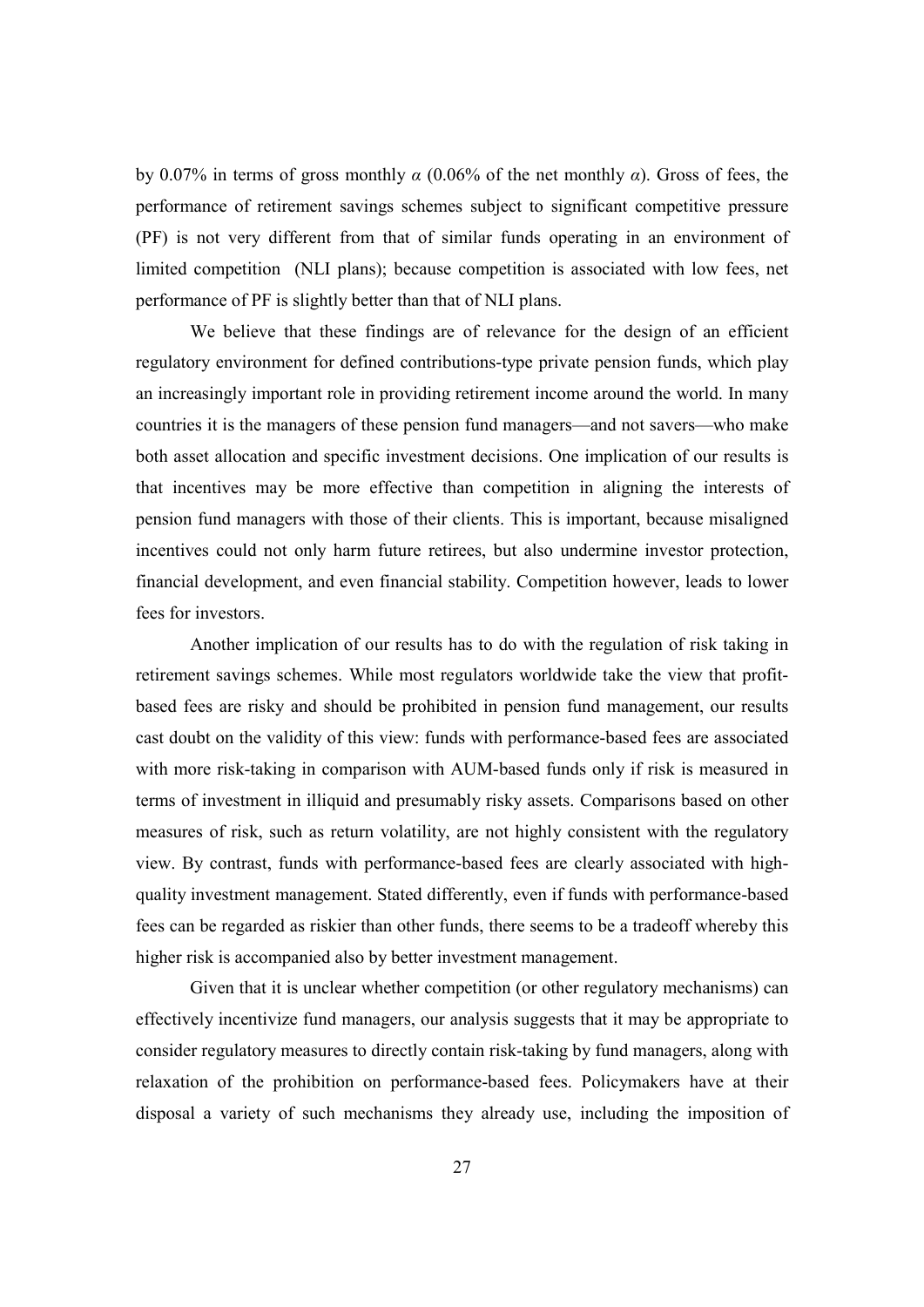fiduciary duties or quantitative limits on certain types of risky investment. Any potential changes should, of course, be considered with caution, given that our analysis cannot provide direct evidence on the equilibria which would arise in possible real-world hybrid combinations of competition and incentives. If, for example, funds with performancebased fees competed with funds with AUM-based fees, would the funds with incentives be able to attract the best managerial talent? Would the funds without incentives disappear? Our empirical setup enables us to compare only "pure" funds with incentives and no competition (OLI plans) vs. funds without any incentives and no competition (NLI plans), and funds with competition and no incentives (PF).

 Why is it, then, that regulations which are possibly sub-optimal govern the pension fund industry in most countries? It may well be that the aversion of regulators to performance-based fees reflects their own risk aversion, viewing the risk-taking of fund managers as detrimental to their own careers. After all, nobody would blame past regulators for getting a pension that is lower than what it could have been. At the same time, one case of excess risk taking by a manager could unleash a tsunami of criticism and perhaps lead to a demise of a regulator. Rational regulators respond accordingly. In that context, the fact that the average risk taking of OLI funds does not seem to be higher, suggests that regulators may worry about extreme events. This effect could be magnified by an "information cascade" (Bikhchandani et al., 1998) across countries: the perceived disadvantage of profit-based incentive fees found its way into regulation in a few countries, and the rest have just copied it under the assumption that the first countries had been better informed. To the extent that this is the case, while a revision in the current regulatory regime should perhaps be considered, it seems unlikely.

#### **References**

Andonov, Aleksander, Rob Bauer and Martijn Cremers (2013), "Can Large Pension Funds Beat the Market? Asset Allocation, Market Timing, Security Selection, and the Limits of Liquidity," unpublished manuscript, University of Notre Dame.

Antolín, Pablo, Sandra Blome, David Karim, Stéphanie Payet, Gerhard Scheuenstuhl and Juan Yermo (2009), "Investment Regulations and Defined Contribution Pensions," OECD Working Papers on Insurance and Private Pensions No. 37, OECD Publishing.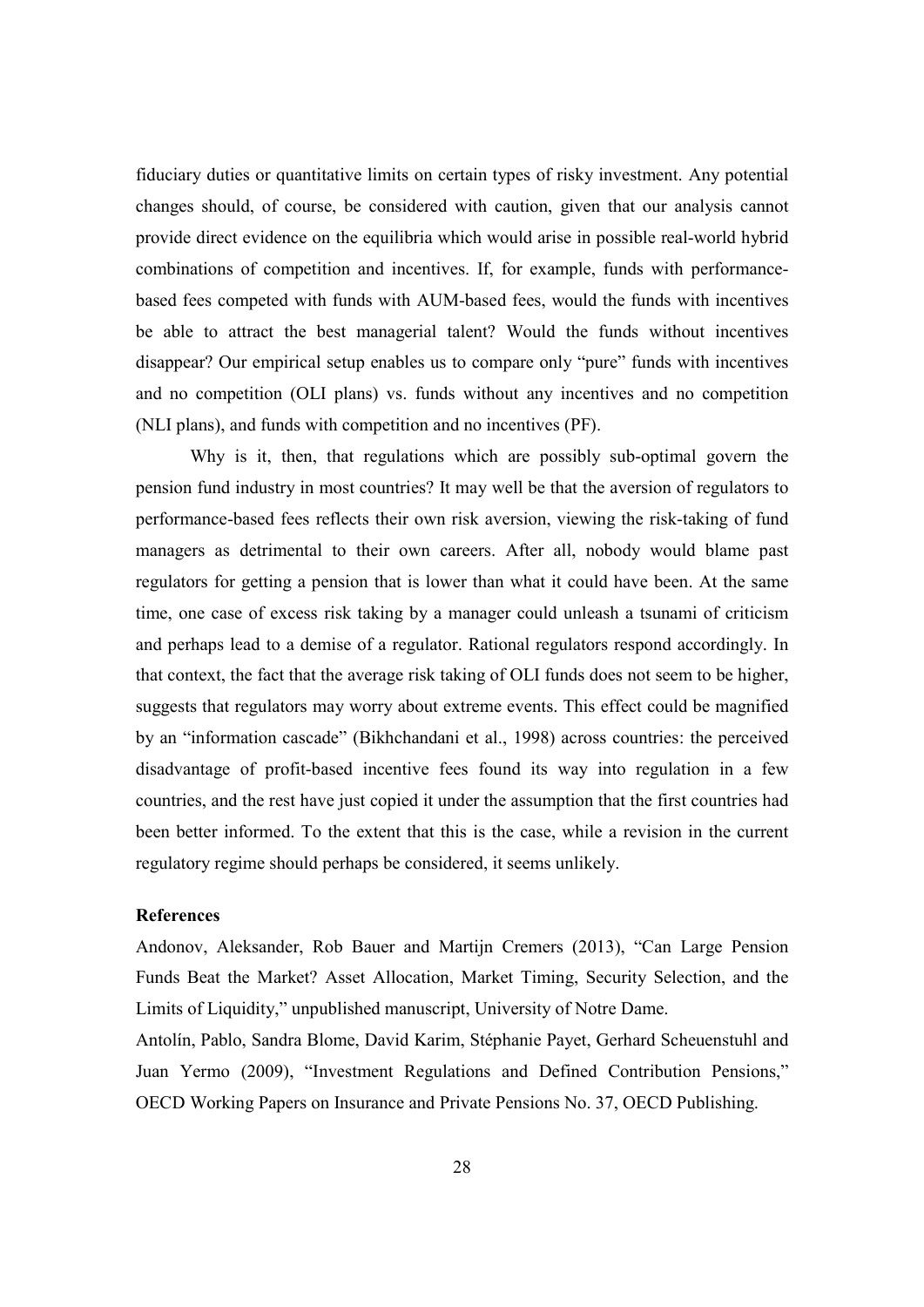Ayers, Ian and Quinn Curtis (2015), "Beyond Diversification: The Pervasive Problem of Excessive Fees and "Dominated Funds" in 401(k) Plans," *Yale Law Journal* Vol. 124, pp. 1476-1552.

Basak, Suleiman, Anna Pavlova and Alexander Shapiro (2007), "Optimal Asset Allocation and Risk Shifting in Money Management," *Review of Financial Studies*, Vol. 20, pp. 1583-1621.

Benartzi, Shlomo and Richard Thaler. (2007). "Heuristics and Biases in Retirement Savings Behavior," *Journal of Economic Perspectives*, Vol. 21, pp. 81-104.

Ben Rephael, Azi, Shmuel Kandel and Avi Wohl (2012), "Measuring Investor Sentiment with Mutual Fund Flows," *Journal of Financial Economics*, Vol. 104, pp. 363-382.

Berk, Jonathan and Richard Green (2004), "Mutual Fund Flows and Performance in Rational Markets," *Journal of Political Economy*, Vol. 112, pp. 1269-1295.

Berk, Jonathan and Jules van Binsbergen (2015), "Measuring Skill in the Mutual Fund Industry," *Journal of Financial Economics*, Vol. 118, pp. 1-20.

Bikhchandani, Sushil, David Hirshleifer and Ivo Welch (1998). "Learning from the Behavior of Others: Conformity, Fads, and Informational Cascades," *Journal of Economic Perspectives*, Vol. 12, pp. 151-170.

Blake, David, Bruce Lehmann and Allan Timmermann (1999), "Asset Allocation Dynamics and Pension Fund Performance," *Journal of Business*, Vol. 72, pp. 429-471.

Brown, Keith, W.V. Harlow and Laura Starks (1996), "Of Tournaments and Temptations: An Analysis of Managerial Incentives in the Mutual Fund Industry," *Journal of Finance*, Vol. 51, pp. 85-110.

Chevalier, Judith and Glenn Ellison (1997), "Risk Taking by Mutual Funds as a Response to Incentives," *Journal of Political Economy*, Vol. 105, pp. 1167-1200.

Chevalier, Judith and Glenn Ellison (1999), "Career Concerns of Mutual Fund Managers," *Quarterly Journal of Economics*, Vol. 114, pp. 389-432.

Coates, John and Glenn Hubbard (2007), "Competition in the Mutual Fund Industry: Evidence and Implications for Policy," *Journal of Corporation Law*, Vol. 33, pp. 151- 222.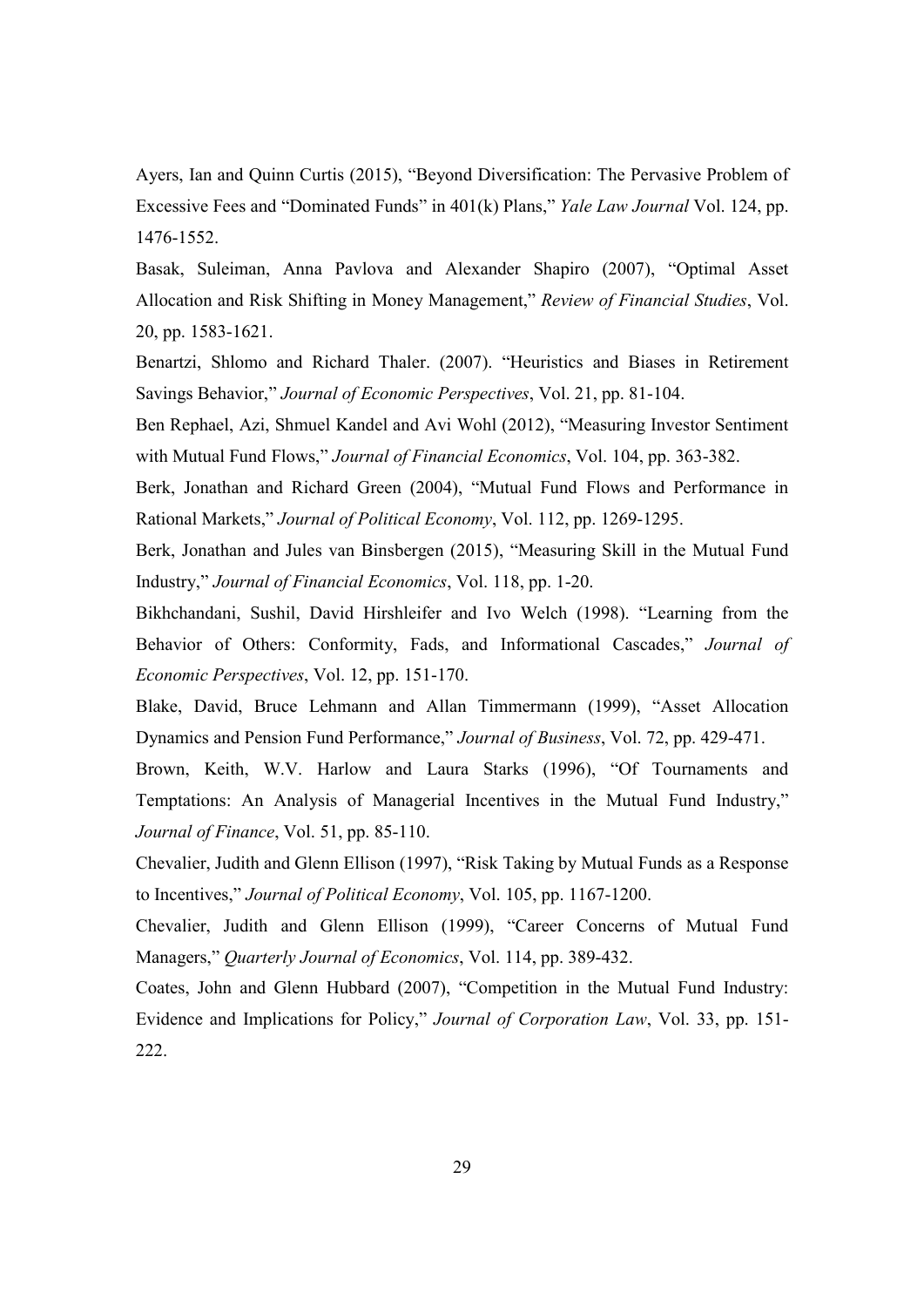Cooper, Jeremy (2010), "Super for Members: A New Paradigm for Australia's Retirement Income System," *Rotman International Journal of Pension Management*, Vol. 3, pp. 8-15.

Das, Sanjiv and Rangarajan Sundaram (2002), "Fee Speech: Signaling, Risk-Sharing and the Impact of Fee Structures on Investor Welfare," *Review of Financial Studies*, Vol. 15, pp. 1465-1497.

Dass, Nishant, Massimo Massa and Rajdeep Patgiri (2008), "Mutual Funds and Bubbles: The Surprising Role of Contractual Incentives," *Review of Financial Studies*, Vol. 21, pp. 51-99.

Davis, Philip (2002), "Prudent Person Rules or Quantitative restrictions? The Regulation of Long-term Institutional Investors` Portfolios," *Journal of Pension Economics and Finance*, Vol. 1, pp 157-191.

Dıaz-Mendoza, Ana, German Lopez-Espinosa and Miguel Martınez (2014) "The Efficiency of Performance-Based Fee Funds," *European Financial Management*, Vol. 20, pp. 825-855.

Dyck, Alexander, Karl Lins and Lukasz Pomorski (2013), "Does Active Management Pay? New International Evidence," *Review of Asset Pricing Studies*, Vol. 3, pp. 200-228.

Elton, Edwin, Martin Gruber and Christopher Blake (2003), "Incentive Fees and Mutual Funds," *Journal of Finance*, Vol. 58, pp. 779-804.

Fang, Jieyan, Alexander Kempf and Monika Trapp (2014), "Fund Manager Allocation," *Journal of Financial Economics*, Vol. 111, pp. 661-674.

Fisch, Jill (2010), "Rethinking the Regulation of Securities Intermediaries," *University of Pennsylvania Law Review*, Vol. 158, pp. 1961-2041.

Garyn-Tal, Sharon and Beni Lauterbach (2015), "The Formulation of the Four Factor Model when a Considerable Proportion of Firms is Dual-Listed," *Emerging Markets Review*, Vol. 24, pp. 1–12.

Gennaioli, Nicola and Andrei Shleifer (2010), "What Comes to Mind," *Quarterly Journal of Economics*, Vol. 125, pp. 1399-1433.

Gil-Bazo, Javier and Pablo Ruiz-Verdú (2008), "When Cheaper is Better: Fee Determination in the Market for Equity Mutual Funds," *Journal of Economic Behavior and Organizations*, Vol.67, pp. 871-885.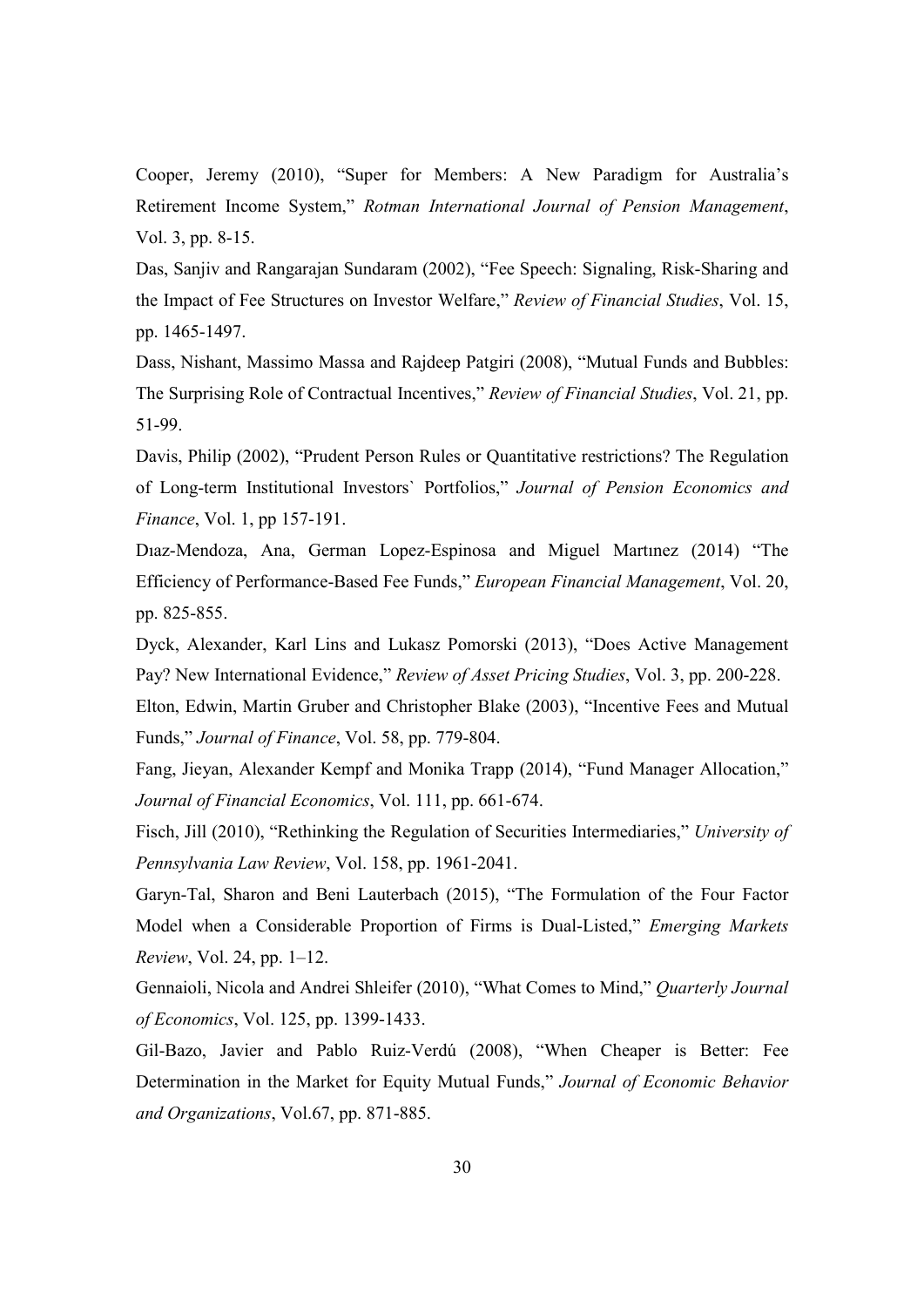Giroud, Xavier and Holger Mueller (2011), "Corporate Governance, Product Market Competition, and Equity Prices," *Journal of Finance*, Vol. 66, pp. 563-600.

Gompers, Paul and Josh Lerner (1999), "An Analysis of Compensation in the U.S. Venture Capital Partnership," *Journal of Financial Economics* Vol. 51, pp. 3–44.

Gordon, Jeffrey (1987), "The Puzzling Persistence of the Constrained Prudent Man Rule," *New York University Law Review*, Vol. 62, pp. 52-115.

Grinblatt, Mark, Sheridan Titman and Russ Wermers (1995), "Momentum Investment Strategies, Portfolio Performance, and Herding: A Study of Mutual Fund Behavior," *American Economic Review*, Vol. 85, pp. 1088-1105.

Holmstrom, Bengt (1999), "Managerial Incentive Problems: A Dynamic Perspective," *Review of Economic Studies*, Vol. 66, pp. 169-182.

Hunter, David, Eugene Kandel, Shmuel Kandel and Russ Wermers (2014), "Endogenous Benchmarks," *Journal of Financial Economics*, Vol. 112, pp. 1-29.

Illig, Robert (2007), "What Hedge Funds Can Teach Corporate America: A Roadmap for Achieving Institutional Investor Oversight," *American University Law Review*, Vol. 57, pp. 225-339.

Kahan, Marcel and Edward Rock (2007), "Hedge Funds in Corporate Governance and Corporate Control," *University of Pennsylvania Law Review*, Vol. 155, pp. 1021-1093.

Kandel, Eugene, Dima Leshchinskii and Harry Yuklea (2011), "VC Funds: Aging Brings Myopia," *Journal of Financial and Quantitative Analysis*, Vol. 46, pp. 431-457.

Kempf, Alexander and Stefan Ruenzi (2008), "Tournaments in Mutual-Fund Families," *Review of Financial Studies*, Vol. 21, pp. 1013-1036.

Kempf, Alexander, Stefan Ruenzi and Tania Thiele (2009), "Employment Risk, Compensation Incentives, and Managerial Risk Taking: Evidence from the Mutual Fund Industry," *Journal of Financial Economics*, Vol. 92, pp. 92–108.

Li, Wei and Ashish Tiwari (2009), "Incentive Contracts in Delegated Portfolio Management," *Review of Financial Studies*, Vol. 22, pp. 4681-4714.

Lim. Jongha, Berk Sensoy and Michael Weisbach (2016), "Indirect Incentives of Hedge Fund Managers," *Journal of Finance*, Vol. 71, pp. 871-918.

Lovitch, Fred (1975), "The Investment Advisers Act of 1940-Who Is an Investment Adviser?" *University of Kansas Law Review*, Vol. 24, pp. 67-104.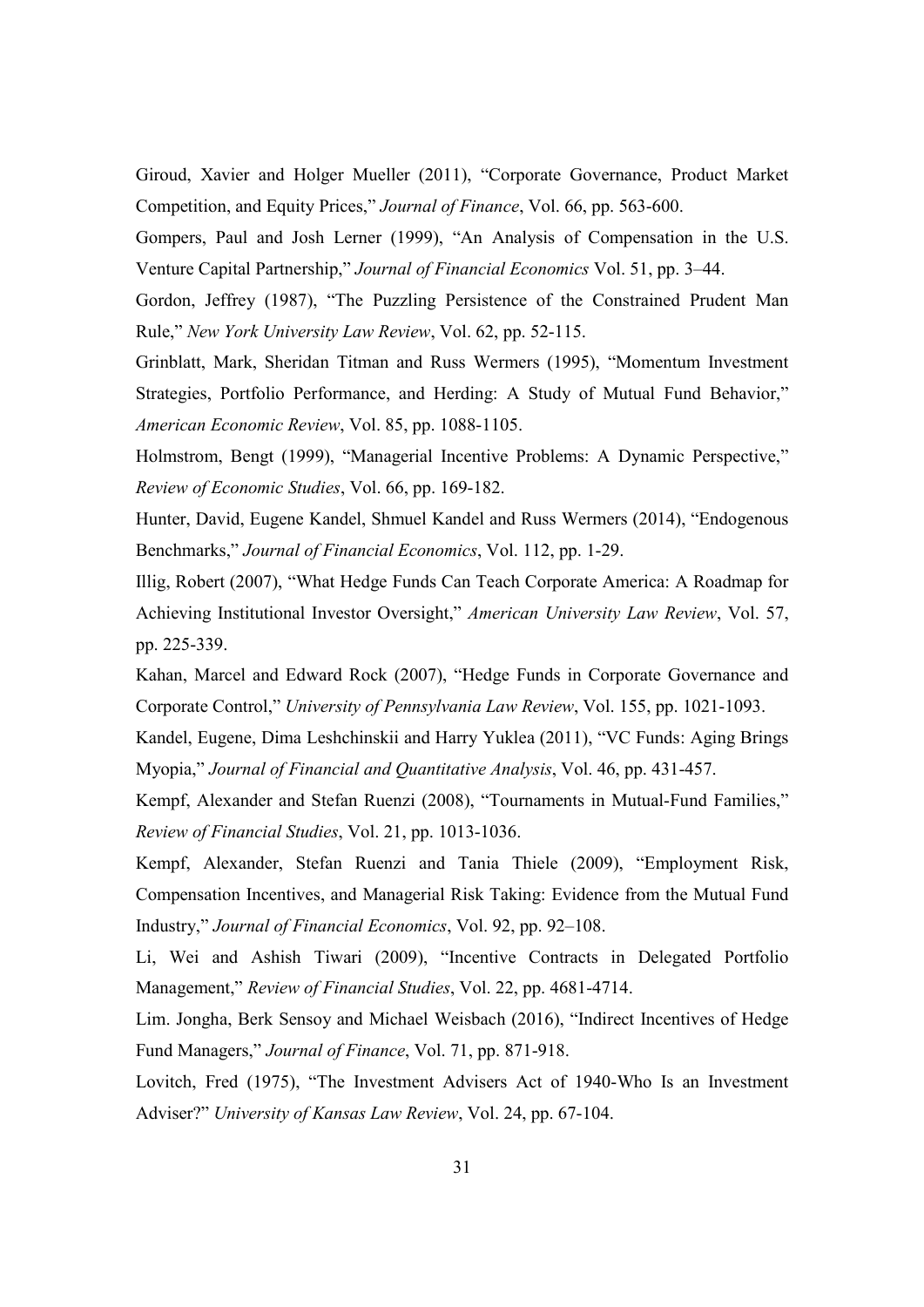Ma, Linlin, Yuehua Tang and Juan-Pedro Gómez (2015), "Portfolio Manager Compensation in the U.S. Mutual Fund Industry," unpublished manuscript, IE Business School.

Mahoney, Paul (2004), "Manager-Investor Conflicts in Mutual Funds," *Journal of Economic Perspectives*, Vol. 18, pp. 161–182.

Manges, Gerard (1972), "The Investment Company Amendments Act of 1970-An Analysis and Appraisal after Two Years," *Boston College Industrial and Commercial Law Review*, Vol. 14, pp. 387-436.

Martin, Roger (2014), "Why Monopolistic Pension Funds Undermine Capitalism," *Harvard Business Review Online*, October 6, 2014.

Massa, Massimo and Radjeep Patgiri (2009), "Incentives and Mutual Fund Performance: Higher Performance or Just Higher Risk Taking?" *Review of Financial Studies*, Vol. 22, pp. 1777-1815.

Medill, Colleen (2000), "The Individual Responsibility Model of Retirement Plans Today: Conforming ERISA Policy to Reality," *Emory Law Journal*, Vol. 49, pp. 1 – 53.

Metrick, Andrew and Ayako Yasuda (2010), "The Economics of Private Equity Funds," *Review of Financial Studies*, Vol. 23, pp. 2303-2341.

Moreolo, Carlo (2015), "Italian Regulator Questions Merit of Pension Fund Competition Bill," *Investments & Pension Europe*, July 3, 2015.

Morley, John and Quinn Curtis (2010), "Taking Exit Rights Seriously: Why Governance and Fee Litigation Don't Work in Mutual Funds," *Yale Law Journal*, Vol. 120, pp. 84- 142.

Mugerman, Yevgeny, Orly Sade and Moshe Shayo (2014), "Long Term Savings Decisions: Financial Reform, Peer Effects and Ethnicity," *Journal of Economic Behavior & Organization*, Vol. 106, pp. 235–253.

OECD (2011), *Pensions at a Glance: Retirement-income Systems in OECD and G20 Countries* (Paris, OECD Publishing).

OECD (2013), *Pensions at a Glance: OECD and G20 Indicators* (Paris, OECD Publishing).

OECD (2014), *Pension Market Focus No. 11* (Paris, OECD Publishing).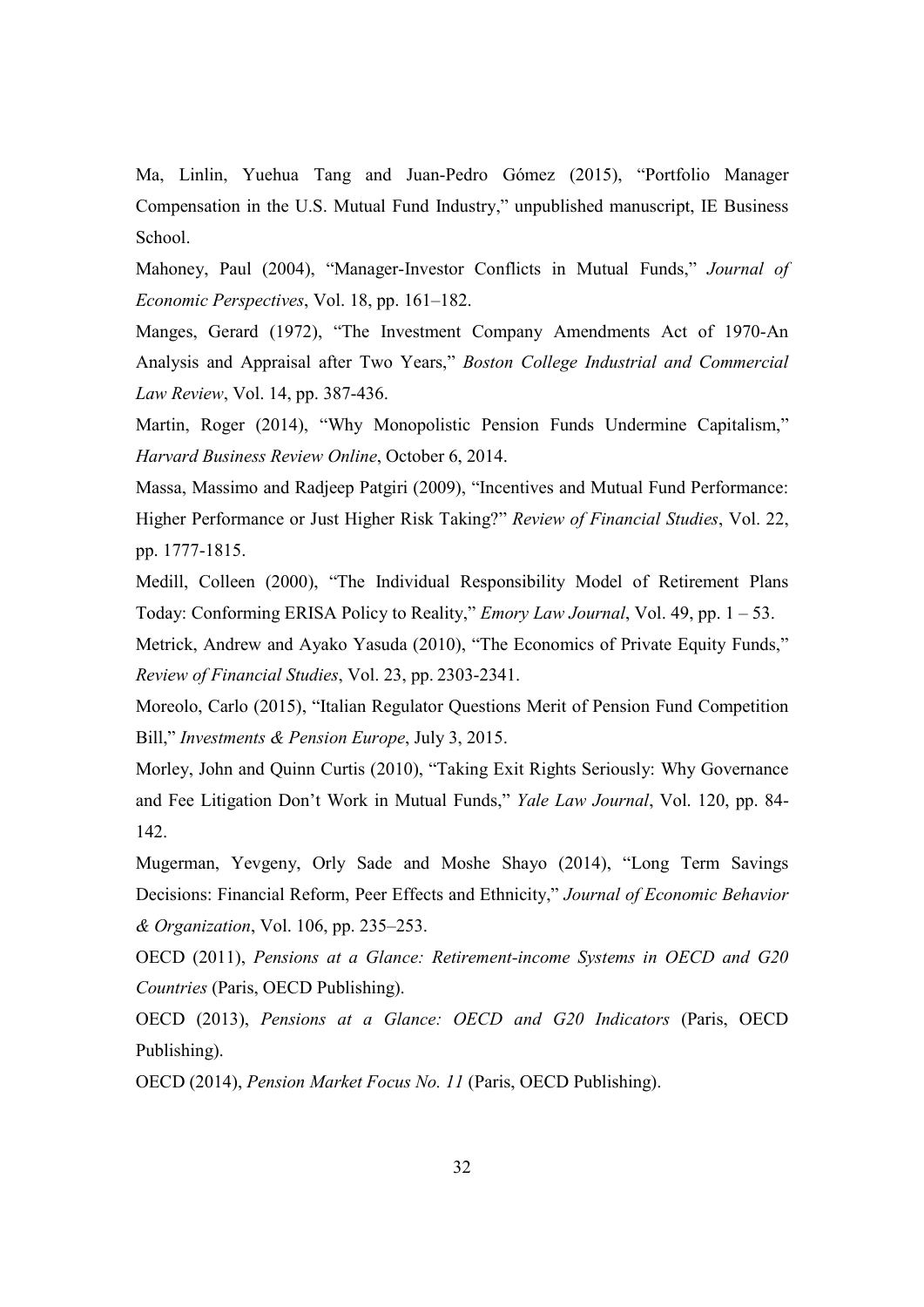Palomino, Frederic and Andrea Prat (2003), "Risk Taking and Optimal Contracts for Money Managers," *RAND Journal of Economics*, Vol. 34, pp. 113-137.

Porath. Yehuda and Nadav Steinberg (2013), "Chasing Their Tails: Inflow Momentum and Yield Chasing among Provident Fund Investors in Israel," *Israel Economic Review* Vol. 10, pp. 71–106.

Shaton, Maya (2015), "The Display of Information and Household Investment Behavior," unpublished manuscript, the University of Chicago.

Sirri, Erik and Peter Tufano (1998), "Costly Search and Mutual Fund Flows," *Journal of Finance,* Vol. 53, pp. 1589-1622.

Wermers, Russ (1999), "Mutual Fund Herding and the Impact on Stock Prices," *Journal of Finance*, Vol. 54, pp. 581-622.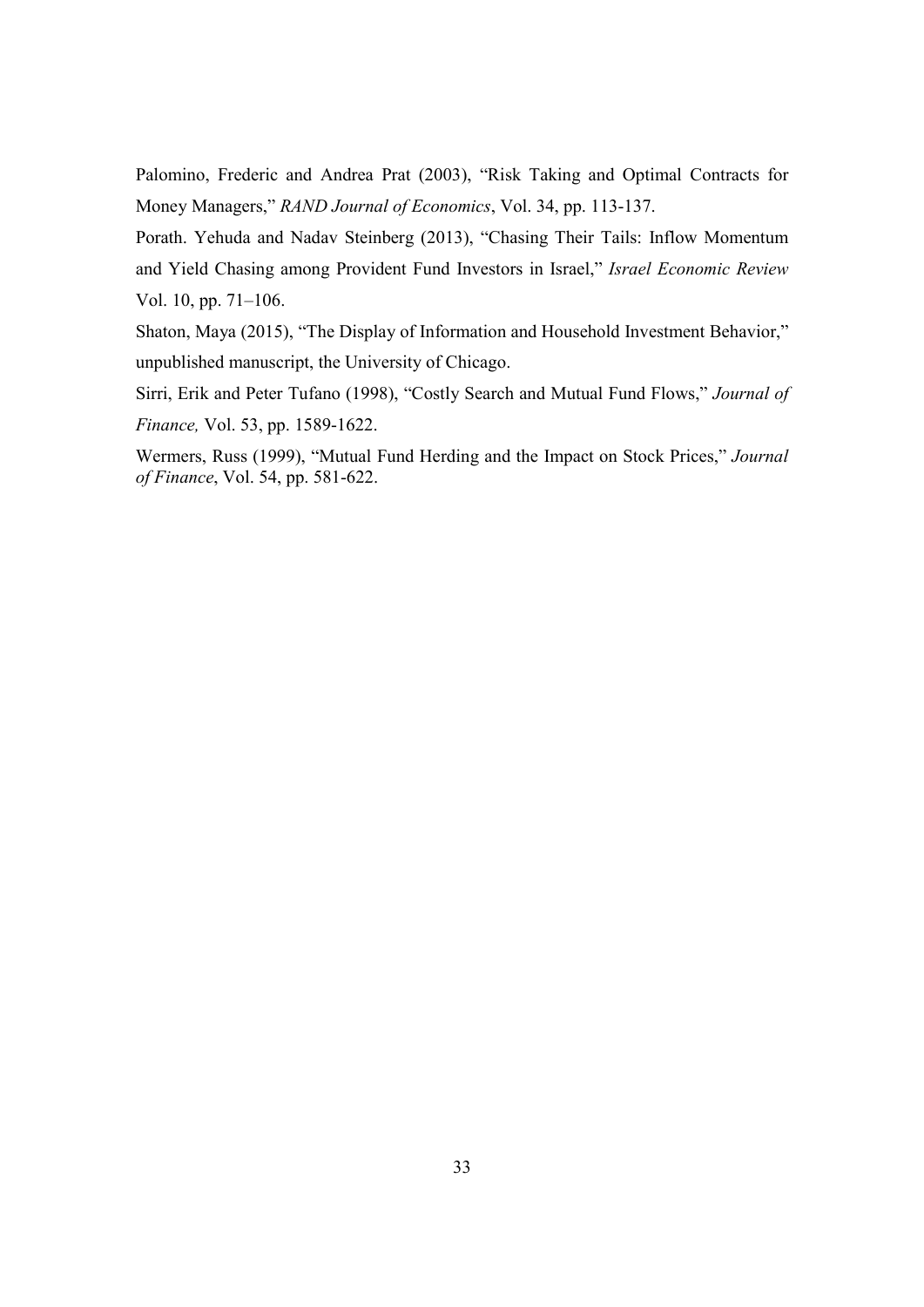| <b>Competition/Fee</b><br><b>Structure</b> | <b>AUM</b>                                 | <b>Incentive Fees</b> |
|--------------------------------------------|--------------------------------------------|-----------------------|
| No competition                             | N/A                                        | $OLI^{(i)}$<br>$N=8$  |
| <b>Weak Competition</b>                    | $\text{NLI}^{\text{(ii)}}$<br>$N=9$        | N/A                   |
| <b>Strong Competition</b>                  | Provident Funds <sup>(iii)</sup><br>$N=55$ | N/A                   |

#### **Table 1: Types of Retirement Savings Schemes in the Sample**

(i) **Old Life Insurance (OLI) Plans** (established before 2004): Life-insurance policies with a very substantial savings component. Fees are based on a combination of a relatively small AUM-based fee (up to 0.6%) and a large performance-based fee (up to 15% of inflation-adjusted returns). A high-watermark provision ensures that the fund manager collects such fees only after any losses from previous years have been recouped; no fees are charged on deposits. These funds are closed to new members; old members can leave without a tax penalty, but lose important benefits when doing so. Old members can, however, discontinue deposits and retain some of their benefits. In January 2013 two insurance companies merged, leaving a sample of seven OLI plans in the years 2013-2016.

(ii) **New Life Insurance (NLI) Plans** (established in 2004 or later): These are generally similar the OLI plans, except that fees are based primarily on AUM (and on monthly deposits). Unlike the OLI plans, the NLI ones are open to new members, but savers face substantial switching costs and are unlikely to leave or switch plans. In addition to the eight insurance companies providing OLI plans, the sample includes one additional insurance company offering only a NLI plan. The same merger mentioned in (i) reduced the sample of NLI plans to eight in the years 2013-2016.

(iii) **Provident (including shorter term) Funds (PF)**: A long-term saving scheme with roughly the same tax benefits as life insurance plans, but without insurance coverage. Fees on these products are based on AUM and the environment they operate in today is highly competitive and without switching costs. Tax regulations allow most savers in PF to withdraw their savings after 15 (and sometimes fewer) years without any tax penalty, although such a withdrawal involves the loss of tax benefits on future returns. PF are closest to U.S. mutual funds in the environment they operate in. Our sample includes only PF whose assets under management, as of 2013, exceeded NIS 500 million (about \$125 million). To the extent that there are some funds which used to be above the threshold and no longer satisfy the size criterion in 2013, the performance of the PF industry that we measure may be an upper bound on the sector's actual performance. The actual number of funds varies slightly in some months.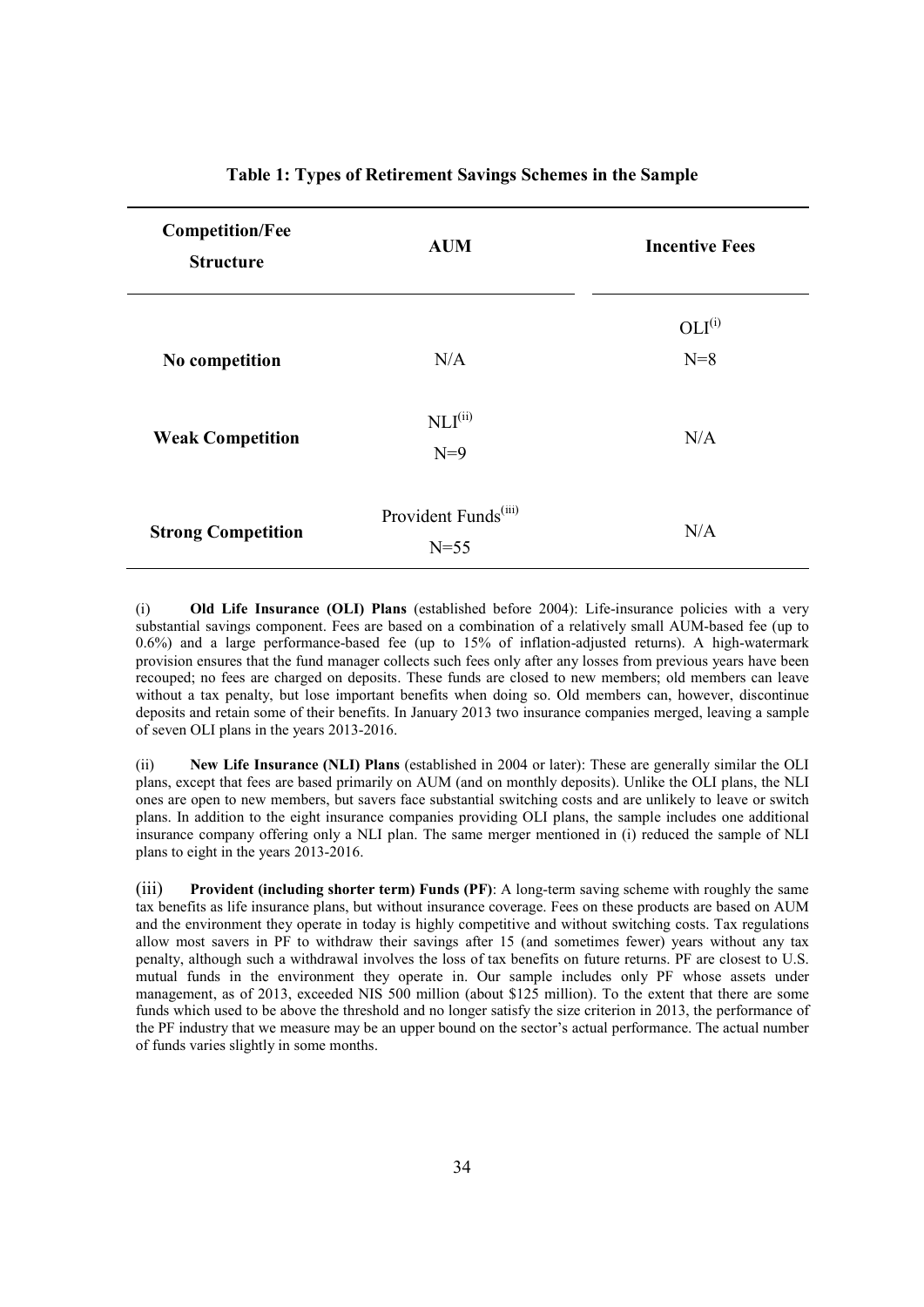|                           | <b>Average Fund AUM</b><br>(billions NIS, as of $12/2013$ ) | <b>Average Gross</b><br><b>Monthly Return</b><br>$(1/2005 - 2/2016)$ | <b>Cumulative Gross</b><br>[Net] Returns<br>$(1/2005 - 2/2016)$ | Average<br>Annual<br>STD of<br><b>Monthly</b><br><b>Returns</b> | Average<br><b>Annual Fees</b> |
|---------------------------|-------------------------------------------------------------|----------------------------------------------------------------------|-----------------------------------------------------------------|-----------------------------------------------------------------|-------------------------------|
| <b>Old Life Insurance</b> | $18.5*$                                                     | $0.57\%*$                                                            | $107.07\%*$                                                     | 1.56%                                                           | $1.28\%*$                     |
| <b>Plans</b>              | (6.5)                                                       | (0.06)                                                               | $[79.85\%]$                                                     | (0.06)                                                          | (0.07)                        |
| <b>New Life Insurance</b> | 4.2                                                         | 0.53%                                                                | 98.67%                                                          | 1.56%                                                           | 1.15%                         |
| <b>Plans</b>              | (1.6)                                                       | (0.05)                                                               | $[74.86\%]$                                                     | (0.06)                                                          | (0.02)                        |
|                           | 2.8                                                         | 0.52%                                                                | 96.71%                                                          | 1.51%                                                           | 0.71%                         |
| <b>Provident Funds</b>    | (0.5)                                                       | (0.02)                                                               | $[81.82\%]$                                                     | (0.03)                                                          | (0.02)                        |

*Notes:* Fund size in US dollar terms is about ¼ of the reported size in NIS terms. Monthly and cumulative returns are gross returns in nominal terms. The standard deviation of monthly returns is calculated annually and then averaged across years and fund types. Fees refer to total fund fees charged (excluding life insurance fees). OLI and NLI funds provide "longevity insurance" that does not exist in the PF, thus the differences in the fees and net returns may be overstated (see footnote 27). Standard errors (standard deviations divided by the square root of the number of observations) appear in parentheses except for cumulative returns where returns net of fees appear in square brackets. \* denotes cases where differences between OLI and NLI plans are statistically significant at conventional levels in pairwise (within fund-manager) *t*-tests. None of the differences between all NLI plans and all PF (in non-paired tests) is statistically significant, except the difference in fees.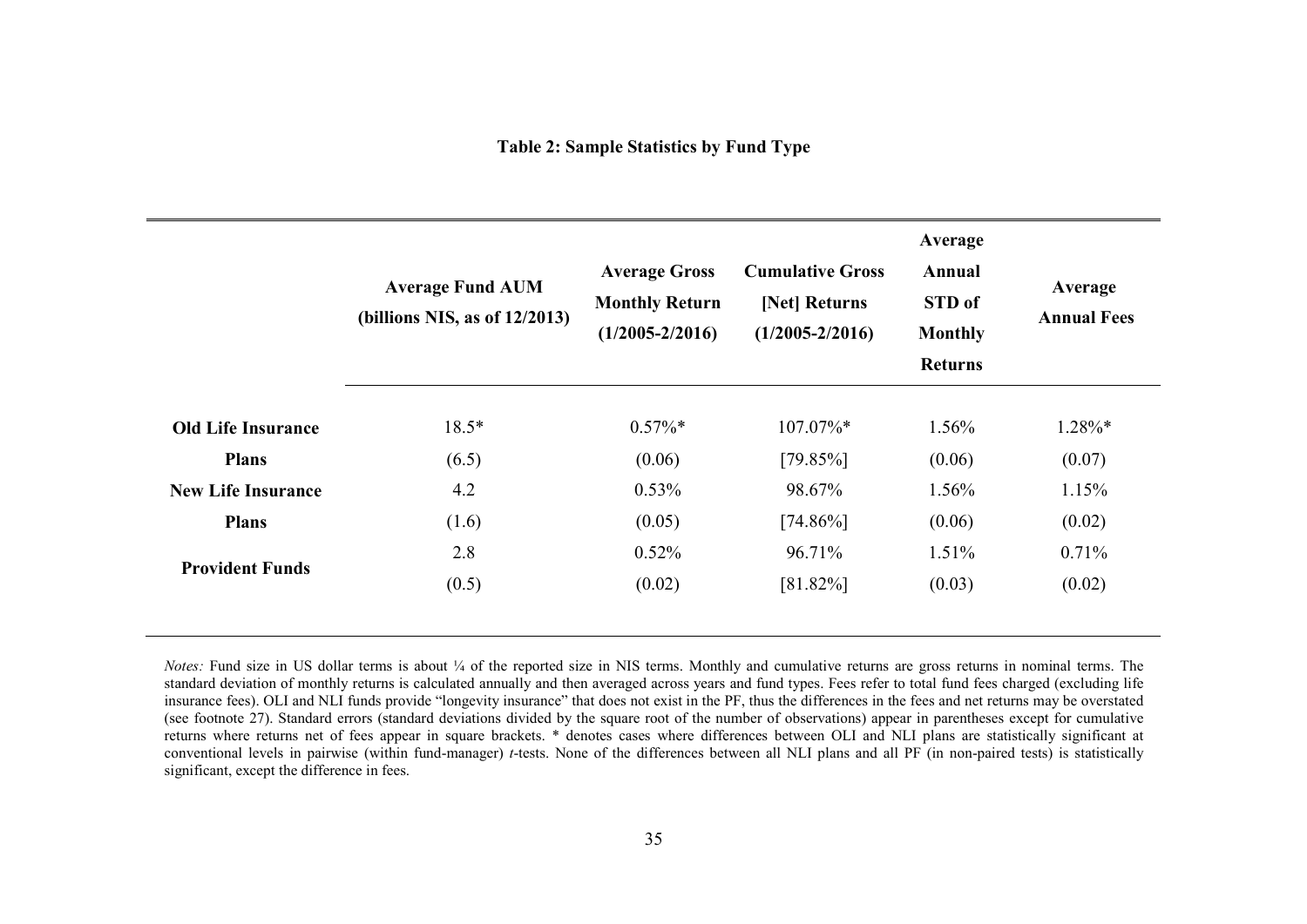|                                                   | <b>Monthly Return</b> | <b>Standard Deviation</b><br>of Monthly Returns |
|---------------------------------------------------|-----------------------|-------------------------------------------------|
|                                                   | (1)                   | (2)                                             |
| <b>Old Life Insurance Plans</b>                   | $0.08***$             | 0.03                                            |
|                                                   | (0.02)                | (0.05)                                          |
| <b>Provident Funds Scheme</b>                     | $-0.03**$             | $-0.07*$                                        |
|                                                   | (0.01)                | (0.04)                                          |
| Size (log AUM)                                    | $-0.03**$             | $-0.02$                                         |
|                                                   | (0.01)                | (0.02)                                          |
| <b>Observations</b>                               | 8,623                 | 711                                             |
| $\mathbb{R}^2$                                    | .25                   | .77                                             |
| <b>Year Fixed Effects</b>                         | Yes                   | Yes                                             |
| <b>Management Company</b><br><b>Fixed Effects</b> | Yes                   | Yes                                             |

# **Table 3: Comparison of Risk and Return of Retirement Savings Schemes 1/2005-2/2016**

*Notes:* OLS regressions; robust standard errors, clustered at the fund level (72 funds) are in parentheses. The dependent variables are, in Column 1, monthly gross return (%) and, in Column 2, the annual standard deviation of monthly returns (%). \*\*\*=Significant at the 1-percent level; \*\*=Significant at the 5-percent level; \*=Significant at the 10-percent level.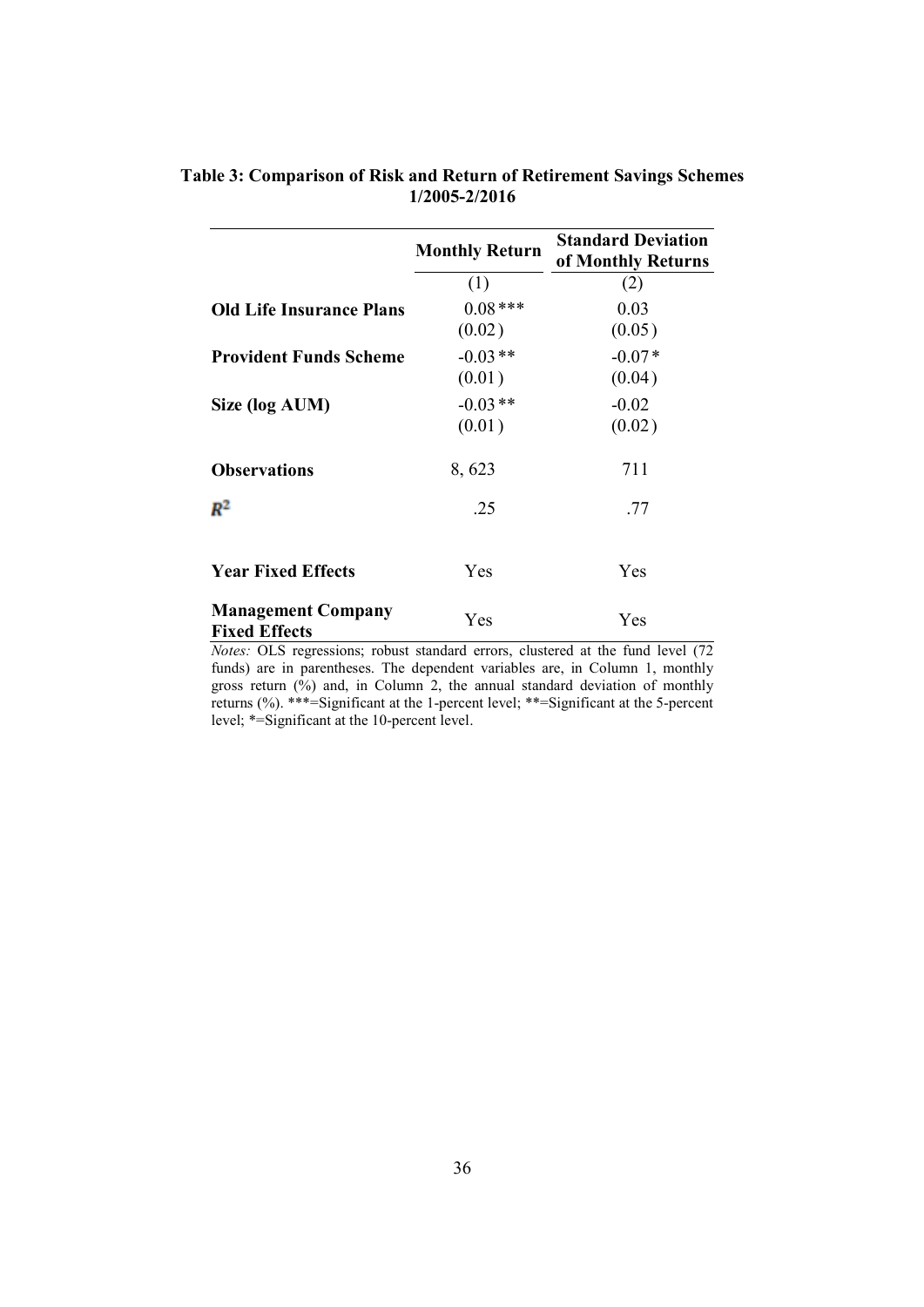|                                 | $R^2$  | $\alpha$ | t-stat of $\alpha$ | Tel Aviv 100 | B<br><b>MSCI World</b> | Corporate<br><b>Bonds</b> |
|---------------------------------|--------|----------|--------------------|--------------|------------------------|---------------------------|
|                                 |        | (2)      | (3)                | (4)          | (5)                    | (6)                       |
| <b>Old Life Insurance Plans</b> | 0.91   | $2.53*$  | $2.23*$            | 0.22         | 0.19                   | 0.39                      |
|                                 | (0.01) | (0.19)   | (0.18)             | (0.01)       | (0.01)                 | (0.04)                    |
| <b>New Life Insurance Plans</b> | 0.92   | 1.66     | 1.57               | 0.22         | 0.16                   | 0.36                      |
|                                 | (0.01) | (0.23)   | (0.21)             | (0.01)       | (0.01)                 | (0.04)                    |
| <b>Provident Funds</b>          | 0.93   | 1.42     | 1.42               | $0.20$ †     | $0.125\dagger$         | 0.39                      |
|                                 | (0.01) | (0.10)   | (0.075)            | (0.003)      | (0.005)                | (0.02)                    |

**Table 4: Comparison of Individual Fund Regression Results by Fund Type** 

*Notes:* The table reports factor loadings from fund-specific regressions where the dependent variable is the monthly excess return (and the risk free rate is derived from yields on short-term government bonds) on a number of indices (proxies) for risk factors. *α* is expressed in percent, in annual terms. 36 month periods are used in all regressions (2005-2007; 2008-2010; 2011-2013; 2013-2015), with 1/2005 as the starting month. All means are unweighted; standard errors (the standard deviation of the variable, divided by the square root of the number of observations) are in parentheses. \* denotes cases where differences between OLI and NLI plans are statistically significant at conventional levels in pairwise (within fund-managers) *t*-tests. **†** denotes cases where differences between NLI plans and PF are statistically significant at conventional levels (in non-paired tests).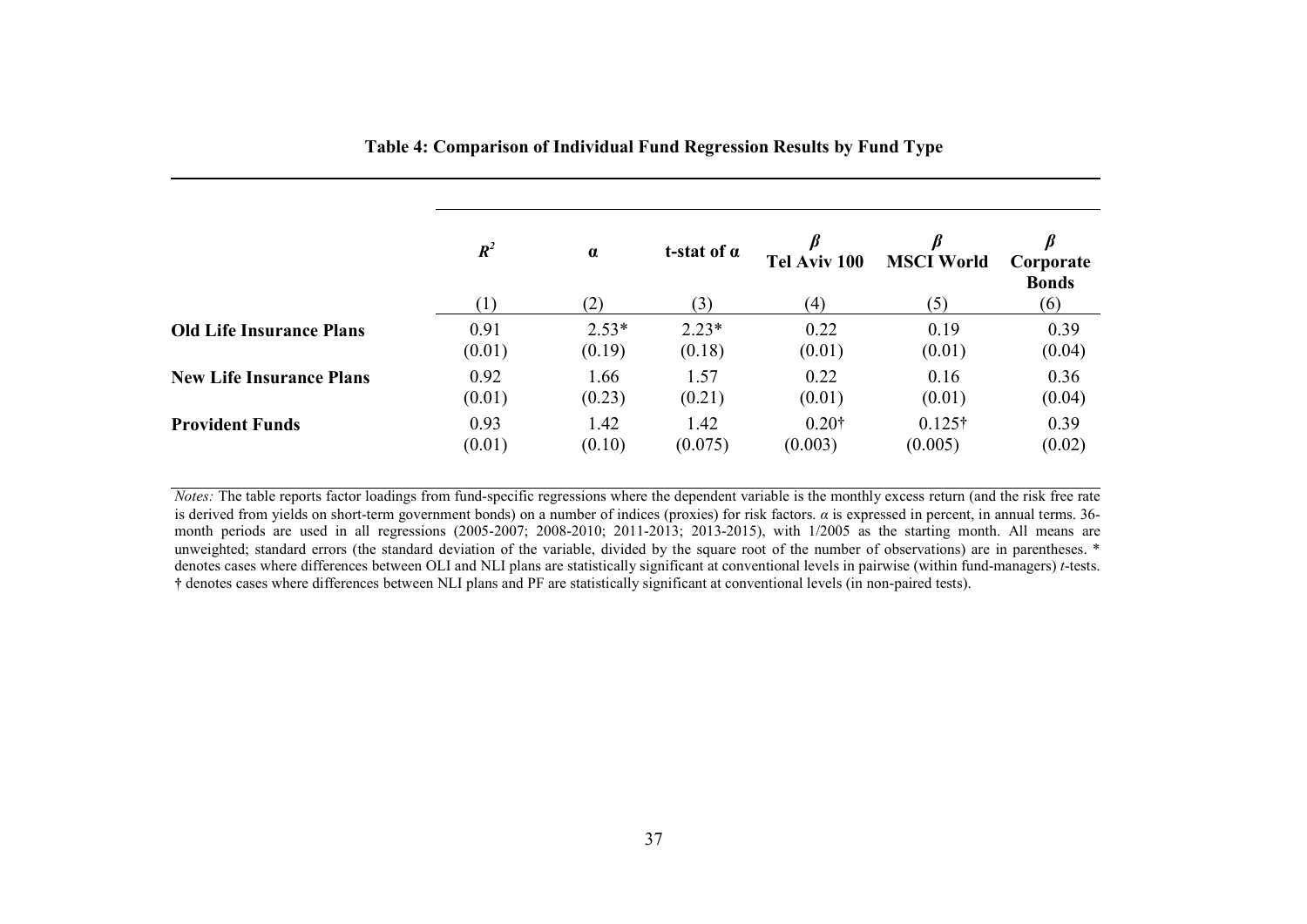|                                                   | <b>Whole Sample</b>   |                     |  |
|---------------------------------------------------|-----------------------|---------------------|--|
|                                                   | (1)                   | (2)                 |  |
| <b>Old Life Insurance Plans</b>                   | $1.31***$<br>(0.26)   | $0.77**$<br>(0.32)  |  |
| <b>Provident Funds</b>                            | $-0.32*$<br>(0.17)    | $-0.40$<br>(0.26)   |  |
| <b>Percentage in Illiquid Assets</b>              |                       | $4.75***$<br>(1.67) |  |
| Size (log AUM)                                    | $-0.22$ ***<br>(0.08) | $-0.35**$<br>(0.16) |  |
| <b>Observations</b><br>$\mathbb{R}^2$             | 224<br>.46            | 160<br>.47          |  |
| <b>Period Fixed Effects</b>                       | Yes                   | Yes                 |  |
| <b>Management Company Fixed</b><br><b>Effects</b> | Yes                   | Yes                 |  |

## **Table 5 – The Effect of Incentive Fees and Competition on Risk-Adjusted Return**

Notes: OLS regressions; robust standard errors, clustered at the fund level (Column 1 – 72 funds, Column 2 – 64 funds) are in parentheses. The dependent variable is the calculated α for four 36-month periods, expressed in percent in annual terms. Column 1 presents our main specification, and includes all funds in the sample; Column 2 adds to the regression the average percentage of the portfolio invested in illiquid assets during the estimation period as a control variable. \*\*\*=Significant at the 1-percent level; \*\* =Significant at the 5-percent level; \*=Significant at the 10 percent level.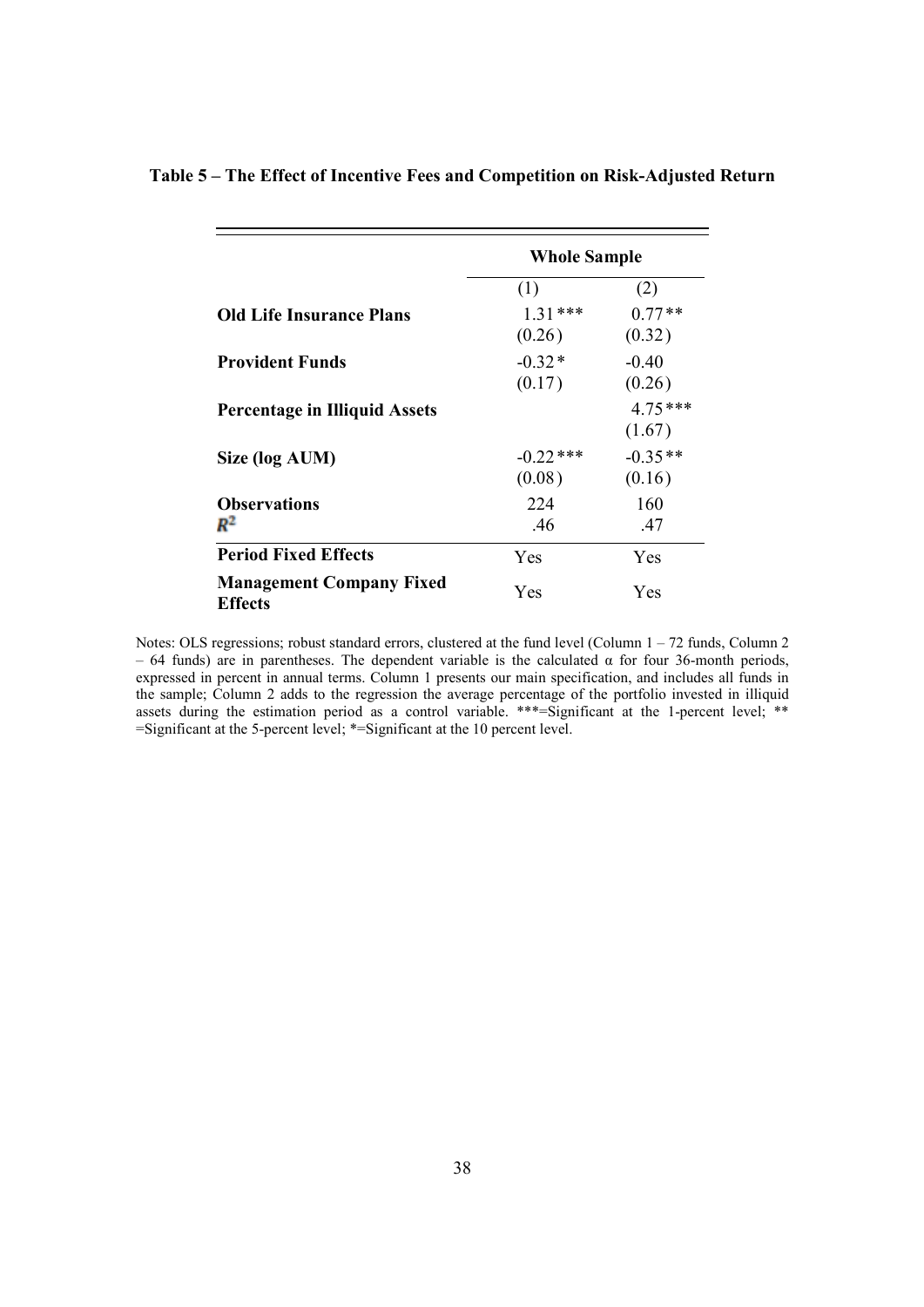|                                 | <b>Base Spec</b> | <b>Peers</b> | Factor      | Period     | t-stat     |
|---------------------------------|------------------|--------------|-------------|------------|------------|
|                                 | (1)              | (2)          | (3)         | (4)        | (5)        |
| <b>Old Life Insurance Plans</b> | $1.31***$        | $1.27***$    | $1.29***$   | $0.957***$ | $0.910***$ |
|                                 | (0.26)           | (0.26)       | (0.26)      | (0.238)    | (0.184)    |
| <b>Provident Funds Scheme</b>   | $-0.32*$         | $-0.33*$     | $-0.33*$    | $-0.372**$ | $-0.205$   |
|                                 | (0.17)           | (0.17)       | (0.18)      | (0.168)    | (0.184)    |
| Size (log AUM)                  | $-0.22$ ***      | $-0.22$ ***  | $-0.22$ *** | $-0.09$    | $-0.13**$  |
|                                 | (0.08)           | (0.08)       | (0.08)      | (0.08)     | (0.05)     |
| <b>Observations</b>             | 224              | 224          | 224         | 162        | 224        |
| $R^2$                           | .46              | .46          | .45         | .63        | .38        |
| <b>Period Fixed Effects</b>     | Yes              | Yes          | Yes         | Yes        | Yes        |
| <b>Manager Fixed Effects</b>    | Yes              | Yes          | Yes         | Yes        | Yes        |

#### **Table 6 – Alternative Specifications**

*Notes:* OLS regressions; robust standard errors, clustered at the fund level (72 funds in Columns 1-3 and Column 5; and 71 funds in Column 4) are in parentheses. In Columns 1-3 the dependent variable is calculated *α* for four 36 month periods, expressed in percent in annual terms. Column 1 reproduces the benchmark specification from Table 5, Column 1. In Column 2 the dependent variable is the peer-adjusted *α* where an additional risk factor is added based on the performance of all funds in the industry (see Hunter et al., 2014 and explanation in the text). In Column 3 the dependent variable is *α* which is derived from a specification without the indexed government bonds factor. In Column 4 we estimate *α* using three non-overlapping periods (consisting of 45 months in the first two periods and 44 months in the third). In Column 5 the dependent variable is the *t*-statistic of the estimated *α* in the base specification. \*\*\*=Significant at the 1 percent level. \*\* =Significant at the 5 percent level . \*=Significant at the 10 percent level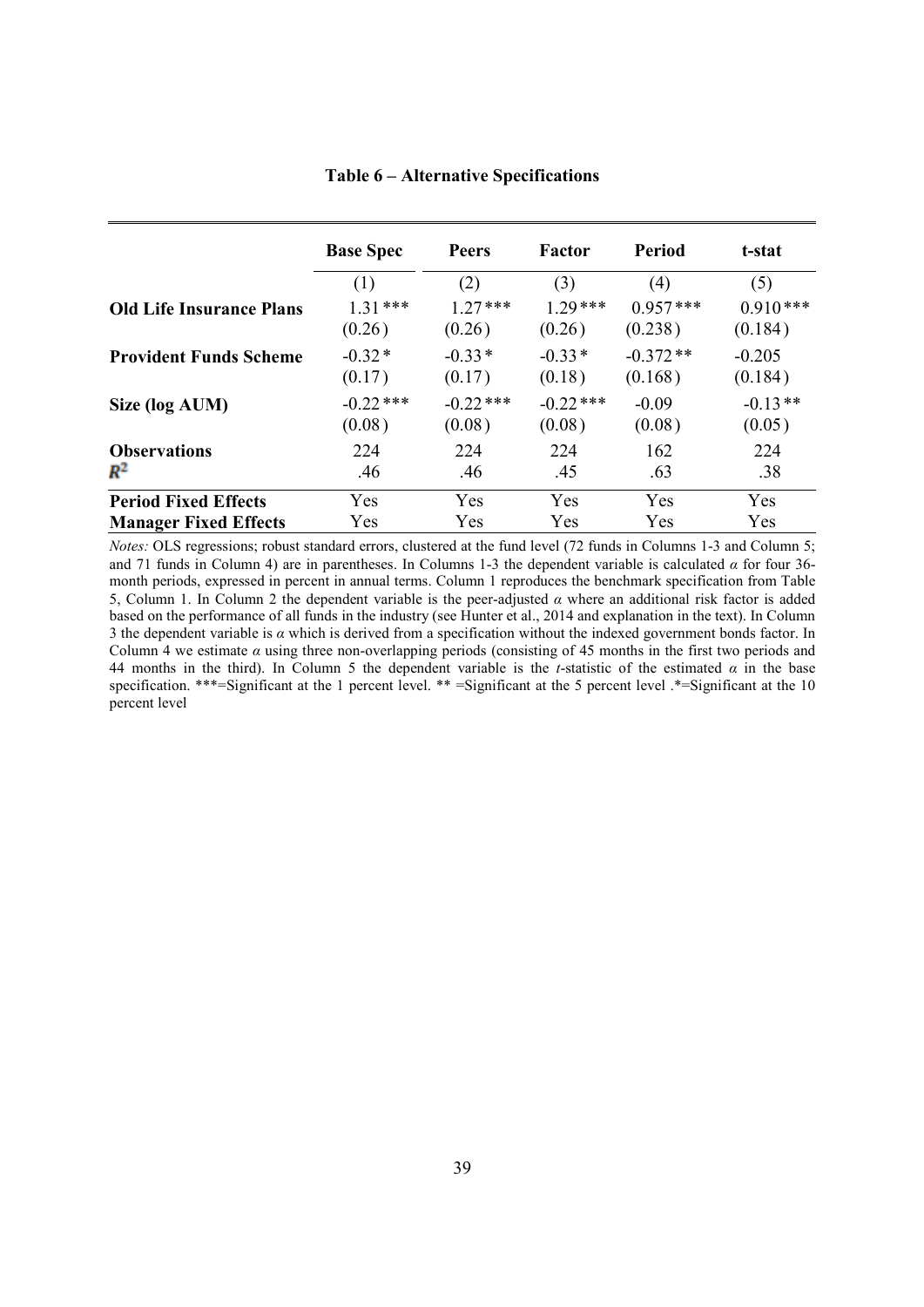|  |  | <b>Table 7 – Restricted Samples</b> |  |
|--|--|-------------------------------------|--|
|--|--|-------------------------------------|--|

|                                                                    | <b>Base Spec</b>      | only                | & New                    | <b>Provident</b><br><b>Insurance- Provident (Insurance-</b><br>owned)<br>& New |
|--------------------------------------------------------------------|-----------------------|---------------------|--------------------------|--------------------------------------------------------------------------------|
|                                                                    | (1)                   | (2)                 | (3)                      | (4)                                                                            |
| <b>Old Life Insurance Plans</b>                                    | $1.31***$<br>(0.26)   | $0.75***$<br>(0.26) |                          |                                                                                |
| <b>Provident Funds Scheme</b>                                      | $-0.32*$<br>(0.17)    | $-0.30**$<br>(0.13) | $-0.33*$<br>(0.17)       | $-0.26**$<br>(0.11)                                                            |
| Size (log AUM)                                                     | $-0.22$ ***<br>(0.08) | 0.00<br>(0.09)      | $-0.24$ ***<br>(0.08)    | $-0.06$<br>(0.10)                                                              |
| <b>Observations</b><br>$R^2$                                       | 224<br>.46            | 94<br>.31           | 194<br>.45               | 64<br>.26                                                                      |
| <b>Period Fixed Effects</b>                                        | Yes                   | Yes                 | Yes                      | Yes                                                                            |
| <b>Manager Fixed Effects</b><br>$\mathbf{r}$ $\alpha$ $\mathbf{r}$ | Yes                   | Yes                 | <b>Yes</b><br>11<br>1/21 | Yes<br>$\sim$ $\sim$                                                           |

*Notes:* OLS regressions; robust standard errors, clustered at the fund level (Column 1 - 72 funds, Column  $2 - 27$  funds, Column  $3 - 64$  funds, Column  $4 - 19$  funds) are in parentheses. The dependent variable is the calculated  $\alpha$  for four 36-month periods, expressed in percent in annual terms. Column 1 reproduces the benchmark specification from Table 5, Column 1. In Column 2 the sample is restricted to insurance-owned OLI and NLI plans and insurance-owned PF; in Column 3, to NLI plans and PF only; and in Column 4, to NLI plans and insurance company-owned PF. \*\*\*=Significant at the 1-percent level; \*\* =Significant at the 5-percent level; \*=Significant at the 10 percent level.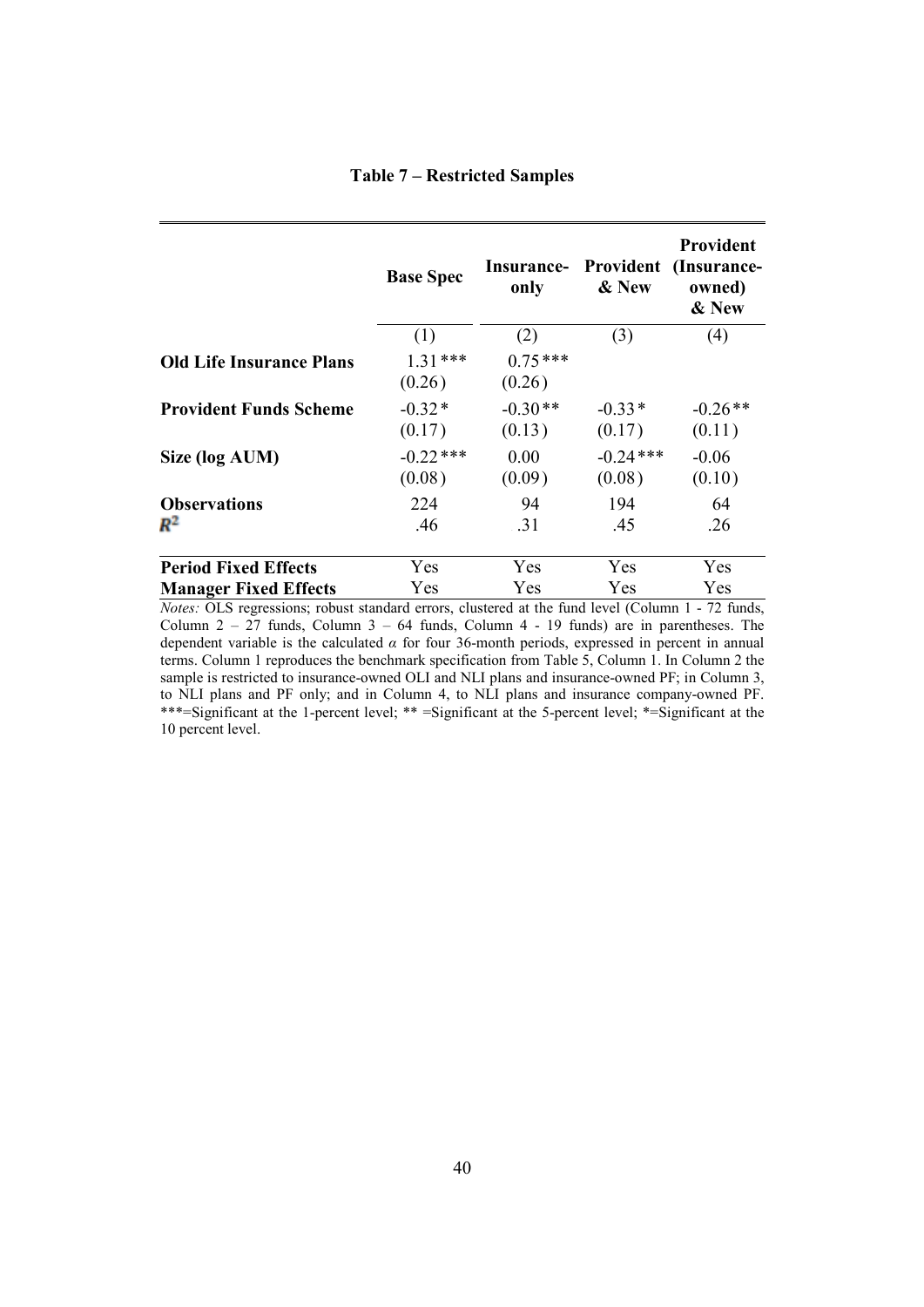|                        | Entire    | $1/2005-$ | $1/2008-$  | $1/2011-$ | $1/2013-$             |
|------------------------|-----------|-----------|------------|-----------|-----------------------|
|                        | Period    | 12/2007   | 12/2010    | 12/2013   | 12/2015               |
|                        | (1)       | (2)       | (3)        | (4)       | (5)                   |
| <b>Old Life</b>        | $2.26\%*$ | $2.20\%*$ | $3.05\%$ * | $2.27\%*$ | $2.56\%*$             |
| <b>Insurance Plans</b> | (0.22)    | (0.19)    | (0.57)     | (0.30)    | (0.34)                |
| <b>New Life</b>        | 1.57%     | 1.31%     | 1.36%      | 1.81%     | 2.19%                 |
| <b>Insurance Plans</b> | (0.20)    | (0.35)    | (0.74)     | (0.21)    | (0.20)                |
|                        | $1.25\%$  | 1.58%     | $1.47\%$   | 1.39%     | $1.08\%$ <sup>†</sup> |
| <b>Provident Funds</b> | (0.15)    | (0.25)    | (0.22)     | (0.12)    | (0.11)                |
|                        |           |           |            |           |                       |

#### **Table 8: Estimated α by Fund Type and Period**

*Notes:* The table reports  $\alpha$  estimated for sub-periods, expressed in percent, in annual terms. Column 1 presents the calculated *α* for the entire sample period (134 months). Column 2 presents the calculated *α* for the first period (1/2005-12/2007); Column 3 the calculated *α* for the second period (1/2008-12/2010); Column 4 the calculated  $\alpha$  for the third period (1/2011-12/2013); and Column 5 presents the calculated  $\alpha$ for the last period (1/2013-12/2015). All means are unweighted; standard errors (the standard deviation of the variable, divided by the square root of the number of observations) are in parentheses. \* denotes cases where differences between OLI and NLI plans are statistically significant in pairwise (within fundmanagers) *t*-tests. **†** denotes cases where differences between NLI plans and PF are statistically significant at conventional levels (in non-paired tests).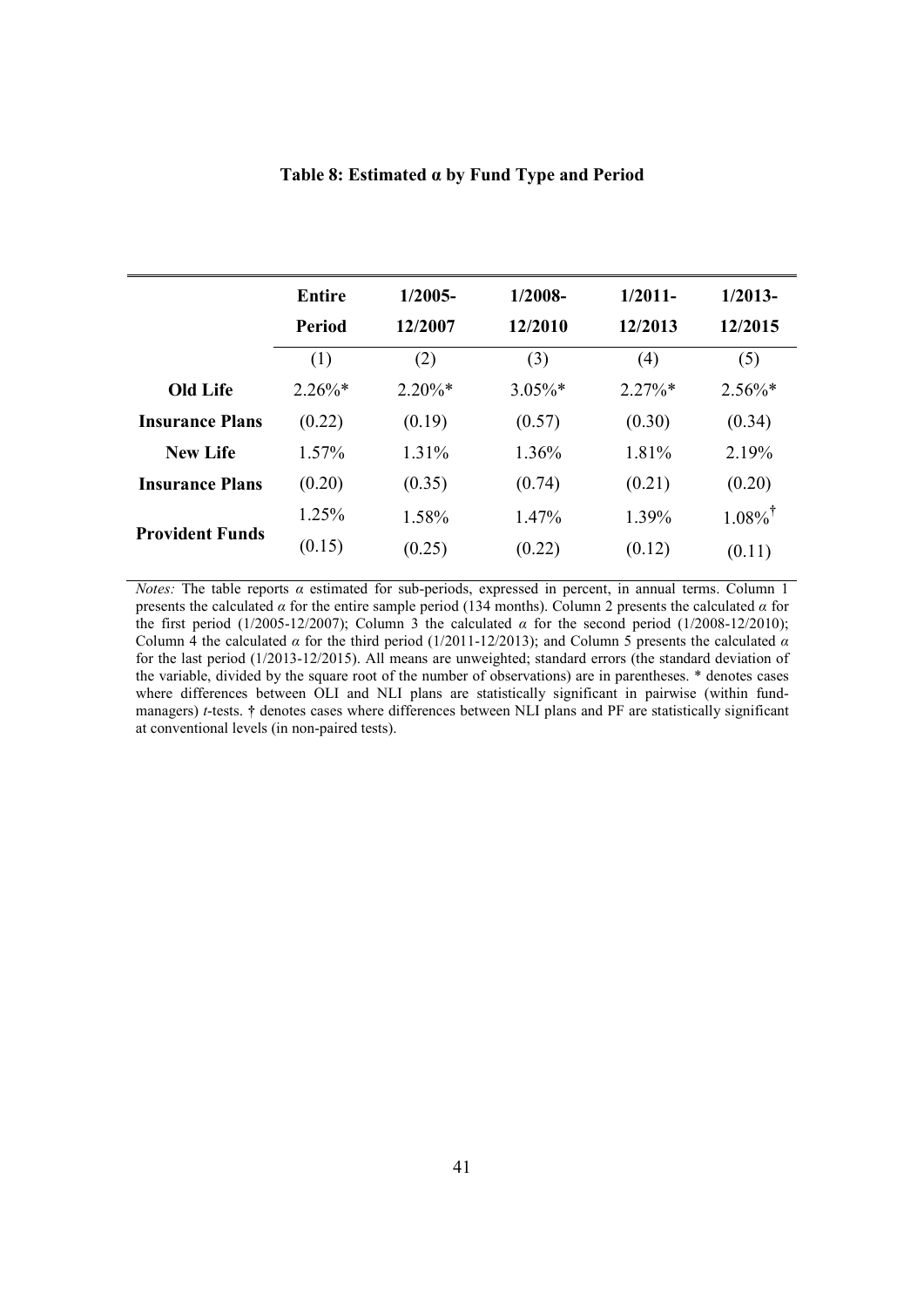|                                 | <b>Base Spec</b> | 3 <sup>d</sup> Periods | $1^{st}$ , $2^{nd}$ and $1^{st}$ , $3^d$ and $4^{th}$ $2^{nd}$ , $3^d$ and<br><b>Periods</b> | 4 <sup>th</sup> Periods |
|---------------------------------|------------------|------------------------|----------------------------------------------------------------------------------------------|-------------------------|
|                                 | (1)              | (2)                    | (3)                                                                                          | (4)                     |
| <b>Old Life Insurance Plans</b> | $1.31***$        | $1.58***$              | $1.09***$                                                                                    | $1.06***$               |
|                                 | (0.26)           | (0.28)                 | (0.35)                                                                                       | (0.30)                  |
| <b>Provident Funds Scheme</b>   | $-0.32*$         | $-0.08$                | $-0.45***$                                                                                   | $-0.50**$               |
|                                 | (0.17)           | (0.19)                 | (0.16)                                                                                       | (0.23)                  |
| Size (log AUM)                  | $-0.22$ ***      | $-0.26***$             | $-0.19$                                                                                      | $-0.22$                 |
|                                 | (0.08)           | (0.08)                 | (0.12)                                                                                       | (0.133)                 |
| <b>Observations</b>             | 224              | 187                    | 154                                                                                          | 168                     |
| $R^2$                           | .46              | .52                    | .61                                                                                          | .44                     |
| <b>Period Fixed Effects</b>     | Yes.             | Yes                    | <b>Yes</b>                                                                                   | <b>Yes</b>              |
| <b>Manager Fixed Effects</b>    | Yes.             | Yes.                   | <b>Yes</b>                                                                                   | Yes                     |

*Notes:* OLS regressions; robust standard errors, clustered at the fund level (around 70 funds in each regression) are in parentheses. The dependent variable is the calculated *α* for 36-month periods, expressed in percent in annual terms. Column 1 replicates the benchmark specification from Table 5, Column 1. In Column 2 we use the calculated  $\alpha$  for the first three periods only (1/2005-12/2007, 1/2008-12/2010, and 1/2011-12/2013) and omit the fourth period; in Column 3 we use the calculated *α* for the first and last two periods (1/2005-12/2007, 1/2011-12/2013, and 1/2013-12/2015) and omit the second period; in Column 4 we use the calculated *α* for the last three periods (1/2008-12/2010, 1/2011-12/2013, and 1/2013-12/2015) and omit the first period. \*\*\*=Significant at the 1-percent level; \*\* =Significant at the 5-percent level; \*=Significant at the 10 percent level.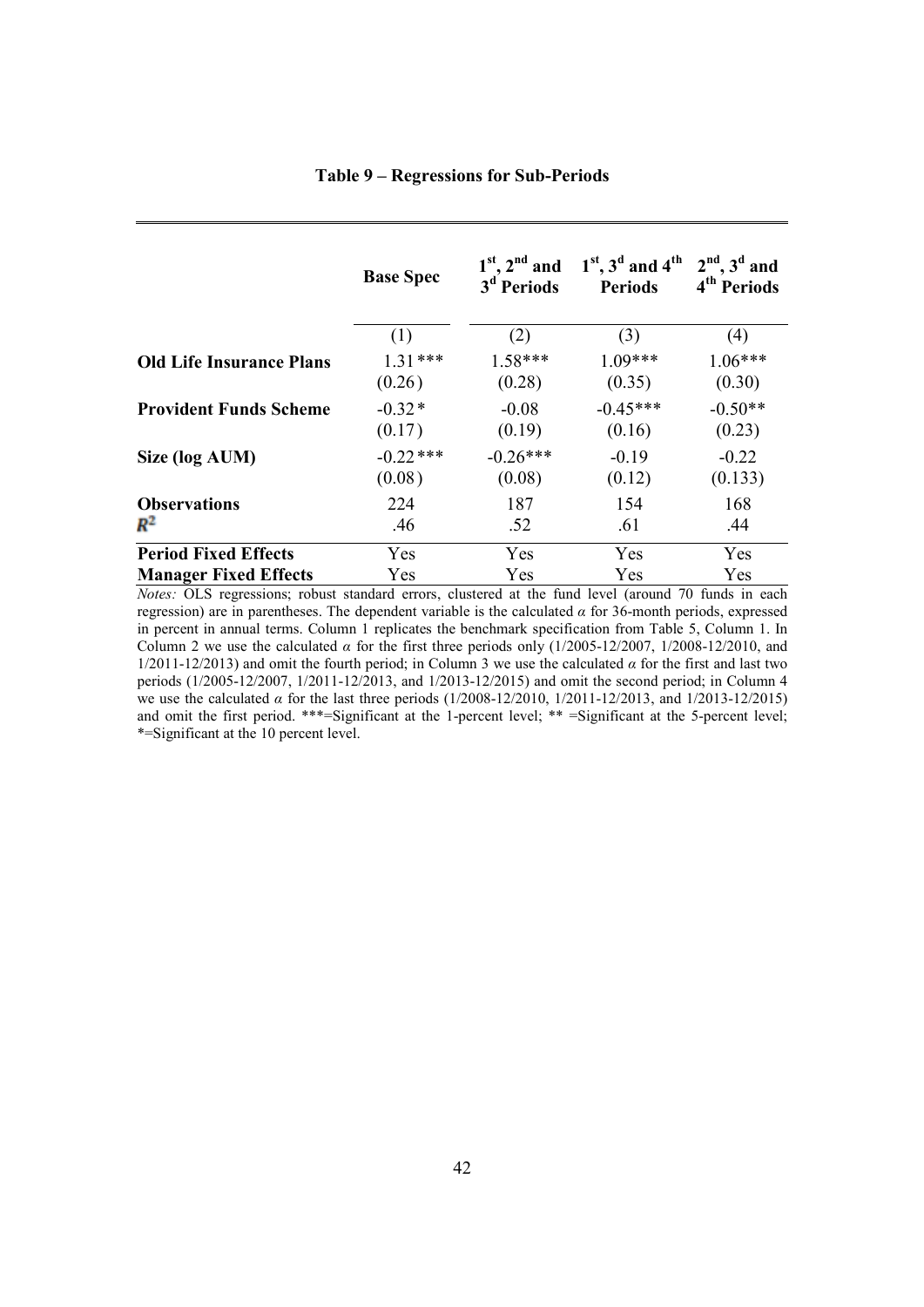|                           | <b>Monthly Gross</b><br><b>Raw Return</b> | <b>Monthly Gross</b><br>Alpha | <b>Monthly Net</b><br><b>Raw Return</b> | <b>Monthly Net</b><br>Alpha |
|---------------------------|-------------------------------------------|-------------------------------|-----------------------------------------|-----------------------------|
|                           | (1)                                       | (2)                           | (3)                                     | (4)                         |
| <b>Old Life Insurance</b> | $0.57\%$ *                                | $0.21\%$ *                    | $0.46\%*$                               | $0.13\%*$                   |
| <b>Plans</b>              | (0.06)                                    | (0.02)                        | (0.06)                                  | (0.02)                      |
| <b>New Life Insurance</b> | 0.53%                                     | 0.14%                         | 0.43%                                   | $0.07\%$                    |
| <b>Plans</b>              | (0.05)                                    | (0.02)                        | (0.05)                                  | (0.02)                      |
|                           | 0.52%                                     | 0.12%                         | 0.46%                                   | 0.08%                       |
| <b>Provident Funds</b>    | (0.02)                                    | (0.01)                        | (0.02)                                  | (0.01)                      |

# **Table 10: Summary of the Main Results**

*Notes:* Column 1 reproduces figures presented in Table 2. Figures in Column 2 are differences across fund types in the average α (from Table 4), expressed in monthly terms. Figures in Column 3 are the differences in gross raw monthly returns from Table 2 (reproduced here in Column 1) minus the differences in fees (expressed in monthly terms), also from Table 2. Column 4 presents differences in net α using the gross monthly  $\alpha$  from Column 2 and the fees (expressed in monthly terms), from Table 2.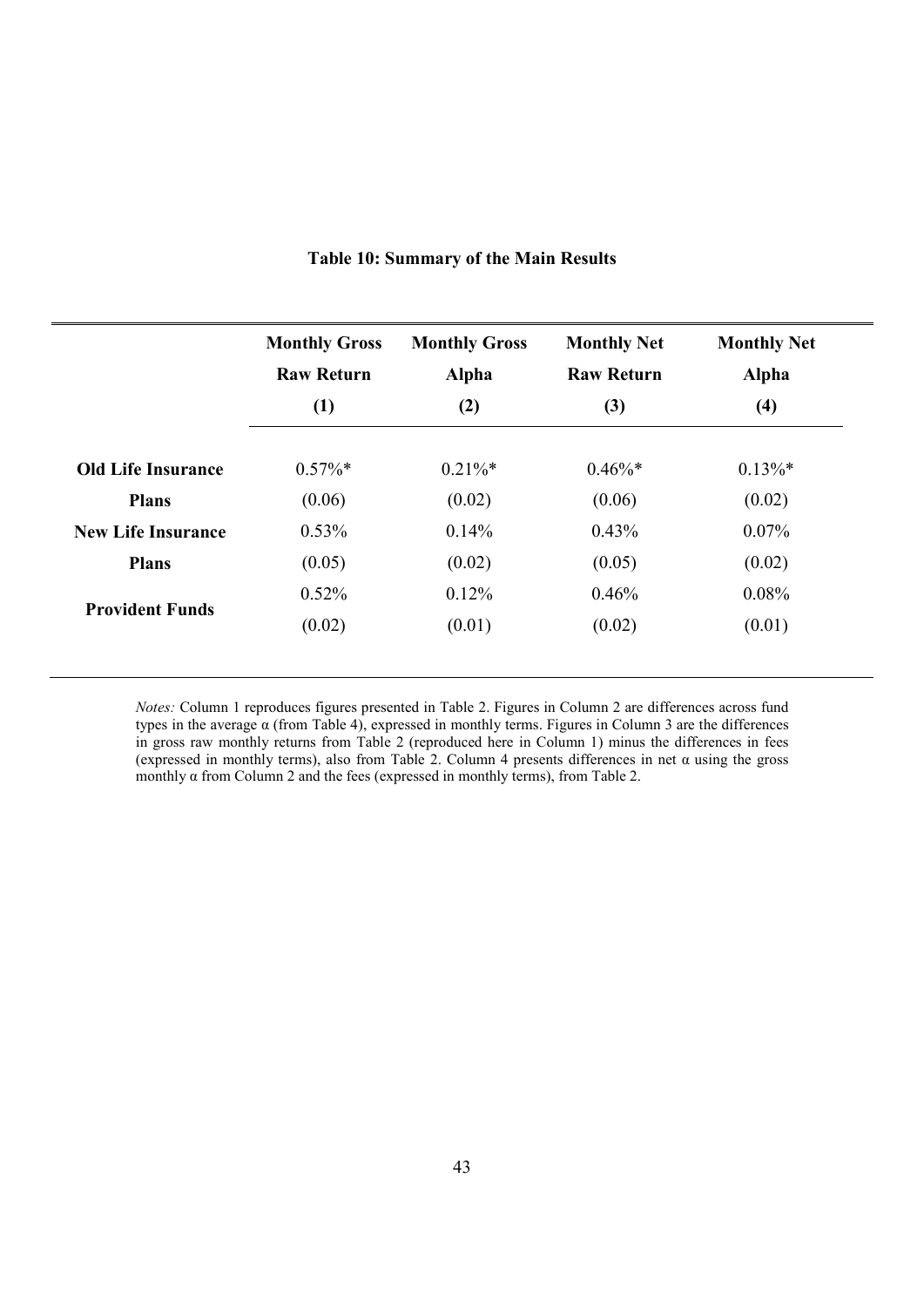

*Note*: The figures are calculated as the simple average of the allocation of all funds of each type in a given month.